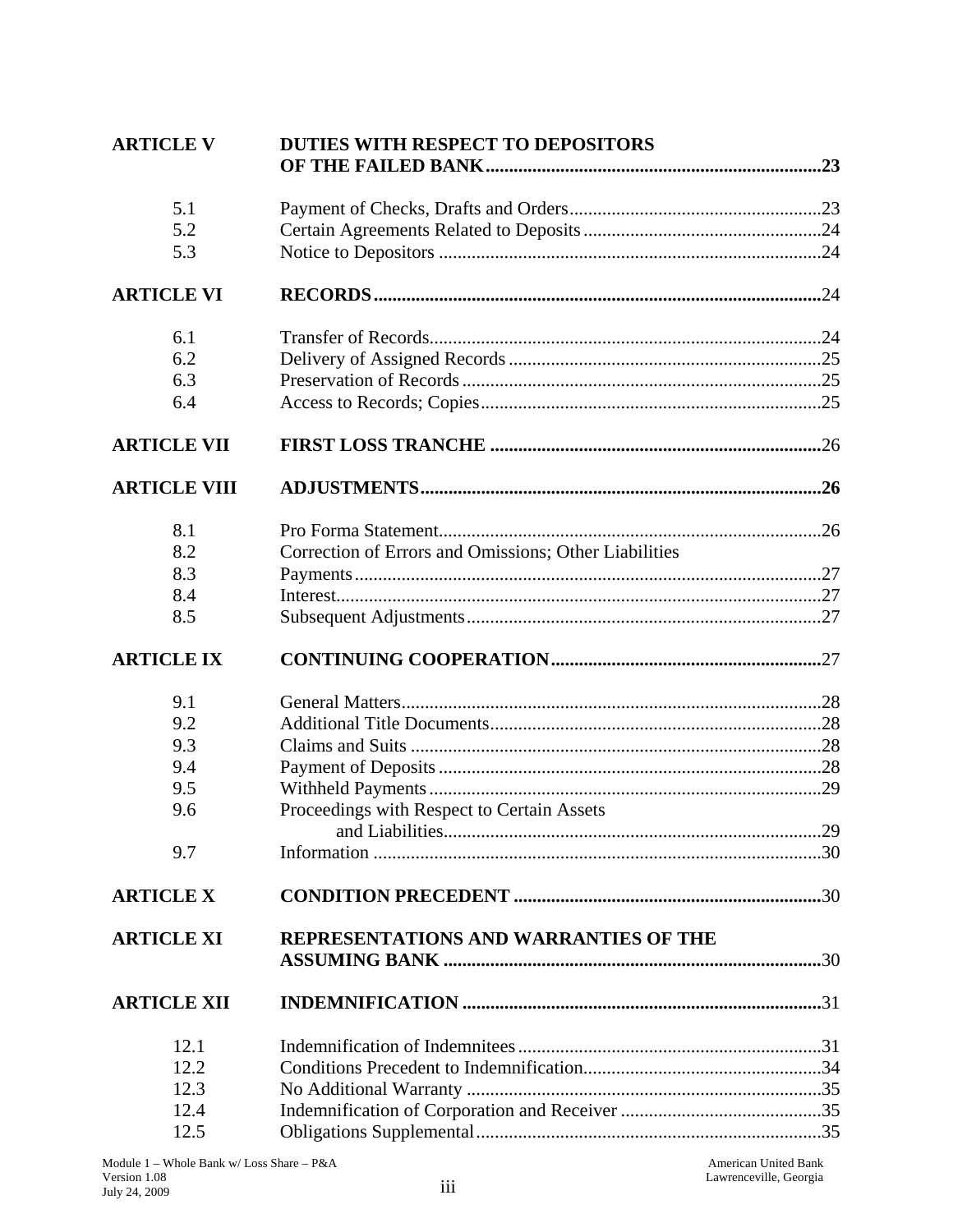| 12.6                |  |
|---------------------|--|
| 12.7                |  |
| 12.8                |  |
| <b>ARTICLE XIII</b> |  |
| 13.1                |  |
| 13.2                |  |
| 13.3                |  |
| 13.4                |  |
| 13.5                |  |
| 13.6                |  |
| 13.7                |  |
| 13.8                |  |
| 13.9                |  |
| 13.10               |  |
| 13.11               |  |
| 13.12               |  |
| 13.13               |  |

## **SCHEDULES**

| 2.1    |  |
|--------|--|
| 2.1(a) |  |
| 3.1    |  |
| 3.2    |  |
| 3.5(l) |  |
| 4.15A  |  |
| 4.15B  |  |
| 7      |  |
|        |  |

## **EXHIBITS**

| 4.13  |  |
|-------|--|
| 4.15A |  |
| 4.15B |  |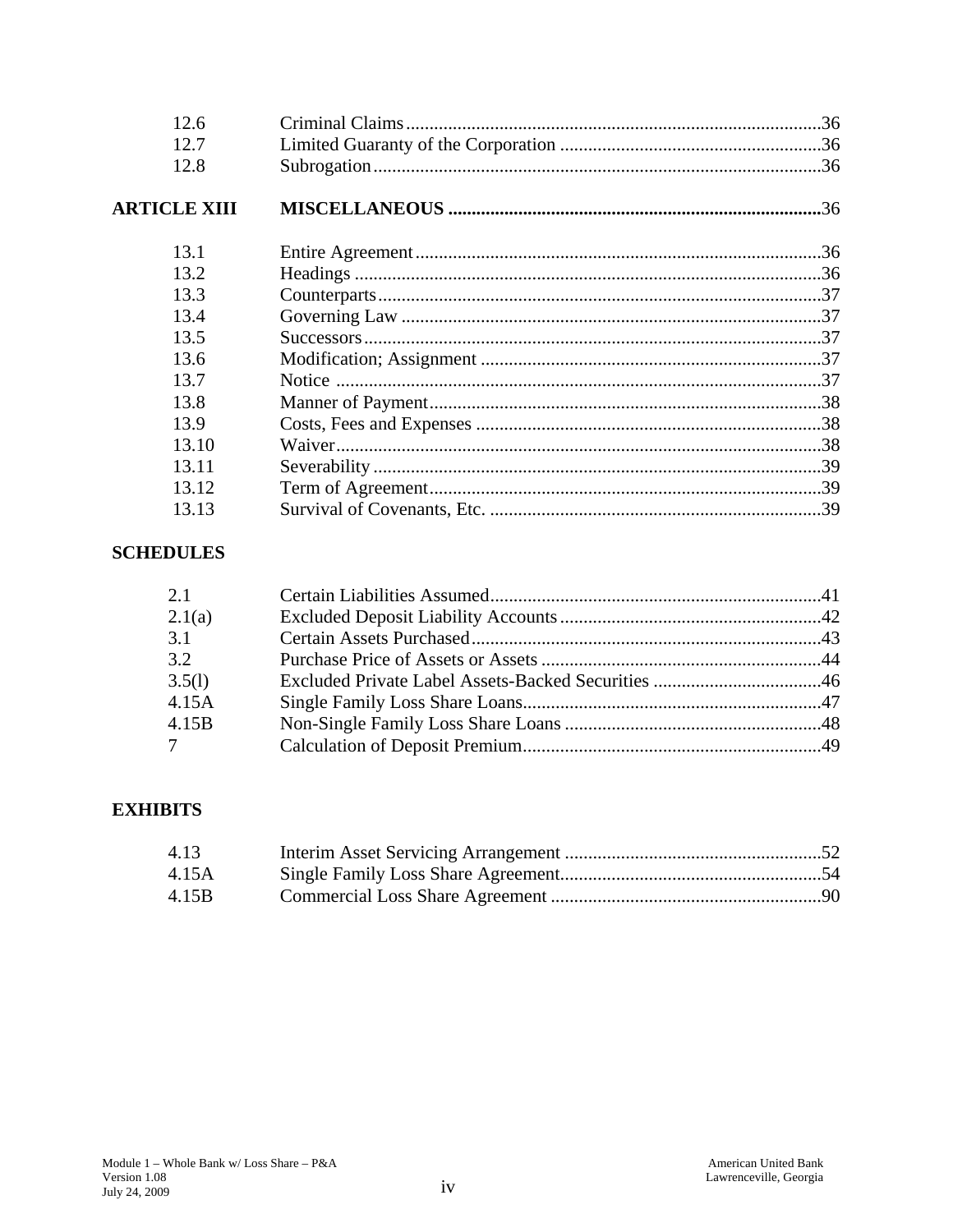#### **PURCHASE AND ASSUMPTION AGREEMENT**

### **WHOLE BANK**

#### **ALL DEPOSITS**

 **THIS AGREEMENT**, made and entered into as of the 23 day of October, 2009, by and among the **FEDERAL DEPOSIT INSURANCE CORPORATION, RECEIVER of AMERICAN UNITED BANK, LAWRENCEVILLE, GEORGIA** (the "Receiver"), **AMERIS BANK, MOULTRIE, GEORGIA**, organized under the laws of the United States of America, and having its principal place of business in **MOULTRIE, GEORGIA** (the "Assuming Bank"), and the **FEDERAL DEPOSIT INSURANCE CORPORATION**, organized under the laws of the United States of America and having its principal office in Washington, D.C., acting in its corporate capacity (the "Corporation").

#### **WITNESSETH**:

**WHEREAS**, on Bank Closing, the Chartering Authority closed **AMERICAN UNITED BANK** (the "Failed Bank") pursuant to applicable law and the Corporation was appointed Receiver thereof; and

**WHEREAS**, the Assuming Bank desires to purchase certain assets and assume certain deposit and other liabilities of the Failed Bank on the terms and conditions set forth in this Agreement; and

**WHEREAS**, pursuant to 12 U.S.C. Section 1823(c)(2)(A), the Corporation may provide assistance to the Assuming Bank to facilitate the transactions contemplated by this Agreement, which assistance may include indemnification pursuant to Article XII; and

**WHEREAS**, the Board of Directors of the Corporation (the "Board") has determined to provide assistance to the Assuming Bank on the terms and subject to the conditions set forth in this Agreement; and

**WHEREAS**, the Board has determined pursuant to 12 U.S.C. Section 1823(c)(4)(A) that such assistance is necessary to meet the obligation of the Corporation to provide insurance coverage for the insured deposits in the Failed Bank.

 **NOW THEREFORE**, in consideration of the mutual promises herein set forth and other valuable consideration, the parties hereto agree as follows: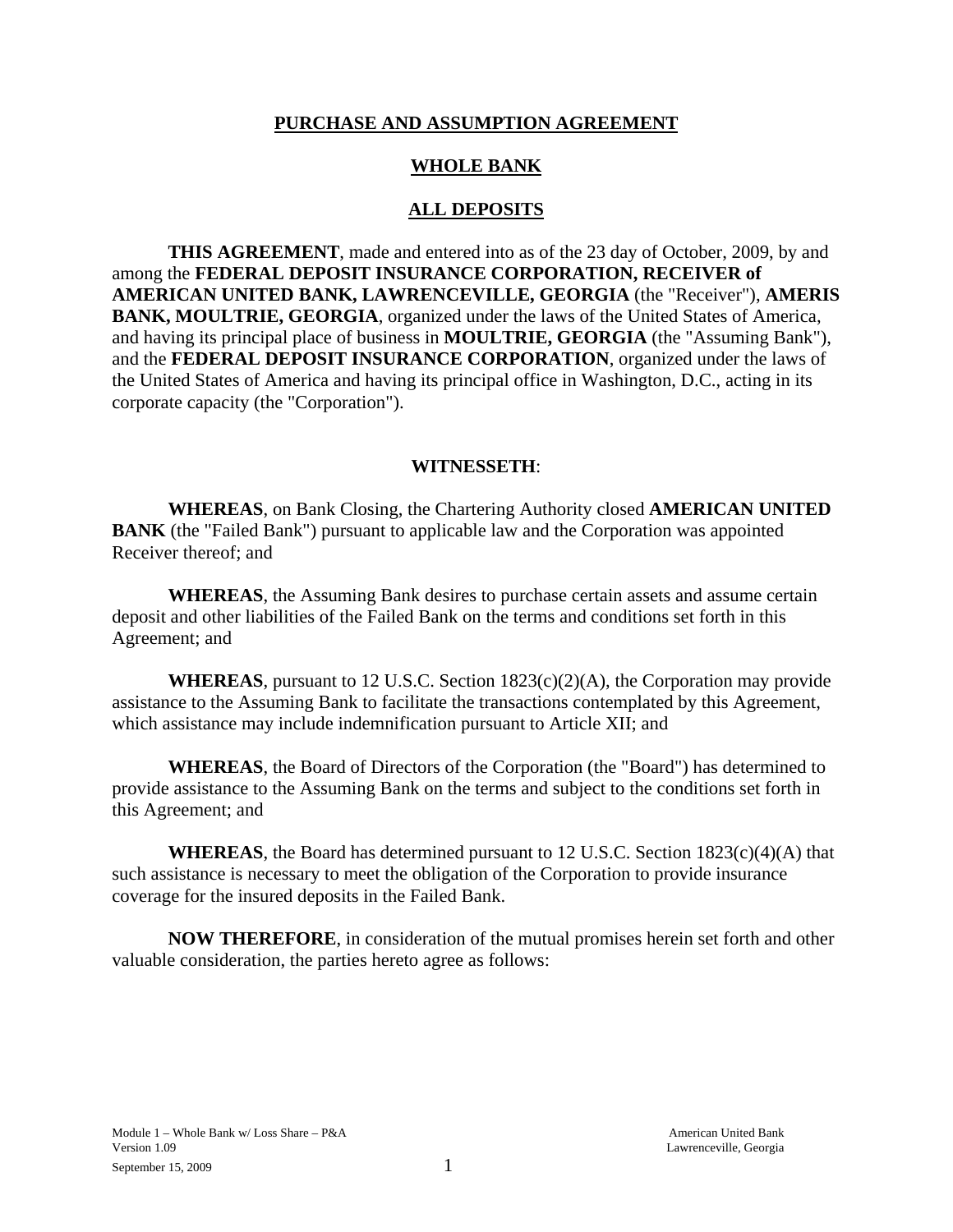#### **DEFINITIONSARTICLE I**

Capitalized terms used in this Agreement shall have the meanings set forth in this Article I, or elsewhere in this Agreement. As used herein, words imparting the singular include the plural and vice versa.

**"Accounting Records"** means the general ledger and subsidiary ledgers and supporting schedules which support the general ledger balances.

**"Acquired Subsidiaries"** means Subsidiaries of the Failed Bank acquired pursuant to Section 3.1.

**"Affiliate"** of any Person means any director, officer, or employee of that Person and any other Person (i) who is directly or indirectly controlling, or controlled by, or under direct or indirect common control with, such Person, or (ii) who is an affiliate of such Person as the term "affiliate" is defined in Section 2 of the Bank Holding Company Act of 1956, as amended, 12 U.S.C. Section 1841.

**"Agreement"** means this Purchase and Assumption Agreement by and among the Assuming Bank, the Corporation and the Receiver, as amended or otherwise modified from time to time.

**"Assets"** means all assets of the Failed Bank purchased pursuant to Section 3.1. Assets owned by Subsidiaries of the Failed Bank are not "Assets" within the meaning of this definition.

**"Assumed Deposits"** means Deposits.

**"Bank Closing"** means the close of business of the Failed Bank on the date on which the Chartering Authority closed such institution.

**"Bank Premises"** means the banking houses, drive-in banking facilities, and teller facilities (staffed or automated) together with appurtenant parking, storage and service facilities and structures connecting remote facilities to banking houses, and land on which the foregoing are located, that are owned or leased by the Failed Bank and that have formerly been utilized, are currently utilized, or are intended to be utilized in the future by the Failed Bank as shown on the Accounting Record of the Failed Bank as of Bank Closing.

**"Book Value"** means, with respect to any Asset and any Liability Assumed, the dollar amount thereof stated on the Accounting Records of the Failed Bank. The Book Value of any item shall be determined as of Bank Closing after adjustments made by the Receiver for differences in accounts, suspense items, unposted debits and credits, and other similar adjustments or corrections and for setoffs, whether voluntary or involuntary. The Book Value of a Subsidiary of the Failed Bank acquired by the Assuming Bank shall be determined from the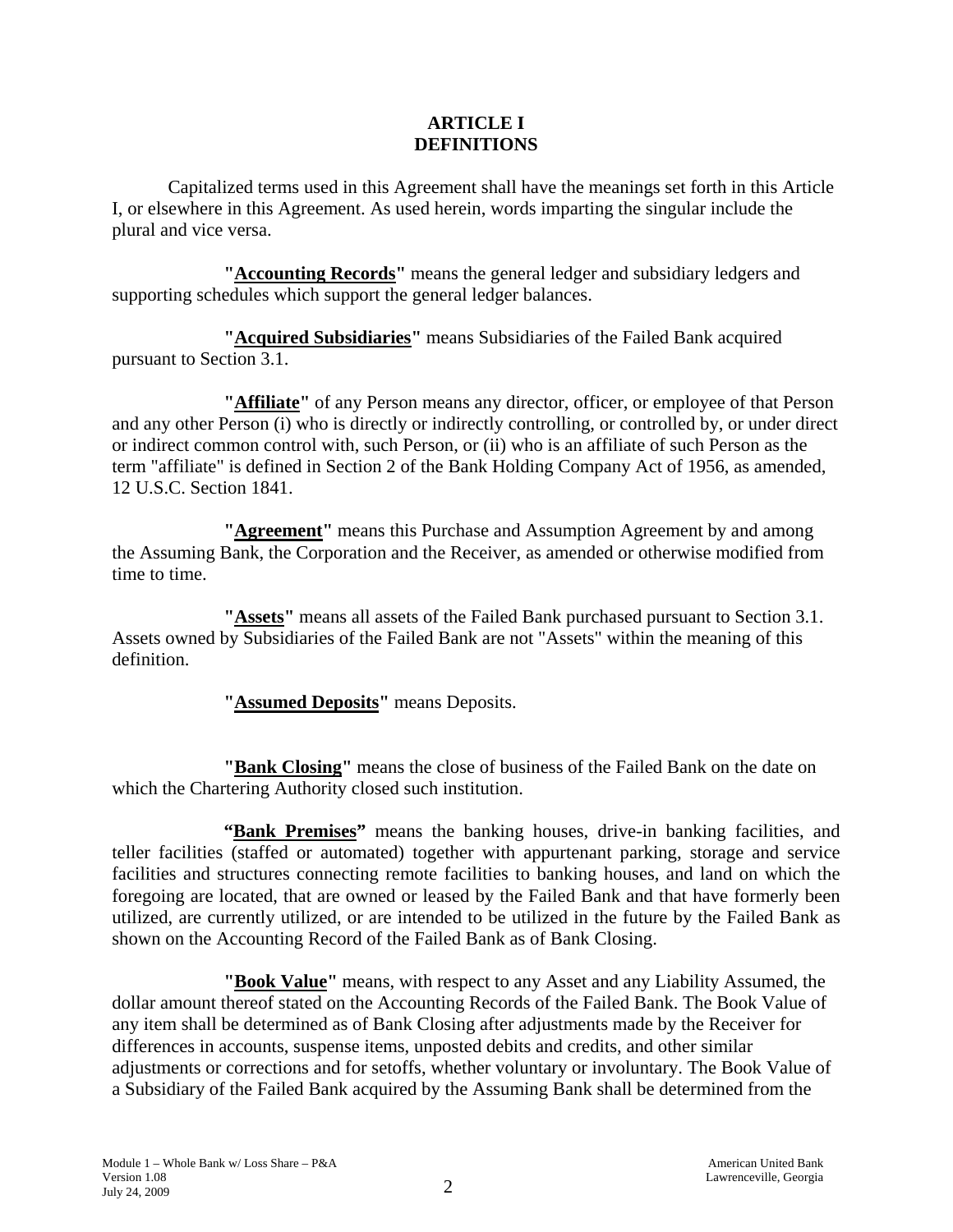investment in subsidiary and related accounts on the "bank only" (unconsolidated) balance sheet of the Failed Bank based on the equity method of accounting. Without limiting the generality of the foregoing, (i) the Book Value of a Liability Assumed shall include all accrued and unpaid interest thereon as of Bank Closing, and (ii) the Book Value of a Loan shall reflect adjustments for earned interest, or unearned interest (as it relates to the "rule of 78s" or add-on-interest loans, as applicable), if any, as of Bank Closing, adjustments for the portion of earned or unearned loan-related credit life and/or disability insurance premiums, if any, attributable to the Failed Bank as of Bank Closing, and adjustments for Failed Bank Advances, if any, in each case as determined for financial reporting purposes. The Book Value of an Asset shall not include any adjustment for loan premiums, discounts or any related deferred income, fees or expenses, or general or specific reserves on the Accounting Records of the Failed Bank.

**"Business Day"** means a day other than a Saturday, Sunday, Federal legal holiday or legal holiday under the laws of the State where the Failed Bank is located, or a day on which the principal office of the Corporation is closed.

**"Chartering Authority"** means (i) with respect to a national bank, the Office of the Comptroller of the Currency, (ii) with respect to a Federal savings association or savings bank, the Office of Thrift Supervision, (iii) with respect to a bank or savings institution chartered by a State, the agency of such State charged with primary responsibility for regulating and/or closing banks or savings institutions, as the case may be, (iv) the Corporation in accordance with 12 U.S.C. Section 1821(c), with regard to self appointment, or (v) the appropriate Federal banking agency in accordance with 12 U.S.C. 1821(c)(9).

**"Commitment"** means the unfunded portion of a line of credit or other commitment reflected on the books and records of the Failed Bank to make an extension of credit (or additional advances with respect to a Loan) that was legally binding on the Failed Bank as of Bank Closing, other than extensions of credit pursuant to the credit card business and overdraft protection plans of the Failed Bank, if any.

**"Credit Documents"** mean the agreements, instruments, certificates or other documents at any time evidencing or otherwise relating to, governing or executed in connection with or as security for, a Loan, including without limitation notes, bonds, loan agreements, letter of credit applications, lease financing contracts, banker's acceptances, drafts, interest protection agreements, currency exchange agreements, repurchase agreements, reverse repurchase agreements, guarantees, deeds of trust, mortgages, assignments, security agreements, pledges, subordination or priority agreements, lien priority agreements, undertakings, security instruments, certificates, documents, legal opinions, participation agreements and intercreditor agreements, and all amendments, modifications, renewals, extensions, rearrangements, and substitutions with respect to any of the foregoing.

**"Credit File"** means all Credit Documents and all other credit, collateral, or insurance documents in the possession or custody of the Assuming Bank, or any of its Subsidiaries or Affiliates, relating to an Asset or a Loan included in a Put Notice, or copies of any thereof.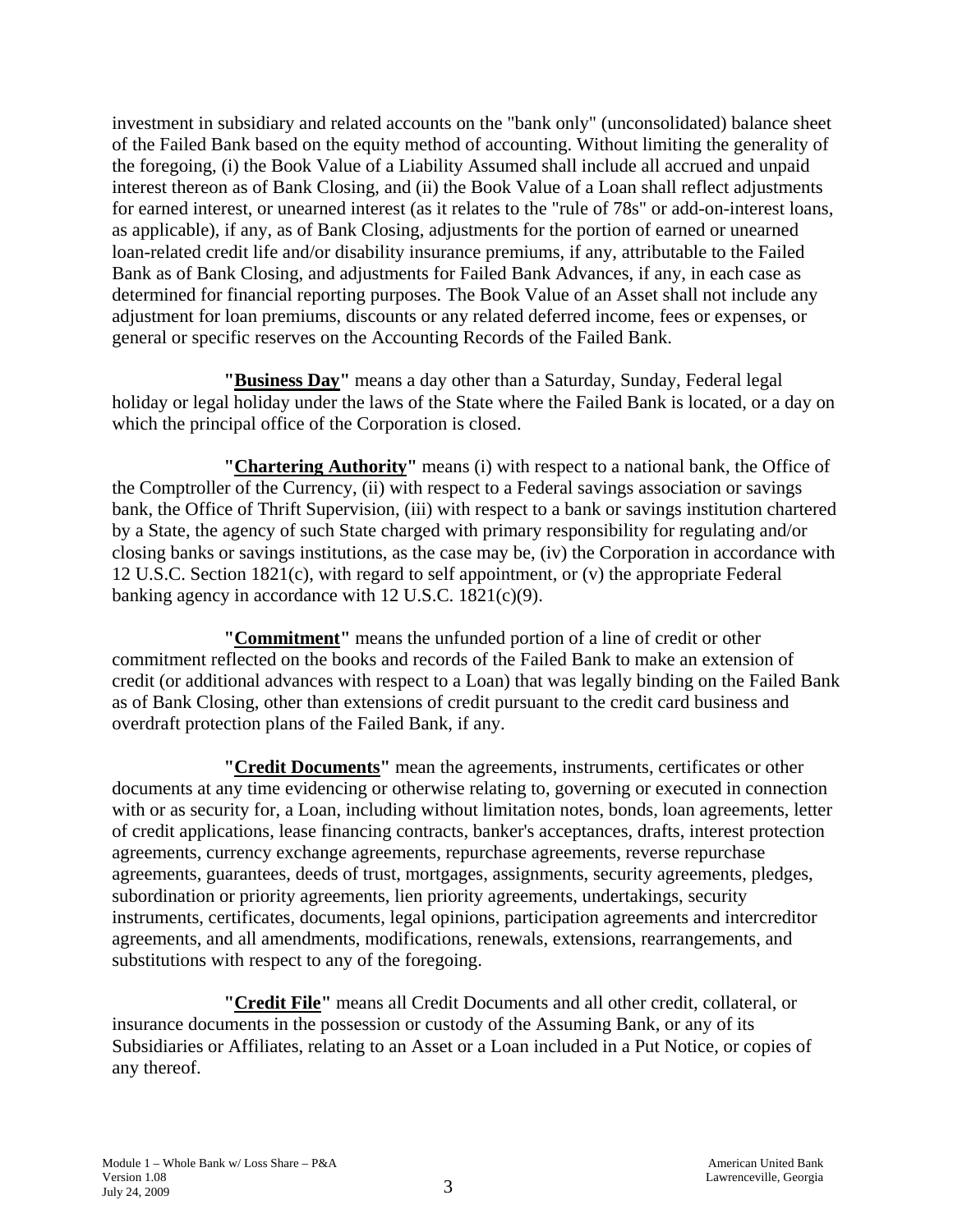**"Data Processing Lease"** means any lease or licensing agreement, binding on the Failed Bank as of Bank Closing, the subject of which is data processing equipment or computer hardware or software used in connection with data processing activities. A lease or licensing agreement for computer software used in connection with data processing activities shall constitute a Data Processing Lease regardless of whether such lease or licensing agreement also covers data processing equipment.

**"Deposit"** means a deposit as defined in 12 U.S.C. Section 1813(l), including without limitation, outstanding cashier's checks and other official checks and all uncollected items included in the depositors' balances and credited on the books and records of the Failed Bank; provided, that the term "Deposit" shall not include all or any portion of those deposit balances which, in the discretion of the Receiver or the Corporation, (i) may be required to satisfy it for any liquidated or contingent liability of any depositor arising from an unauthorized or unlawful transaction, or (ii) may be needed to provide payment of any liability of any depositor to the Failed Bank or the Receiver, including the liability of any depositor as a director or officer of the Failed Bank, whether or not the amount of the liability is or can be determined as of Bank Closing.

**"Equity Adjustment"** means the dollar amount resulting by subtracting the Book Value, as of Bank Closing, of all Liabilities Assumed under this Agreement by the Assuming Bank from the purchase price, as determined in accordance with this Agreement, as of Bank Closing, of all Assets acquired under this Agreement by the Assuming Bank, which may be a positive or a negative number.

**"Failed Bank Advances"** means the total sums paid by the Failed Bank to (i) protect its lien position, (ii) pay ad valorem taxes and hazard insurance, and (iii) pay credit life insurance, accident and health insurance, and vendor's single interest insurance.

**"Fair Market Value"** means (i)(a) "Market Value" as defined in the regulation prescribing the standards for real estate appraisals used in federally related transactions, 12 C.F.R. § 323.2(g), and accordingly shall mean the most probable price which a property should bring in a competitive and open market under all conditions requisite to a fair sale, the buyer and seller each acting prudently and knowledgeably, and assuming the price is not affected by undue stimulus. Implicit in this definition is the consummation of a sale as of a specified date and the passing of title from seller to buyer under conditions whereby:

(1) Buyer and seller are typically motivated;

(2) Both parties are well informed or well advised, and acting in what they consider their own best interests;

(3) A reasonable time is allowed for exposure in the open market;

(4) Payment is made in terms of cash in U.S. dollars or in terms of financial arrangements comparable thereto; and

(5) The price represents the normal consideration for the property sold unaffected by special or creative financing or sales concessions granted by anyone associated with the sale;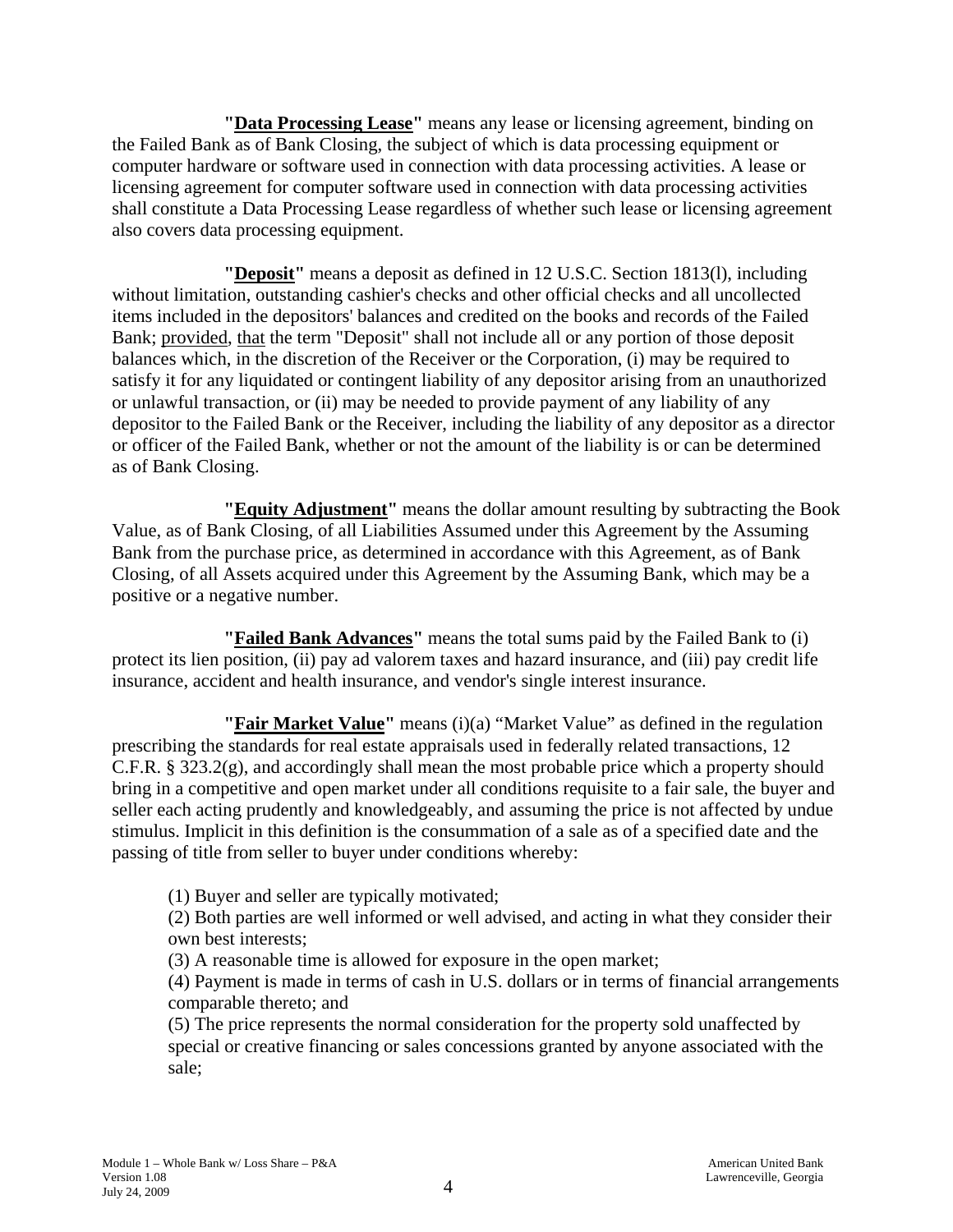as determined as of Bank Closing by an appraiser chosen by the Assuming Bank from a list of acceptable appraisers provided by the Receiver; any costs and fees associated with such determination shall be shared equally by the Receiver and the Assuming Bank, and (b) which, with respect to Bank Premises (to the extent, if any, that Bank Premises are purchased utilizing this valuation method), shall be determined not later than sixty (60) days after Bank Closing by an appraiser selected by the Receiver and the Assuming Bank within seven (7) days after Bank Closing; or (ii) with respect to property other than Bank Premises purchased utilizing this valuation method, the price therefore as established by the Receiver and agreed to by the Assuming Bank, or in the absence of such agreement, as determined in accordance with clause  $(i)(a)$  above.

"**First Loss Tranche**" means the dollar amount of liability that the Assuming Bank will incur prior to the commencement of loss sharing, which is the sum of (i) the Assuming Bank's asset premium (discount) bid, as reflected on the Assuming Bank's bid form, plus (ii) the Assuming Bank's Deposit premium bid, as reflected on the Assuming Bank's bid form, plus (iii) the Equity Adjustment. The First Loss Tranche may be a positive or negative number.

"**Fixtures**" means those leasehold improvements, additions, alterations and installations constituting all or a part of Bank Premises and which were acquired, added, built, installed or purchased at the expense of the Failed Bank, regardless of the holder of legal title thereto as of Bank Closing.

**"Furniture and Equipment"** means the furniture and equipment, other than motor vehicles, leased or owned by the Failed Bank and reflected on the books of the Failed Bank as of Bank Closing, including without limitation automated teller machines, carpeting, furniture, office machinery (including personal computers), shelving, office supplies, telephone, surveillance, security systems and artwork. Motor vehicles shall be considered other assets and pass at Book Value.

**"Indemnitees"** means, except as provided in paragraph (k) of Section 12.1, (i) the Assuming Bank, (ii) the Subsidiaries and Affiliates of the Assuming Bank other than any Subsidiaries or Affiliates of the Failed Bank that are or become Subsidiaries or Affiliates of the Assuming Bank, and (iii) the directors, officers, employees and agents of the Assuming Bank and its Subsidiaries and Affiliates who are not also present or former directors, officers, employees or agents of the Failed Bank or of any Subsidiary or Affiliate of the Failed Bank.

**"Information Package"** means the most recent compilation of financial and other data with respect to the Failed Bank, including any amendments or supplements thereto, provided to the Assuming Bank by the Corporation on the web site used by the Corporation to market the Failed Bank to potential acquirers.

**"Legal Balance"** means the amount of indebtedness legally owed by an Obligor with respect to a Loan, including principal and accrued and unpaid interest, late fees, attorneys' fees and expenses, taxes, insurance premiums, and similar charges, if any.

 **"Liabilities Assumed"** has the meaning provided in Section 2.1.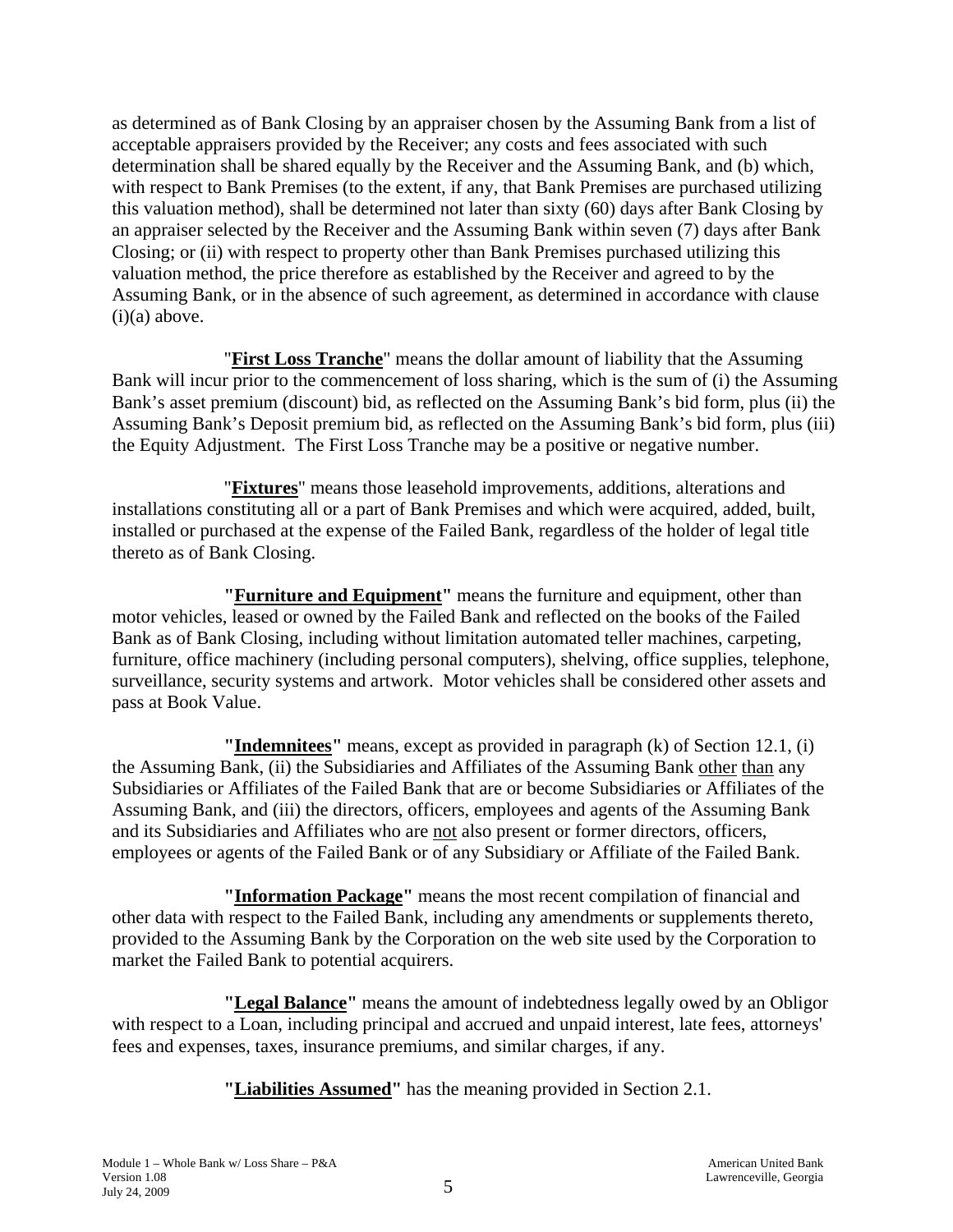**"Lien"** means any mortgage, lien, pledge, charge, assignment for security purposes, security interest, or encumbrance of any kind with respect to an Asset, including any conditional sale agreement or capital lease or other title retention agreement relating to such Asset.

**"Loans"** means all of the following owed to or held by the Failed Bank as of Bank Closing:

(i) loans (including loans which have been charged off the Accounting Records of the Failed Bank in whole or in part prior to August 11, 2009), participation agreements, interests in participations, overdrafts of customers (including but not limited to overdrafts made pursuant to an overdraft protection plan or similar extensions of credit in connection with a deposit account), revolving commercial lines of credit, home equity lines of credit, Commitments, United States and/or State-guaranteed student loans, and lease financing contracts;

(ii) all Liens, rights (including rights of set-off), remedies, powers, privileges, demands, claims, priorities, equities and benefits owned or held by, or accruing or to accrue to or for the benefit of, the holder of the obligations or instruments referred to in clause (i) above, including but not limited to those arising under or based upon Credit Documents, casualty insurance policies and binders, standby letters of credit, mortgagee title insurance policies and binders, payment bonds and performance bonds at any time and from time to time existing with respect to any of the obligations or instruments referred to in clause (i) above; and

(iii) all amendments, modifications, renewals, extensions, refinancings, and refundings of or for any of the foregoing.

**"Obligor"** means each Person liable for the full or partial payment or performance of any Loan, whether such Person is obligated directly, indirectly, primarily, secondarily, jointly, or severally.

**"Other Real Estate"** means all interests in real estate (other than Bank Premises and Fixtures), including but not limited to mineral rights, leasehold rights, condominium and cooperative interests, air rights and development rights that are owned by the Failed Bank.

**"Person"** means any individual, corporation, partnership, joint venture, association, joint-stock company, trust, unincorporated organization, or government or any agency or political subdivision thereof, excluding the Corporation.

**"Primary Indemnitor"** means any Person (other than the Assuming Bank or any of its Affiliates) who is obligated to indemnify or insure, or otherwise make payments (including payments on account of claims made against) to or on behalf of any Person in connection with the claims covered under Article XII, including without limitation any insurer issuing any directors and officers liability policy or any Person issuing a financial institution bond or banker's blanket bond.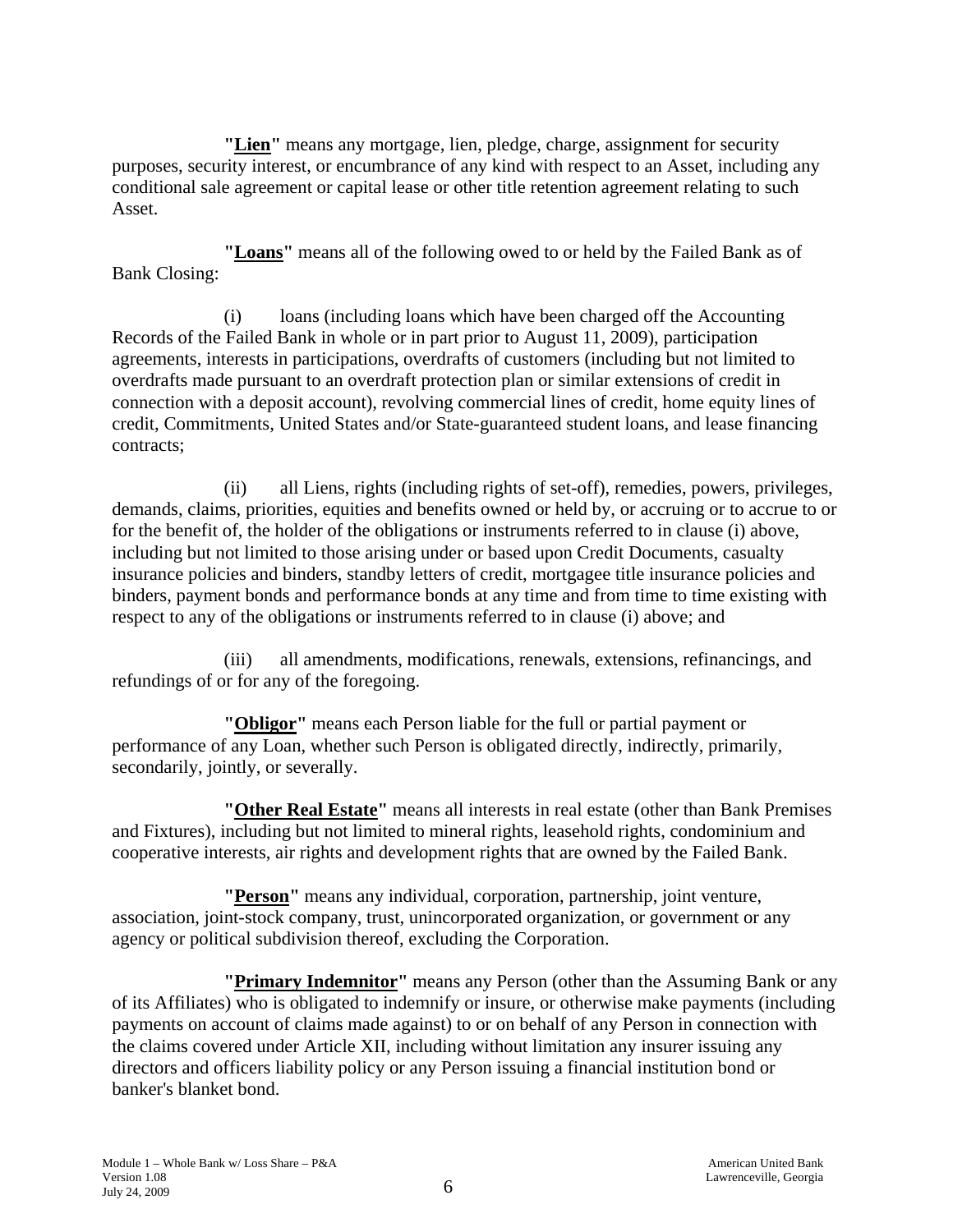**"Proforma"** means producing a balance sheet that reflects a reasonably accurate financial statement of the Failed bank through the date of closing. The Proforma financial statements serve as a basis for the opening entries of both the Assuming Bank and the Receiver.

**"Put Date"** has the meaning provided in Section 3.4.

**"Put Notice"** has the meaning provided in Section 3.4.

**"Qualified Financial Contract"** means a qualified financial contract as defined in 12 U.S.C. Section 1821(e)(8)(D).

**"Record"** means any document, microfiche, microfilm and computer records (including but not limited to magnetic tape, disc storage, card forms and printed copy) of the Failed Bank generated or maintained by the Failed Bank that is owned by or in the possession of the Receiver at Bank Closing.

**"Related Liability"** with respect to any Asset means any liability existing and reflected on the Accounting Records of the Failed Bank as of Bank Closing for (i) indebtedness secured by mortgages, deeds of trust, chattel mortgages, security interests or other liens on or affecting such Asset, (ii) ad valorem taxes applicable to such Asset, and (iii) any other obligation determined by the Receiver to be directly related to such Asset.

**"Related Liability Amount"** with respect to any Related Liability on the books of the Assuming Bank, means the amount of such Related Liability as stated on the Accounting Records of the Assuming Bank (as maintained in accordance with generally accepted accounting principles) as of the date as of which the Related Liability Amount is being determined. With respect to a liability that relates to more than one asset, the amount of such Related Liability shall be allocated among such assets for the purpose of determining the Related Liability Amount with respect to any one of such assets. Such allocation shall be made by specific allocation, where determinable, and otherwise shall be pro rata based upon the dollar amount of such assets stated on the Accounting Records of the entity that owns such asset.

 **"Repurchase Price"** means, with respect to any Loan the Book Value, adjusted to reflect changes to Book Value after Bank Closing, plus (i) any advances and interest on such Loan after Bank Closing, minus (ii) the total of amounts received by the Assuming Bank for such Loan, regardless of how applied, after Bank Closing, plus (iii) advances made by Assuming Bank, plus (iv) total disbursements of principal made by Receiver that are not included in the Book Value.

**"Safe Deposit Boxes"** means the safe deposit boxes of the Failed Bank, if any, including the removable safe deposit boxes and safe deposit stacks in the Failed Bank's vault(s), all rights and benefits under rental agreements with respect to such safe deposit boxes, and all keys and combinations thereto.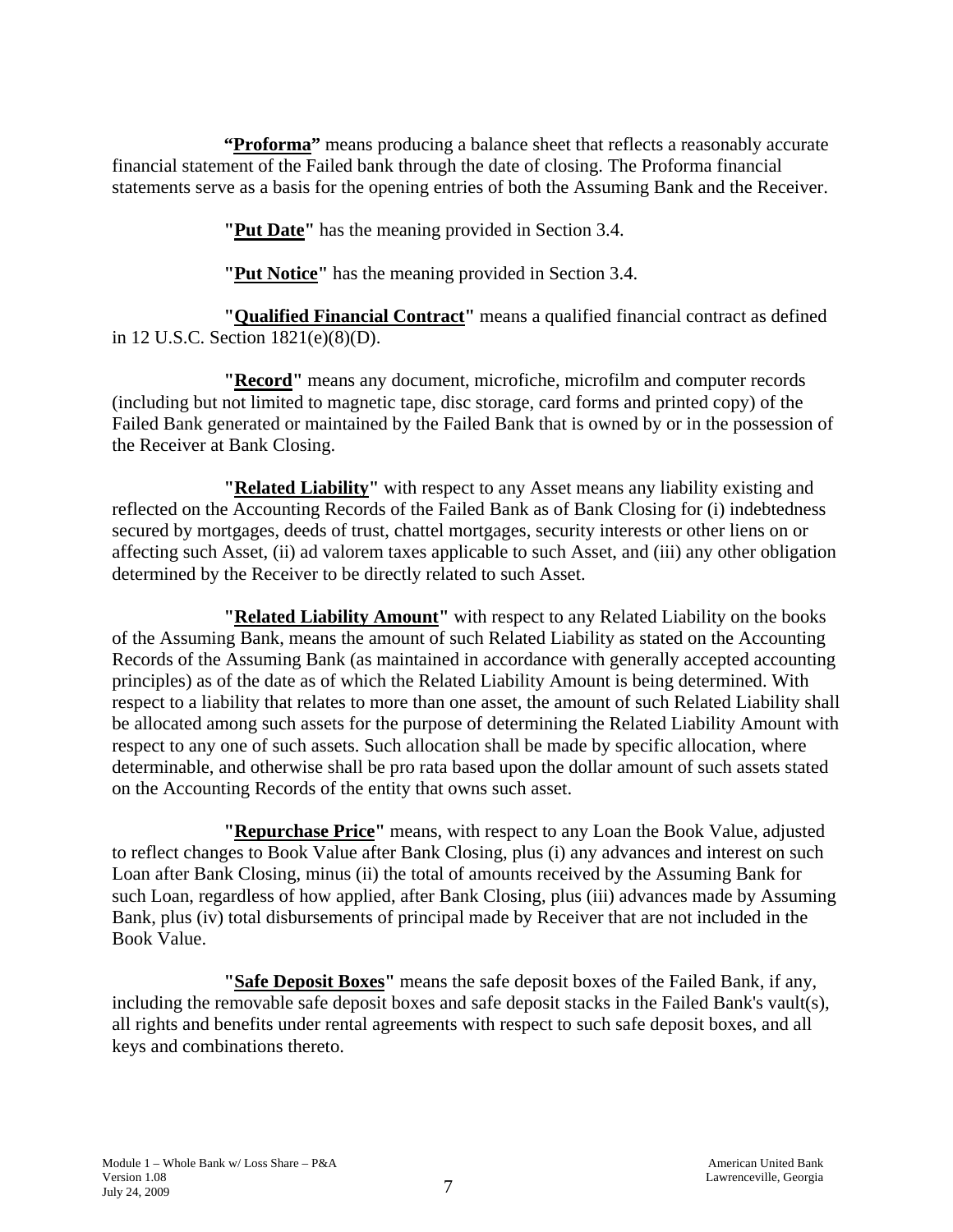**"Settlement Date"** means the first Business Day immediately prior to the day which is one hundred eighty (180) days after Bank Closing, or such other date prior thereto as may be agreed upon by the Receiver and the Assuming Bank. The Receiver, in its discretion, may extend the Settlement Date.

**"Settlement Interest Rate"** means, for the first calendar quarter or portion thereof during which interest accrues, the rate determined by the Receiver to be equal to the equivalent coupon issue yield on twenty-six (26)-week United States Treasury Bills in effect as of Bank Closing as published in The Wall Street Journal; provided, that if no such equivalent coupon issue yield is available as of Bank Closing, the equivalent coupon issue yield for such Treasury Bills most recently published in The Wall Street Journal prior to Bank Closing shall be used. Thereafter, the rate shall be adjusted to the rate determined by the Receiver to be equal to the equivalent coupon issue yield on such Treasury Bills in effect as of the first day of each succeeding calendar quarter during which interest accrues as published in The Wall Street Journal.

**"Subsidiary"** has the meaning set forth in Section 3(w)(4) of the Federal Deposit Insurance Act, 12 U.S.C. Section 1813(w)(4), as amended.

### **ARTICLE II ASSUMPTION OF LIABILITIES**

 **2.1 Liabilities Assumed by Assuming Bank.** The Assuming Bank expressly assumes at Book Value (subject to adjustment pursuant to Article VIII) and agrees to pay, perform, and discharge all of the following liabilities of the Failed Bank as of Bank Closing, except as otherwise provided in this Agreement (such liabilities referred to as "Liabilities Assumed"):

> (a) Assumed Deposits, except those Deposits specifically listed on Schedule 2.1(a); provided, that as to any Deposits of public money which are Assumed Deposits, the Assuming Bank agrees to properly secure such Deposits with such of the Assets as appropriate which, prior to Bank Closing, were pledged as security therefore by the Failed Bank, or with assets of the Assuming Bank, if such securing Assets, if any, are insufficient to properly secure such Deposits;

> (b) liabilities for indebtedness secured by mortgages, deeds of trust, chattel mortgages, security interests or other liens on or affecting any Assets, if any; provided, that the assumption of any liability pursuant to this paragraph shall be limited to the market value of the Assets securing such liability as determined by the Receiver;

> (c) borrowings from Federal Reserve Banks and Federal Home Loan Banks, if any, provided, that the assumption of any liability pursuant to this paragraph shall be limited to the market value of the assets securing such liability as determined by the Receiver; and overdrafts, debit balances, service charges, reclamations, and adjustments to accounts with the Federal Reserve Banks as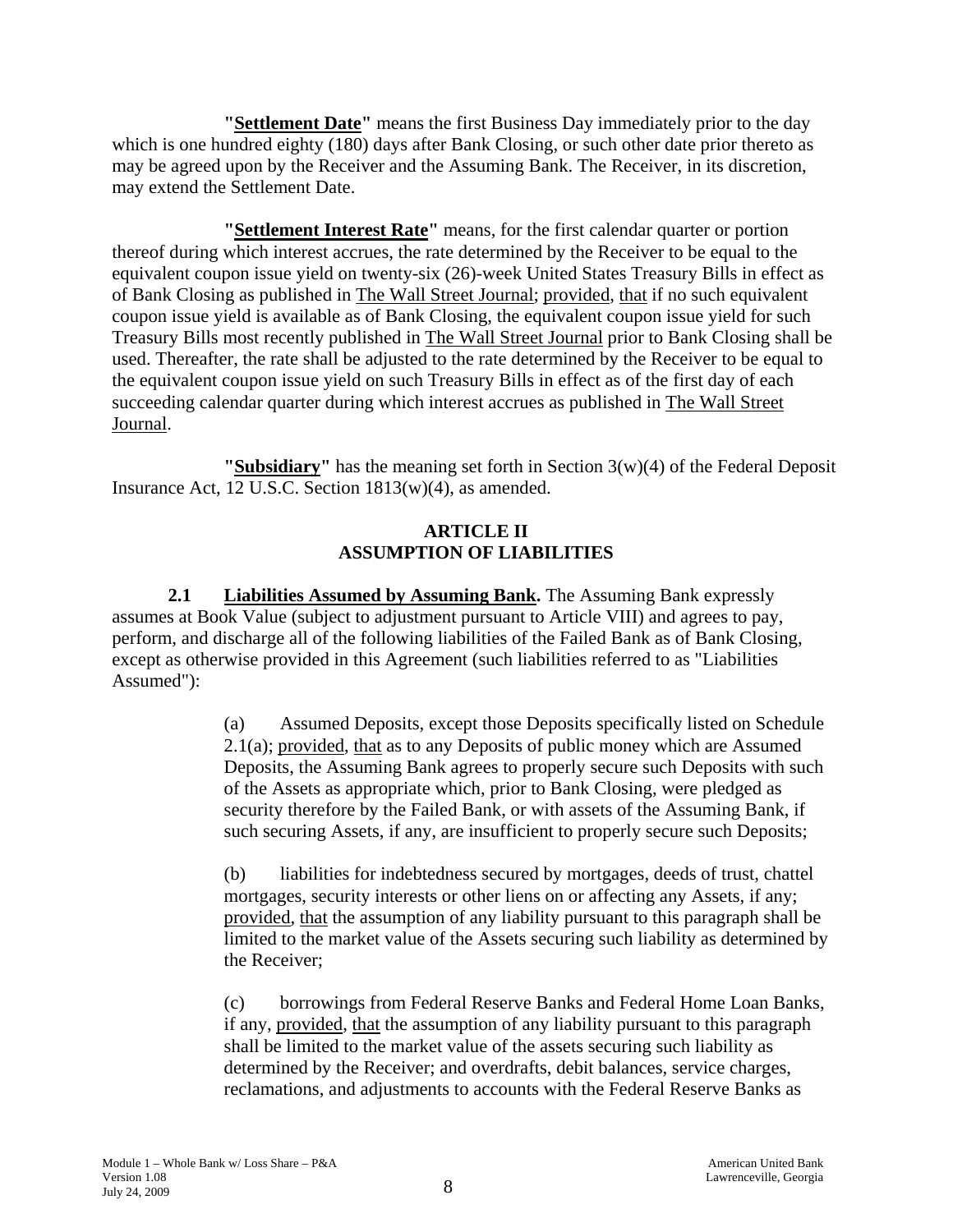reflected on the books and records of any such Federal Reserve Bank within ninety (90) days after Bank Closing, if any;

(d) ad valorem taxes applicable to any Asset, if any; provided, that the assumption of any ad valorem taxes pursuant to this paragraph shall be limited to an amount equal to the market value of the Asset to which such taxes apply as determined by the Receiver;

(e) liabilities, if any, for federal funds purchased, repurchase agreements and overdrafts in accounts maintained with other depository institutions (including any accrued and unpaid interest thereon computed to and including Bank Closing); provided, that the assumption of any liability pursuant to this paragraph shall be limited to the market value of the Assets securing such liability as determined by the Receiver;

(f) United States Treasury tax and loan note option accounts, if any;

(g) liabilities for any acceptance or commercial letter of credit (other than "standby letters of credit" as defined in 12 C.F.R. Section 337.2(a)); provided, that the assumption of any liability pursuant to this paragraph shall be limited to the market value of the Assets securing such liability as determined by the Receiver;

(h) duties and obligations assumed pursuant to this Agreement including without limitation those relating to the Failed Bank's credit card business, overdraft protection plans, safe deposit business, safekeeping business or trust business, if any;

(i) liabilities, if any, for Commitments;

(j) liabilities, if any, for amounts owed to any Subsidiary of the Failed Bank acquired under Section 3.1;

(k) liabilities, if any, with respect to Qualified Financial Contracts;

(l) duties and obligations under any contract pursuant to which the Failed Bank provides mortgage servicing for others, or mortgage servicing is provided to the Failed Bank by others; and

(m) all asset-related offensive litigation liabilities and all asset-related defensive litigation liabilities, but only to the extent such liabilities relate to assets subject to a loss share agreement, and provided that all other defensive litigation and any class actions with respect to credit card business are retained by the Receiver.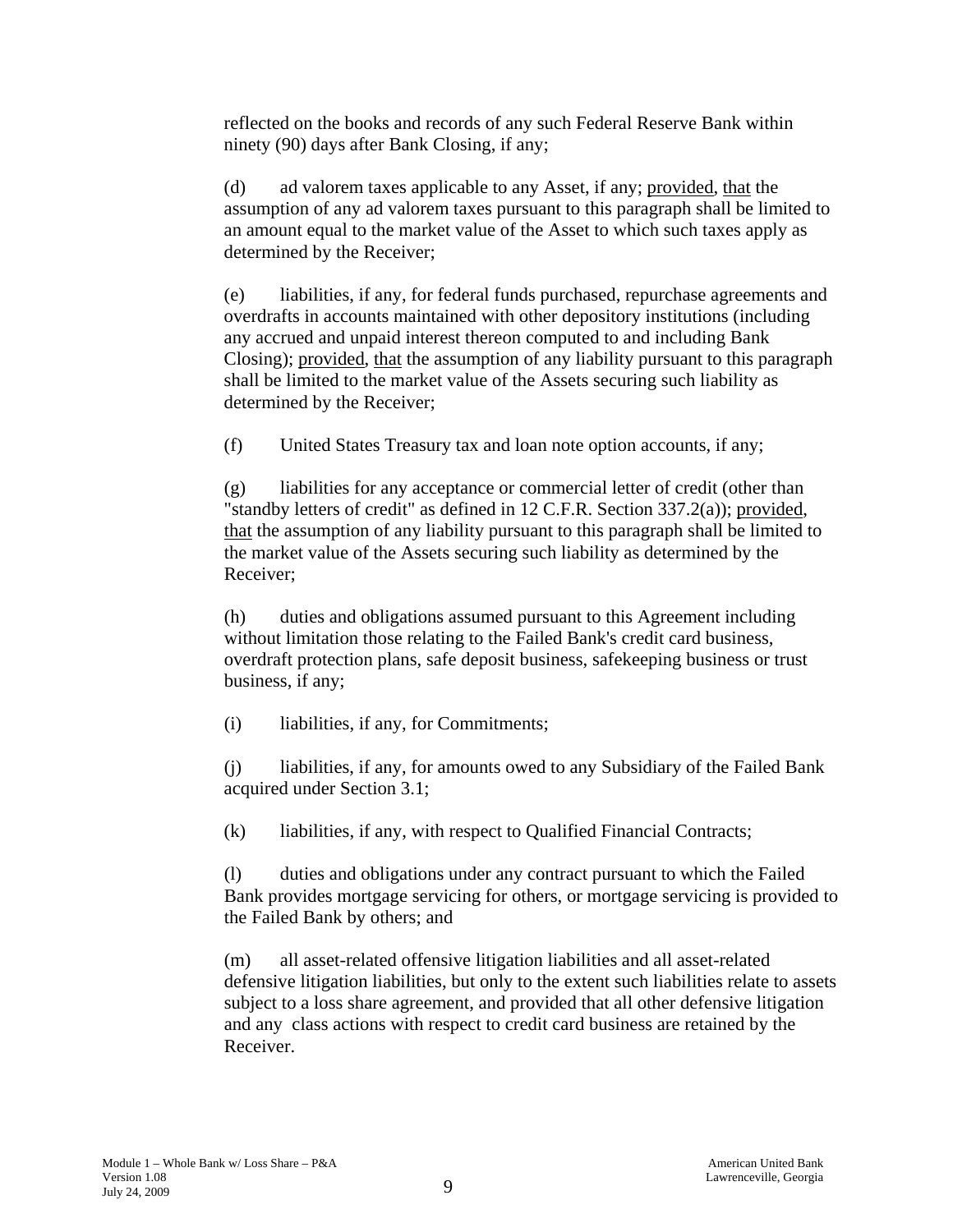Schedule 2.1 attached hereto and incorporated herein sets forth certain categories of Liabilities Assumed and the aggregate Book Value of the Liabilities Assumed in such categories. Such schedule is based upon the best information available to the Receiver and may be adjusted as provided in Article VIII.

**2.2** Interest on Deposit Liabilities. The Assuming Bank agrees that, from and after Bank Closing, it will accrue and pay interest on Deposit liabilities assumed pursuant to Section 2.1 at a rate(s) it shall determine; provided, that for non-transaction Deposit liabilities such rate(s) shall not be less than the lowest rate offered by the Assuming Bank to its depositors for non-transaction deposit accounts. The Assuming Bank shall permit each depositor to withdraw, without penalty for early withdrawal, all or any portion of such depositor's Deposit, whether or not the Assuming Bank elects to pay interest in accordance with any deposit agreement formerly existing between the Failed Bank and such depositor; and further provided, that if such Deposit has been pledged to secure an obligation of the depositor or other party, any withdrawal thereof shall be subject to the terms of the agreement governing such pledge. The Assuming Bank shall give notice to such depositors as provided in Section 5.3 of the rate(s) of interest which it has determined to pay and of such withdrawal rights.

**2.3 Unclaimed Deposits.** Fifteen (15) months following the Bank Closing Date, the Assuming Bank will provide the Receiver a listing of all deposit accounts, including the type of account, not claimed by the depositor. The Receiver will review the list and authorize the Assuming Bank to act on behalf of the Receiver to send a "Final Legal Notice" to the owner(s) of the unclaimed deposits reminding them of the need to claim or arrange to continue their account(s) with the Assuming Bank. The Assuming Bank will send the "Final Legal Notice" to the depositors within thirty (30) days following notification of the Receiver's authorization. The Assuming Bank will prepare an Affidavit of Mailing and will forward the Affidavit of Mailing to the Receiver after mailing out the "Final Legal Notice" to the owner(s) of unclaimed deposit accounts.

If, within eighteen (18) months after Bank Closing, any depositor of the Failed Bank does not claim or arrange to continue such depositor's Deposit assumed pursuant to Section 2.1 at the Assuming Bank, the Assuming Bank shall, within fifteen (15) Business Days after the end of such eighteen (18) month period, (i) refund to the Receiver the full amount of each such deposit (without reduction for service charges), (ii) provide to the Receiver a schedule of all such refunded Deposits in such form as may be prescribed by the Receiver, and (iii) assign, transfer, convey, and deliver to the Receiver, all right, title, and interest of the Assuming Bank in and to the Records previously transferred to the Assuming Bank and other records generated or maintained by the Assuming Bank pertaining to such Deposits. During such eighteen (18) month period, at the request of the Receiver, the Assuming Bank promptly shall provide to the Receiver schedules of unclaimed deposits in such form as may be prescribed by the Receiver.

2.4 Employee Plans. Except as provided in Section 4.12, the Assuming Bank shall have no liabilities, obligations or responsibilities under the Failed Bank's health care, bonus, vacation, pension, profit sharing, deferred compensation, 401K or stock purchase plans or similar plans, if any, unless the Receiver and the Assuming Bank agree otherwise subsequent to the date of this Agreement.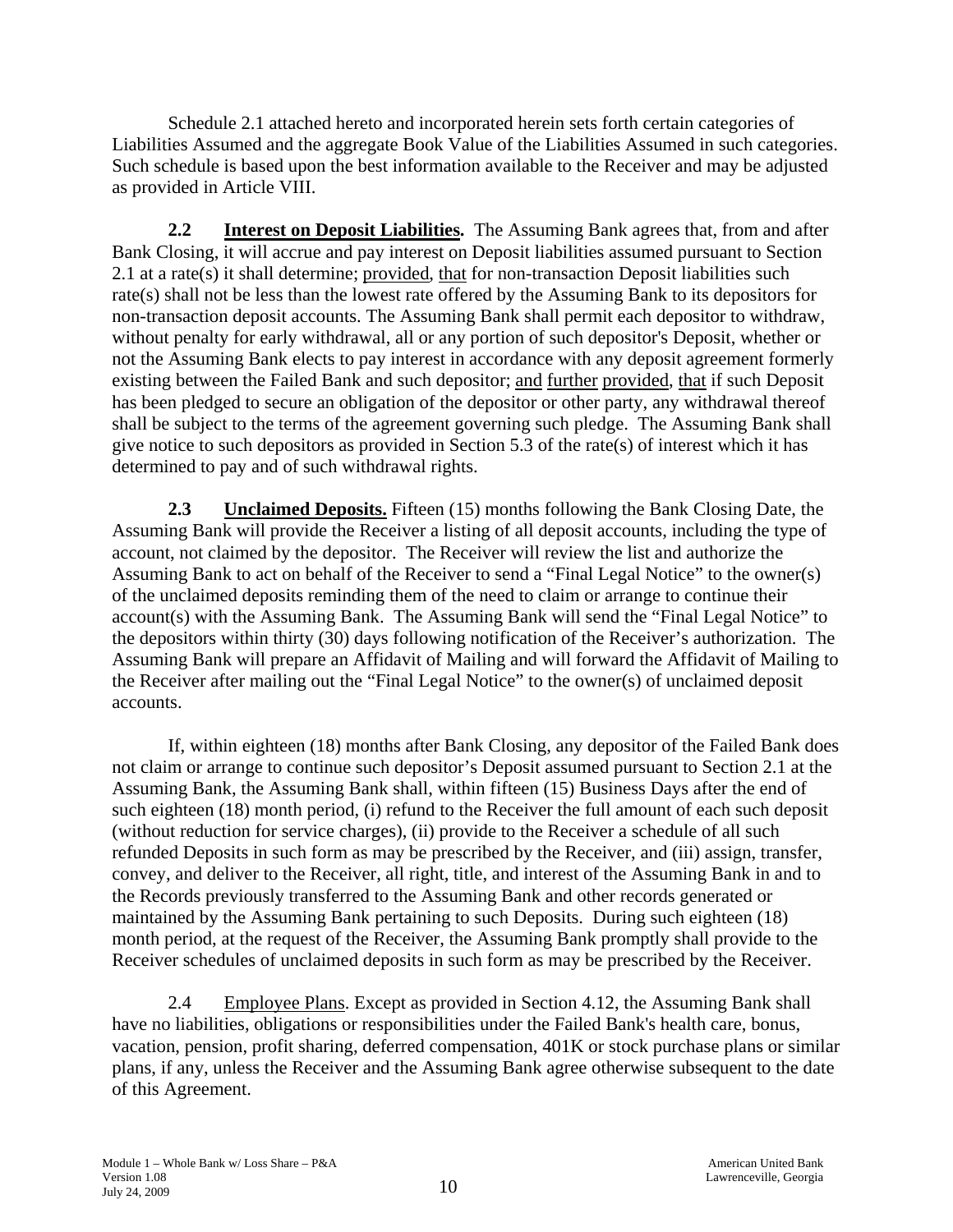#### **ARTICLE III PURCHASE OF ASSETS**

Assuming Bank includes, but is not limited to, the entities listed on Schedule 3.1a. **3.1** Assets Purchased by Assuming Bank. With the exception of certain assets expressly excluded in Sections 3.5 and 3.6, the Assuming Bank hereby purchases from the Receiver, and the Receiver hereby sells, assigns, transfers, conveys, and delivers to the Assuming Bank, all right, title, and interest of the Receiver in and to all of the assets (real, personal and mixed, wherever located and however acquired) including all subsidiaries, joint ventures, partnerships, and any and all other business combinations or arrangements, whether active, inactive, dissolved or terminated, of the Failed Bank whether or not reflected on the books of the Failed Bank as of Bank Closing. Schedules 3.1 and 3.1a attached hereto and incorporated herein set forth certain categories of Assets purchased hereunder. Such schedules are based upon the best information available to the Receiver and may be adjusted as provided in Article VIII. Assets are purchased hereunder by the Assuming Bank subject to all liabilities for indebtedness collateralized by Liens affecting such Assets to the extent provided in Section 2.1. The subsidiaries, joint ventures, partnerships, and any and all other business combinations or arrangements, whether active, inactive, dissolved or terminated being purchased by the Notwithstanding Section 4.8, the Assuming Bank specifically purchases all mortgage servicing rights and obligations of the Failed Bank.

#### **3.2 Asset Purchase Price**.

(a) All Assets and assets of the Failed Bank subject to an option to purchase by the Assuming Bank shall be purchased for the amount, or the amount resulting from the method specified for determining the amount, as specified on Schedule 3.2, except as otherwise may be provided herein. Any Asset, asset of the Failed Bank subject to an option to purchase or other asset purchased for which no purchase price is specified on Schedule 3.2 or otherwise herein shall be purchased at its Book Value. Loans or other assets charged off the Accounting Records of the Failed Bank prior to August 11, 2009 shall be purchased at a price of zero.

(b) The purchase price for securities (other than the capital stock of any Acquired Subsidiary) purchased under Section 3.1 by the Assuming Bank shall be the market value thereof as of Bank Closing, which market value shall be (i) the market price for each such security quoted at the close of the trading day effective on Bank Closing as published electronically by Bloomberg, L.P., or alternatively, at the discretion of the Receiver, IDC/Financial Times (FT) Interactive Data; (ii) provided, that if such market price is not available for any such security, the Assuming Bank will submit a bid for each such security within three days of notification/bid request by the Receiver (unless a different time period is agreed to by the Assuming Bank and the Receiver) and the Receiver, in its sole discretion will accept or reject each such bid; and (iii) further provided in the absence of an acceptable bid from the Assuming Bank, each such security shall not pass to the Assuming Bank and shall be deemed to be an excluded asset hereunder.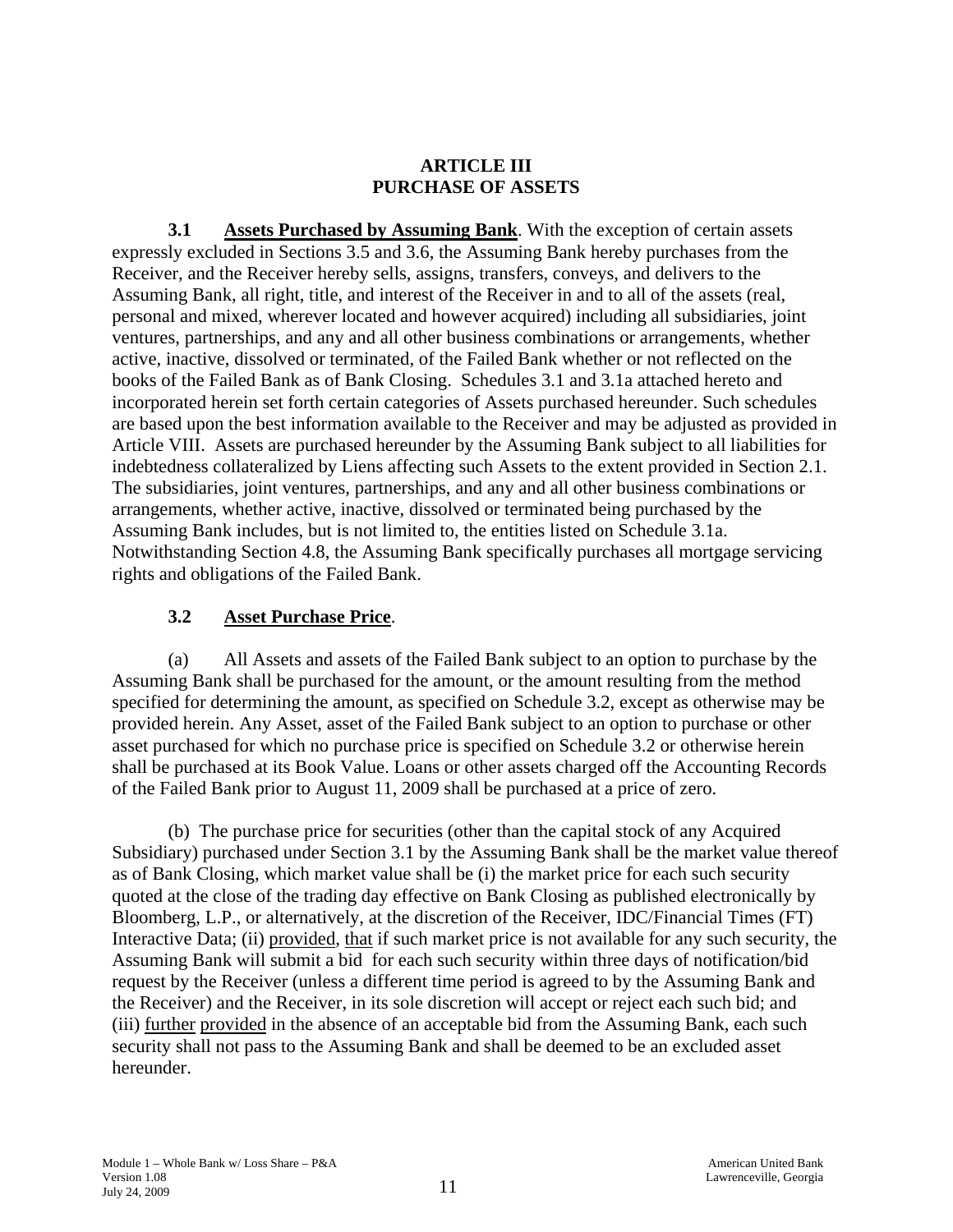(c) Qualified Financial Contracts shall be purchased at market value determined in accordance with the terms of Exhibit 3.2(c). Any costs associated with such valuation shall be shared equally by the Receiver and the Assuming Bank.

**3.3 Manner of Conveyance; Limited Warranty; Nonrecourse; Etc. THE CONVEYANCE OF ALL ASSETS, INCLUDING REAL AND PERSONAL PROPERTY INTERESTS, PURCHASED BY THE ASSUMING BANK UNDER THIS AGREEMENT SHALL BE MADE, AS NECESSARY, BY RECEIVER'S DEED OR RECEIVER'S BILL OF SALE, "AS IS", "WHERE IS", WITHOUT RECOURSE AND, EXCEPT AS OTHERWISE SPECIFICALLY PROVIDED IN THIS AGREEMENT, WITHOUT ANY WARRANTIES WHATSOEVER WITH RESPECT TO SUCH ASSETS, EXPRESS OR IMPLIED, WITH RESPECT TO TITLE, ENFORCEABILITY, COLLECTIBILITY, DOCUMENTATION OR FREEDOM FROM LIENS OR ENCUMBRANCES (IN WHOLE OR IN PART), OR ANY OTHER MATTERS.** 

#### $3.4$ Puts of Assets to the Receiver.

## (a) **Puts Prior to the Settlement Date.**

(i) During the period from Bank Closing to and including the Business Day immediately preceding the Settlement Date, the Assuming Bank shall be entitled to require the Receiver to purchase any Asset which the Assuming Bank can establish is evidenced by forged or stolen instruments as of Bank Closing; provided, that, the Assuming Bank shall not have the right to require the Receiver to purchase any such Asset with respect to which the Assuming Bank has taken any action referred to in Section 3.4(a)(ii) with respect to such Asset.

(ii) At the end of the thirty (30)-day period following Bank Closing and at that time only, in accordance with this Section 3.4, the Assuming Bank shall be entitled to require the Receiver to purchase any remaining overdraft transferred to the Assuming Bank pursuant to 3.1 which both was made after August 11, 2009 and was not made pursuant to an overdraft protection plan or similar extension of credit.

The Assuming Bank shall transfer all such Assets to the Receiver without recourse, and shall indemnify the Receiver against any and all claims of any Person claiming by, through or under the Assuming Bank with respect to any such Asset, as provided in Section 12.4.

(b) **Notices to the Receiver**. In the event that the Assuming Bank elects to require the Receiver to purchase one or more Assets, the Assuming Bank shall deliver to the Receiver a notice (a "Put Notice") which shall include:

- $(i)$ a list of all Assets that the Assuming Bank requires the Receiver to purchase;
- $(ii)$ a list of all Related Liabilities with respect to the Assets identified pursuant to (i) above; and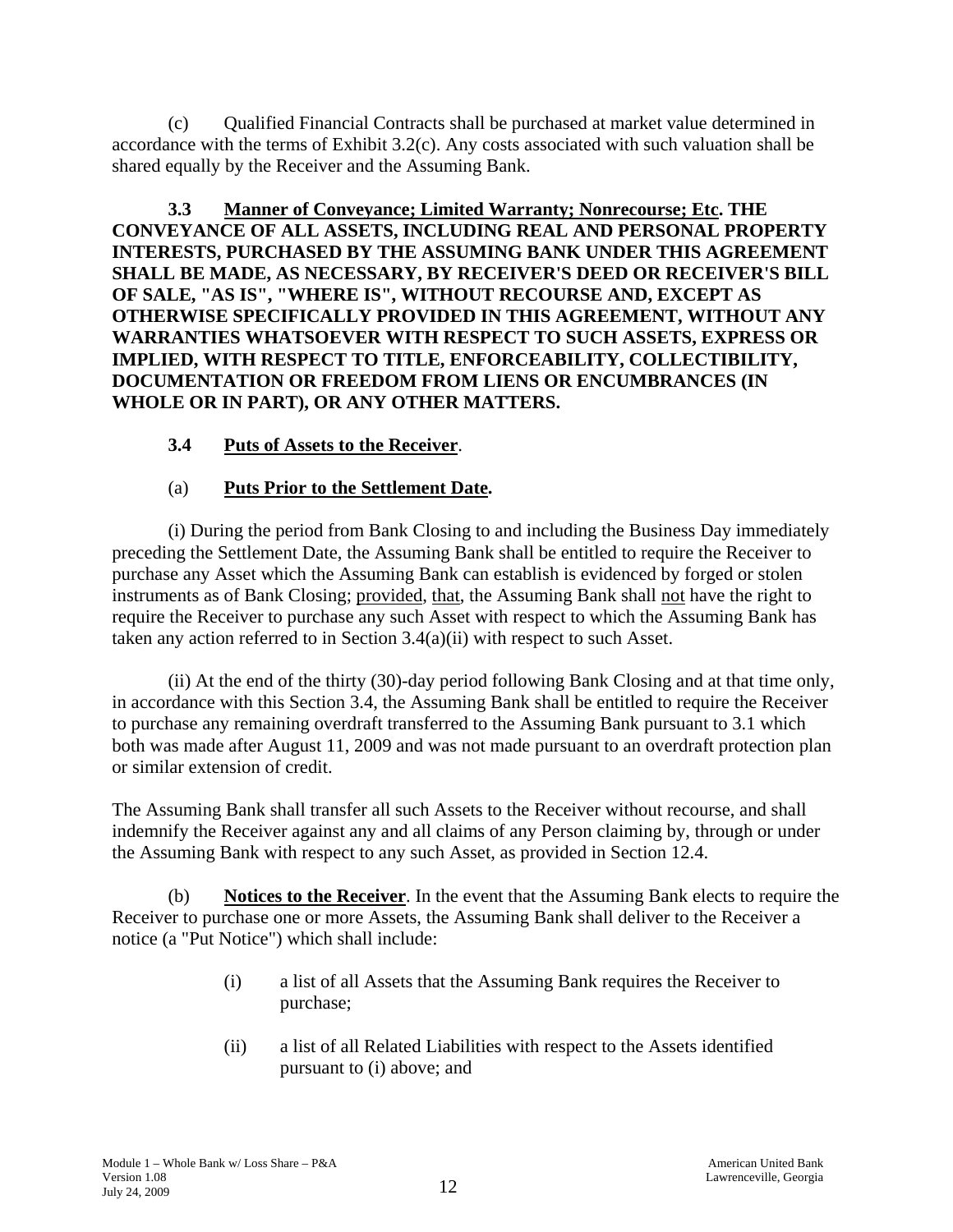(iii) a statement of the estimated Repurchase Price of each Asset identified pursuant to (i) above as of the applicable Put Date.

Such notice shall be in the form prescribed by the Receiver or such other form to which the Receiver shall consent. As provided in Section 9.6, the Assuming Bank shall deliver to the Receiver such documents, Credit Files and such additional information relating to the subject matter of the Put Notice as the Receiver may request and shall provide to the Receiver full access to all other relevant books and records.

(c) **Purchase by Receiver**. The Receiver shall purchase Assets that are specified in the Put Notice and shall assume Related Liabilities with respect to such Assets, and the transfer of such Assets and Related Liabilities shall be effective as of a date determined by the Receiver which date shall not be later than thirty (30) days after receipt by the Receiver of the Put Notice (the "Put Date").

(d) **Purchase Price and Payment Date**. Each Asset purchased by the Receiver pursuant to this Section 3.4 shall be purchased at a price equal to the Repurchase Price of such Asset less the Related Liability Amount applicable to such Asset, in each case determined as of the applicable Put Date. If the difference between such Repurchase Price and such Related Liability Amount is positive, then the Receiver shall pay to the Assuming Bank the amount of such difference; if the difference between such amounts is negative, then the Assuming Bank shall pay to the Receiver the amount of such difference. The Assuming Bank or the Receiver, as the case may be, shall pay the purchase price determined pursuant to this Section 3.4(d) not later than the twentieth (20th) Business Day following the applicable Put Date, together with interest on such amount at the Settlement Interest Rate for the period from and including such Put Date to and including the day preceding the date upon which payment is made.

(e) **Servicing.** The Assuming Bank shall administer and manage any Asset subject to purchase by the Receiver in accordance with usual and prudent banking standards and business practices until such time as such Asset is purchased by the Receiver.

(f) **Reversals**. In the event that the Receiver purchases an Asset (and assumes the Related Liability) that it is not required to purchase pursuant to this Section 3.4, the Assuming Bank shall repurchase such Asset (and assume such Related Liability) from the Receiver at a price computed so as to achieve the same economic result as would apply if the Receiver had never purchased such Asset pursuant to this Section 3.4.

**3.5 Assets Not Purchased by Assuming Bank**. The Assuming Bank does not purchase, acquire or assume, or (except as otherwise expressly provided in this Agreement) obtain an option to purchase, acquire or assume under this Agreement:

(a) any financial institution bonds, banker's blanket bonds, or public liability, fire, or extended coverage insurance policy or any other insurance policy of the Failed Bank, or premium refund, unearned premium derived from cancellation, or any proceeds payable with respect to any of the foregoing;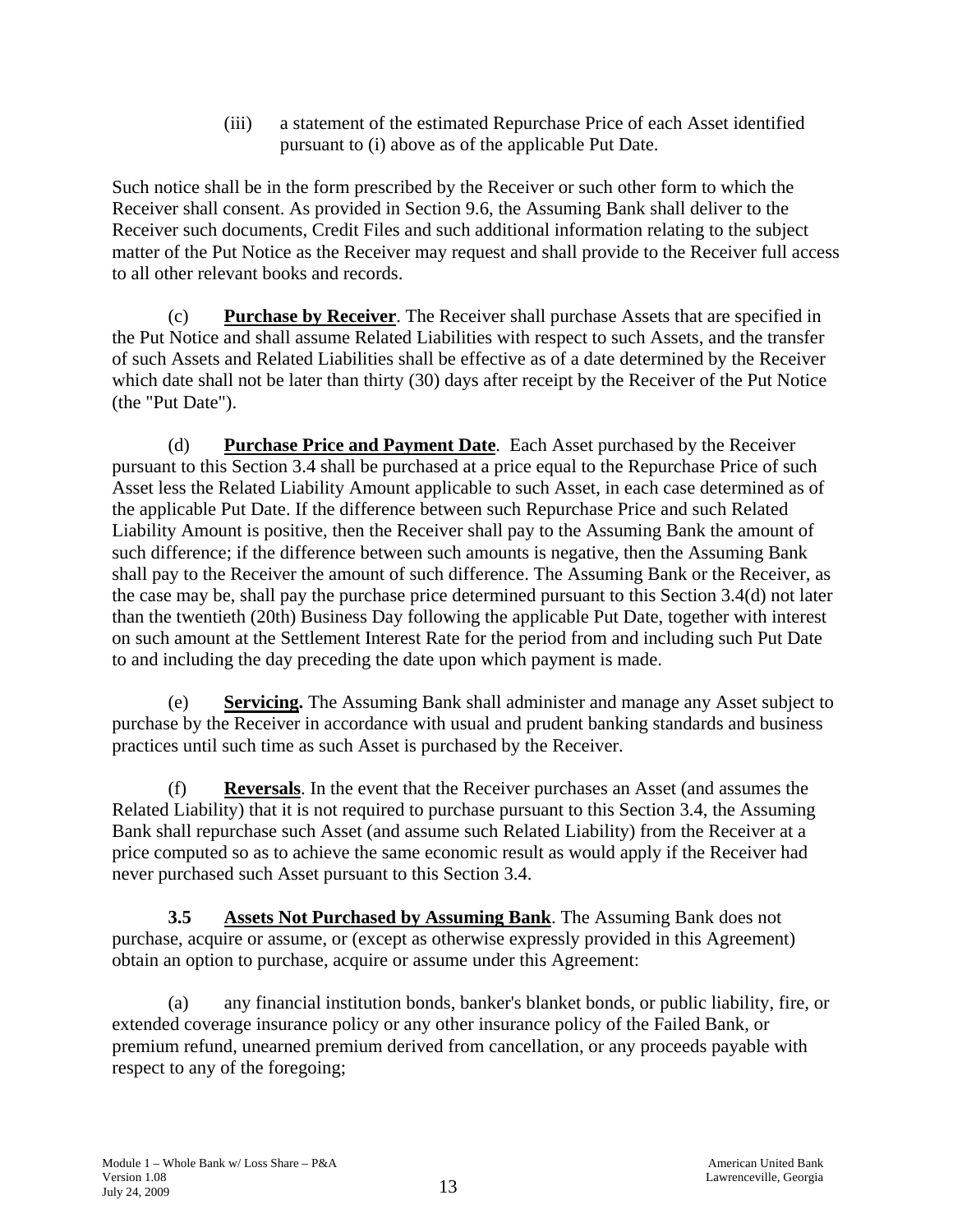(b) any interest, right, action, claim, or judgment against (i) any officer, director, employee, accountant, attorney, or any other Person employed or retained by the Failed Bank or any Subsidiary of the Failed Bank on or prior to Bank Closing arising out of any act or omission of such Person in such capacity, (ii) any underwriter of financial institution bonds, banker's blanket bonds or any other insurance policy of the Failed Bank, (iii) any shareholder or holding company of the Failed Bank, or (iv) any other Person whose action or inaction may be related to any loss (exclusive of any loss resulting from such Person's failure to pay on a Loan made by the Failed Bank) incurred by the Failed Bank; provided, that for the purposes hereof, the acts, omissions or other events giving rise to any such claim shall have occurred on or before Bank Closing, regardless of when any such claim is discovered and regardless of whether any such claim is made with respect to a financial institution bond, banker's blanket bond, or any other insurance policy of the Failed Bank in force as of Bank Closing;

(c) prepaid regulatory assessments of the Failed Bank, if any;

(d) legal or equitable interests in tax receivables of the Failed Bank, if any, including any claims arising as a result of the Failed Bank having entered into any agreement or otherwise being joined with another Person with respect to the filing of tax returns or the payment of taxes;

(e) amounts reflected on the Accounting Records of the Failed Bank as of Bank Closing as a general or specific loss reserve or contingency account, if any;

(f) leased or owned Bank Premises and leased or owned Furniture and Equipment and Fixtures and data processing equipment (including hardware and software) located on leased or owned Bank Premises, if any; provided, that the Assuming Bank does obtain an option under Section 4.6, Section 4.7 or Section 4.8, as the case may be, with respect thereto;

(g) owned Bank Premises which the Receiver, in its discretion, determines may contain environmentally hazardous substances;

(h) any "goodwill," as such term is defined in the instructions to the report of condition prepared by banks examined by the Corporation in accordance with 12 C.F.R. Section 304.4, and other intangibles;

(i) any criminal restitution or forfeiture orders issued in favor of the Failed Bank;

(j) reserved;

(k) assets essential to the Receiver in accordance with Section 3.6; and

(l) all private label asset-backed securities, including, but not limited to, those listed on the attached Schedule 3.5(l).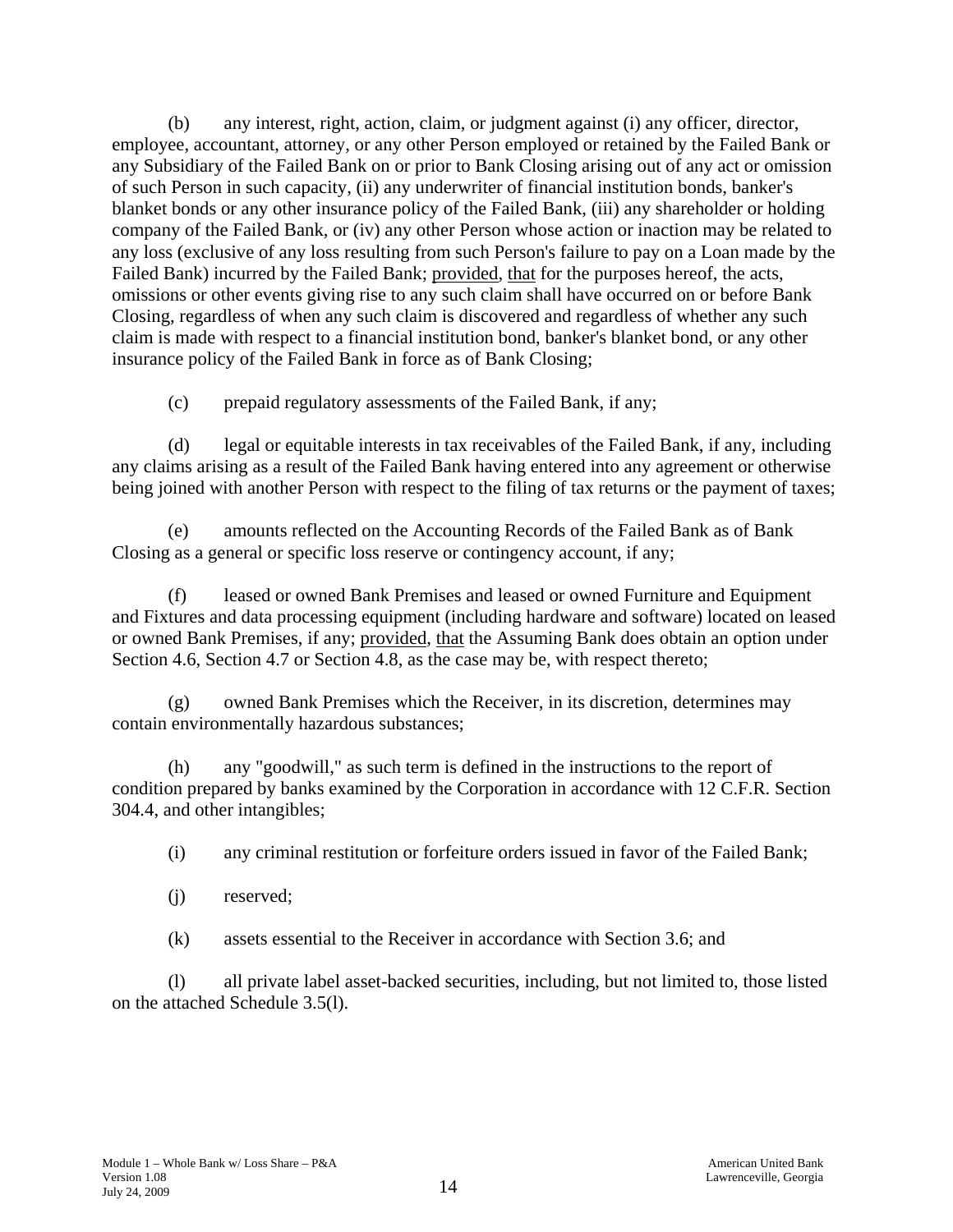#### $3.6$ **3.6Retention or Repurchase of Assets Essential to Receiver**.

(a) The Receiver may refuse to sell to the Assuming Bank, or the Assuming Bank agrees, at the request of the Receiver set forth in a written notice to the Assuming Bank, to assign, transfer, convey, and deliver to the Receiver all of the Assuming Bank's right, title and interest in and to, any Asset or asset essential to the Receiver as determined by the Receiver in its discretion (together with all Credit Documents evidencing or pertaining thereto), which may include any Asset or asset that the Receiver determines to be:

- (i) made to an officer, director, or other Person engaging in the affairs of the Failed Bank, its Subsidiaries or Affiliates or any related entities of any of the foregoing;
- (ii) the subject of any investigation relating to any claim with respect to any item described in Section 3.5(a) or (b), or the subject of, or potentially the subject of, any legal proceedings;
- (iii) made to a Person who is an Obligor on a loan owned by the Receiver or the Corporation in its corporate capacity or its capacity as receiver of any institution;
- (iv) secured by collateral which also secures any asset owned by the Receiver; or
- $(v)$ related to any asset of the Failed Bank not purchased by the Assuming Bank under this Article III or any liability of the Failed Bank not assumed by the Assuming Bank under Article II.

(b) Each such Asset or asset purchased by the Receiver shall be purchased at a price equal to the Repurchase Price thereof less the Related Liability Amount with respect to any Related Liabilities related to such Asset or asset, in each case determined as of the date of the notice provided by the Receiver pursuant to Section 3.6(a). The Receiver shall pay the Assuming Bank not later than the twentieth (20th) Business Day following receipt of related Credit Documents and Credit Files together with interest on such amount at the Settlement Interest Rate for the period from and including the date of receipt of such documents to and including the day preceding the day on which payment is made. The Assuming Bank agrees to administer and manage each such Asset or asset in accordance with usual and prudent banking standards and business practices until each such Asset or asset is purchased by the Receiver. All transfers with respect to Asset or assets under this Section 3.6 shall be made as provided in Section 9.6. The Assuming Bank shall transfer all such Asset or assets and Related Liabilities to the Receiver without recourse, and shall indemnify the Receiver against any and all claims of any Person claiming by, through or under the Assuming Bank with respect to any such Asset or asset, as provided in Section 12.4.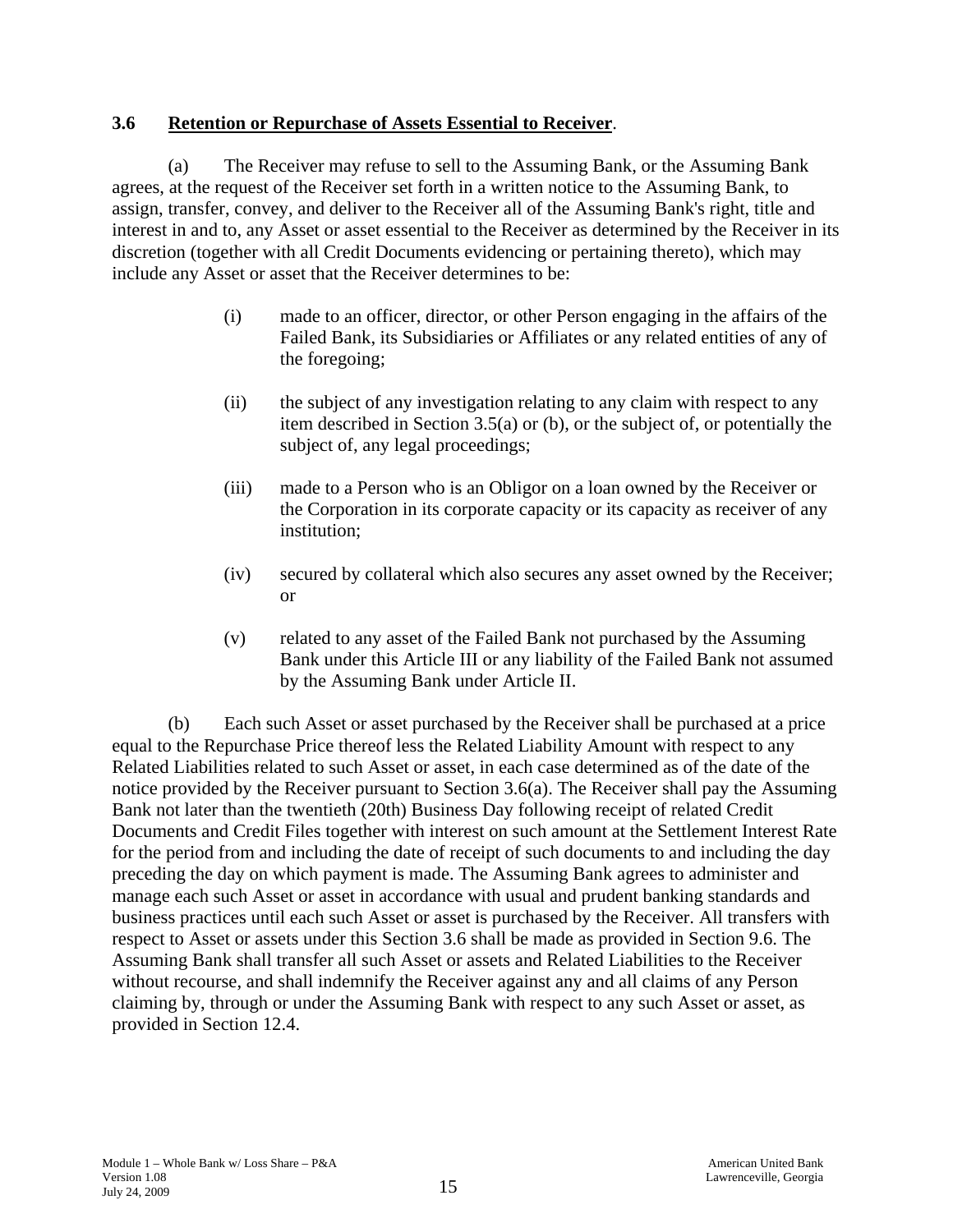#### **ASSUMPTION OF CERTAIN DUTIES AND OBLIGATIONSARTICLE IV**

The Assuming Bank agrees with the Receiver and the Corporation as follows:

**4.1** Continuation of Banking Business. For the period commencing the first banking Business Day after Bank Closing and ending no earlier than the first anniversary of Bank Closing, the Assuming Bank will provide full service banking in the trade area of the Failed Bank. Thereafter, the Assuming Bank may cease providing such banking services in the trade area of the Failed Bank, provided the Assuming Bank has received all necessary regulatory approvals. At the option of the Assuming Bank, such banking services may be provided at any or all of the Bank Premises, or at other premises within such trade area. The trade area shall be determined by the Receiver.

**4.2 Agreement with Respect to Credit Card Business**. The Assuming Bank agrees to honor and perform, from and after Bank Closing, all duties and obligations with respect to the Failed Bank's credit card business, and/or processing related to credit cards, if any, and assumes all outstanding extensions of credit with respect thereto.

**4.3 Agreement with Respect to Safe Deposit Business**. The Assuming Bank assumes and agrees to discharge, from and after Bank Closing, in the usual course of conducting a banking business, the duties and obligations of the Failed Bank with respect to all Safe Deposit Boxes, if any, of the Failed Bank and to maintain all of the necessary facilities for the use of such boxes by the renters thereof during the period for which such boxes have been rented and the rent therefore paid to the Failed Bank, subject to the provisions of the rental agreements between the Failed Bank and the respective renters of such boxes; provided, that the Assuming Bank may relocate the Safe Deposit Boxes of the Failed Bank to any office of the Assuming Bank located in the trade area of the Failed Bank. The Safe Deposit Boxes shall be located and maintained in the trade area of the Failed Bank for a minimum of one year from Bank Closing. The trade area shall be determined by the Receiver. Fees related to the safe deposit business earned prior to the Bank Closing Date shall be for the benefit of the Receiver and fees earned after the Bank Closing Date shall be for the benefit of the Assuming Bank.

**4.4 Agreement with Respect to Safekeeping Business**. The Receiver transfers, conveys and delivers to the Assuming Bank and the Assuming Bank accepts all securities and other items, if any, held by the Failed Bank in safekeeping for its customers as of Bank Closing. The Assuming Bank assumes and agrees to honor and discharge, from and after Bank Closing, the duties and obligations of the Failed Bank with respect to such securities and items held in safekeeping. The Assuming Bank shall be entitled to all rights and benefits heretofore accrued or hereafter accruing with respect thereto. The Assuming Bank shall provide to the Receiver written verification of all assets held by the Failed Bank for safekeeping within sixty (60) days after Bank Closing. The assets held for safekeeping by the Failed Bank shall be held and maintained by the Assuming Bank in the trade area of the Failed Bank for a minimum of one year from Bank Closing. At the option of the Assuming Bank, the safekeeping business may be provided at any or all of the Bank Premises, or at other premises within such trade area. The trade area shall be determined by the Receiver. Fees related to the safekeeping business earned prior to the Bank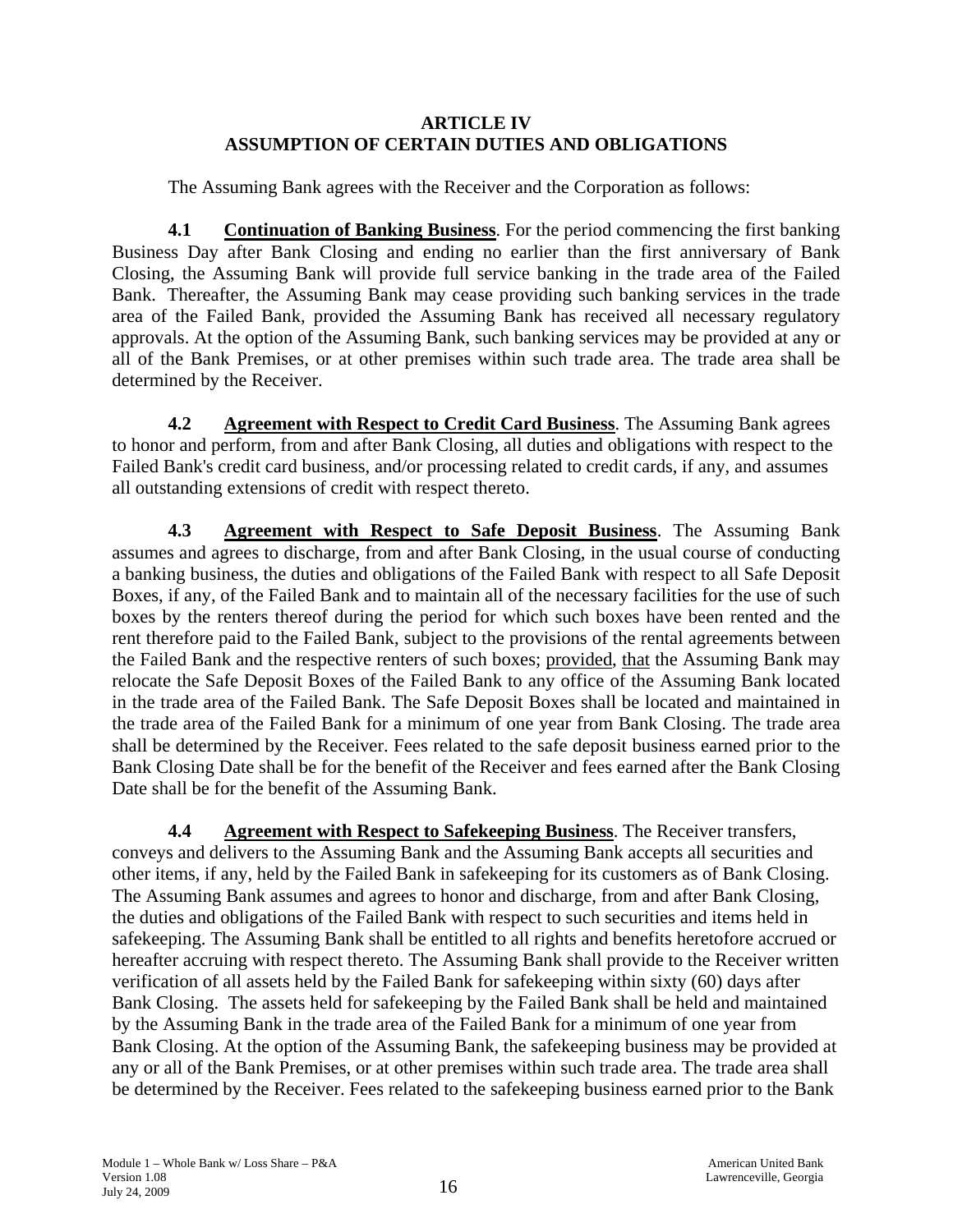Closing Date shall be for the benefit of the Receiver and fees earned after the Bank Closing Date shall be for the benefit of the Assuming Bank.

# **4.5 Agreement with Respect to Trust Business**.

(a) The Assuming Bank shall, without further transfer, substitution, act or deed, to the full extent permitted by law, succeed to the rights, obligations, properties, assets, investments, deposits, agreements, and trusts of the Failed Bank under trusts, executorships, administrations, guardianships, and agencies, and other fiduciary or representative capacities, all to the same extent as though the Assuming Bank had assumed the same from the Failed Bank prior to Bank Closing; provided, that any liability based on the misfeasance, malfeasance or nonfeasance of the Failed Bank, its directors, officers, employees or agents with respect to the trust business is not assumed hereunder.

(b) The Assuming Bank shall, to the full extent permitted by law, succeed to, and be entitled to take and execute, the appointment to all executorships, trusteeships, guardianships and other fiduciary or representative capacities to which the Failed Bank is or may be named in wills, whenever probated, or to which the Failed Bank is or may be named or appointed by any other instrument.

(c) In the event additional proceedings of any kind are necessary to accomplish the transfer of such trust business, the Assuming Bank agrees that, at its own expense, it will take whatever action is necessary to accomplish such transfer. The Receiver agrees to use reasonable efforts to assist the Assuming Bank in accomplishing such transfer.

(d) The Assuming Bank shall provide to the Receiver written verification of the assets held in connection with the Failed Bank's trust business within sixty (60) days after Bank Closing.

# **4.6 Agreement with Respect to Bank Premises**.

(a) **Option to Purchase.** Subject to Section 3.5, the Receiver hereby grants to the Assuming Bank an exclusive option for the period of ninety (90) days commencing the day after Bank Closing to purchase any or all owned Bank Premises, including all Furniture, Fixtures and Equipment located on the Bank Premises. The Assuming Bank shall give written notice to the Receiver within the option period of its election to purchase or not to purchase any of the owned Bank Premises. Any purchase of such premises shall be effective as of the date of Bank Closing and such purchase shall be consummated as soon as practicable thereafter, and in no event later than the Settlement Date.

(b) **Option to Lease.** The Receiver hereby grants to the Assuming Bank an exclusive option for the period of ninety (90) days commencing the day after Bank Closing to cause the Receiver to assign to the Assuming Bank any or all leases for leased Bank Premises, if any, which have been continuously occupied by the Assuming Bank from Bank Closing to the date it elects to accept an assignment of the leases with respect thereto to the extent such leases can be assigned; provided, that the exercise of this option with respect to any lease must be as to all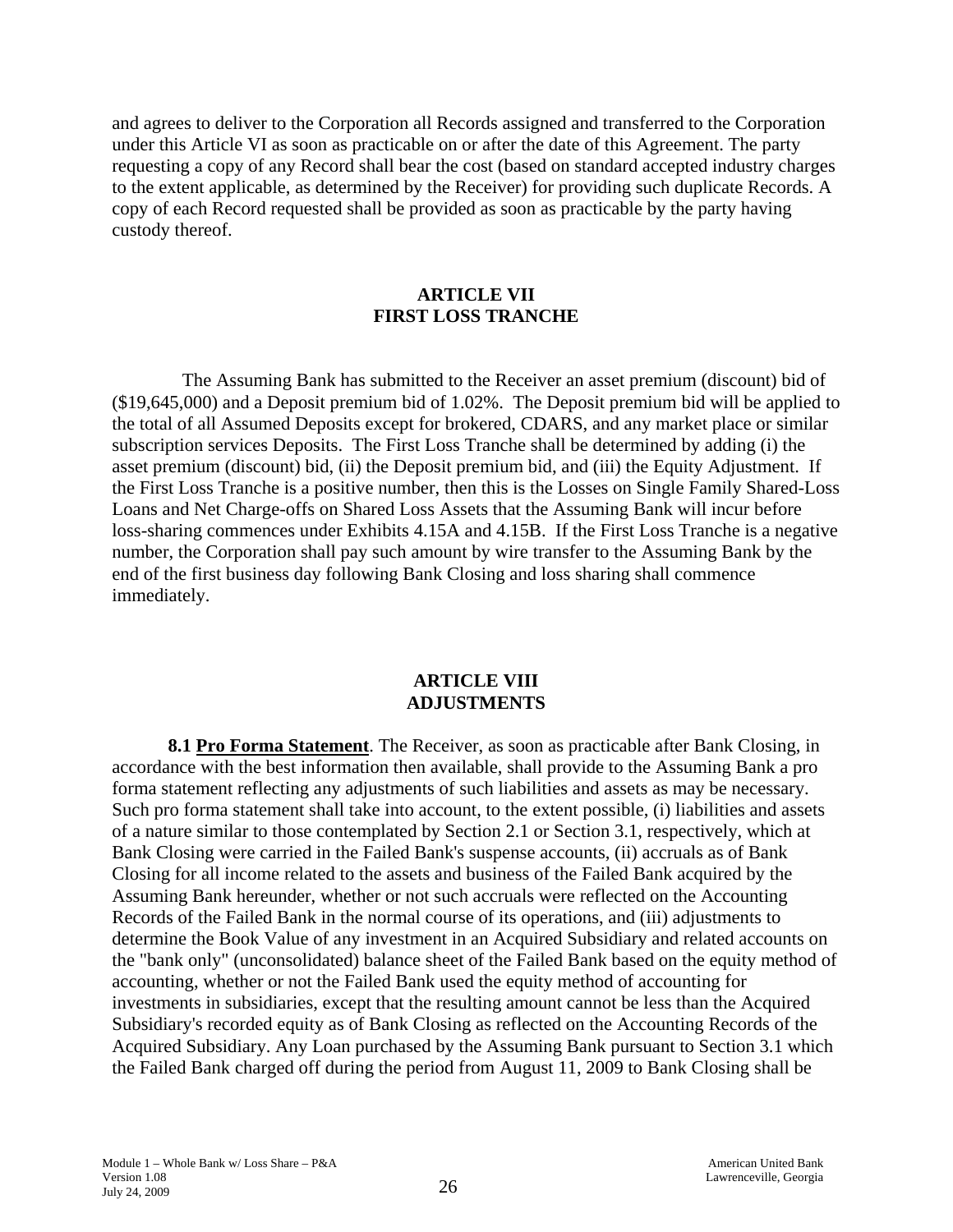deemed not to be charged off for the purposes of the pro forma statement, and the purchase price shall be determined pursuant to Section 3.2.

## **8.2 Correction of Errors and Omissions; Other Liabilities**.

(a) In the event any bookkeeping omissions or errors are discovered in preparing any pro forma statement or in completing the transfers and assumptions contemplated hereby, the parties hereto agree to correct such errors and omissions, it being understood that, as far as practicable, all adjustments will be made consistent with the judgments, methods, policies or accounting principles utilized by the Failed Bank in preparing and maintaining Accounting Records, except that adjustments made pursuant to this Section 8.2(a) are not intended to bring the Accounting Records of the Failed Bank into accordance with generally accepted accounting principles.

(b) If the Receiver discovers at any time subsequent to the date of this Agreement that any claim exists against the Failed Bank which is of such a nature that it would have been included in the liabilities assumed under Article II had the existence of such claim or the facts giving rise thereto been known as of Bank Closing, the Receiver may, in its discretion, at any time, require that such claim be assumed by the Assuming Bank in a manner consistent with the intent of this Agreement. The Receiver will make appropriate adjustments to the pro forma statement provided by the Receiver to the Assuming Bank pursuant to Section 8.1 as may be necessary.

**8.3 Payments**. The Receiver agrees to cause to be paid to the Assuming Bank, or the Assuming Bank agrees to pay to the Receiver, as the case may be, on the Settlement Date, a payment in an amount which reflects net adjustments (including any costs, expenses and fees associated with determinations of value as provided in this Agreement) made pursuant to Section 8.1 or Section 8.2, plus interest as provided in Section 8.4. The Receiver and the Assuming Bank agree to effect on the Settlement Date any further transfer of assets to or assumption of liabilities or claims by the Assuming Bank as may be necessary in accordance with Section 8.1 or Section 8.2.

**8.4 Interest**. Any amounts paid under Section 8.3 or Section 8.5, shall bear interest for the period from and including the day following Bank Closing to and including the day preceding the payment at the Settlement Interest Rate.

**8.5 Subsequent Adjustments.** In the event that the Assuming Bank or the Receiver discovers any errors or omissions as contemplated by Section 8.2 or any error with respect to the payment made under Section 8.3 after the Settlement Date, the Assuming Bank and the Receiver agree to promptly correct any such errors or omissions, make any payments and effect any transfers or assumptions as may be necessary to reflect any such correction plus interest as provided in Section 8.4.

## **ARTICLE IX CONTINUING COOPERATION**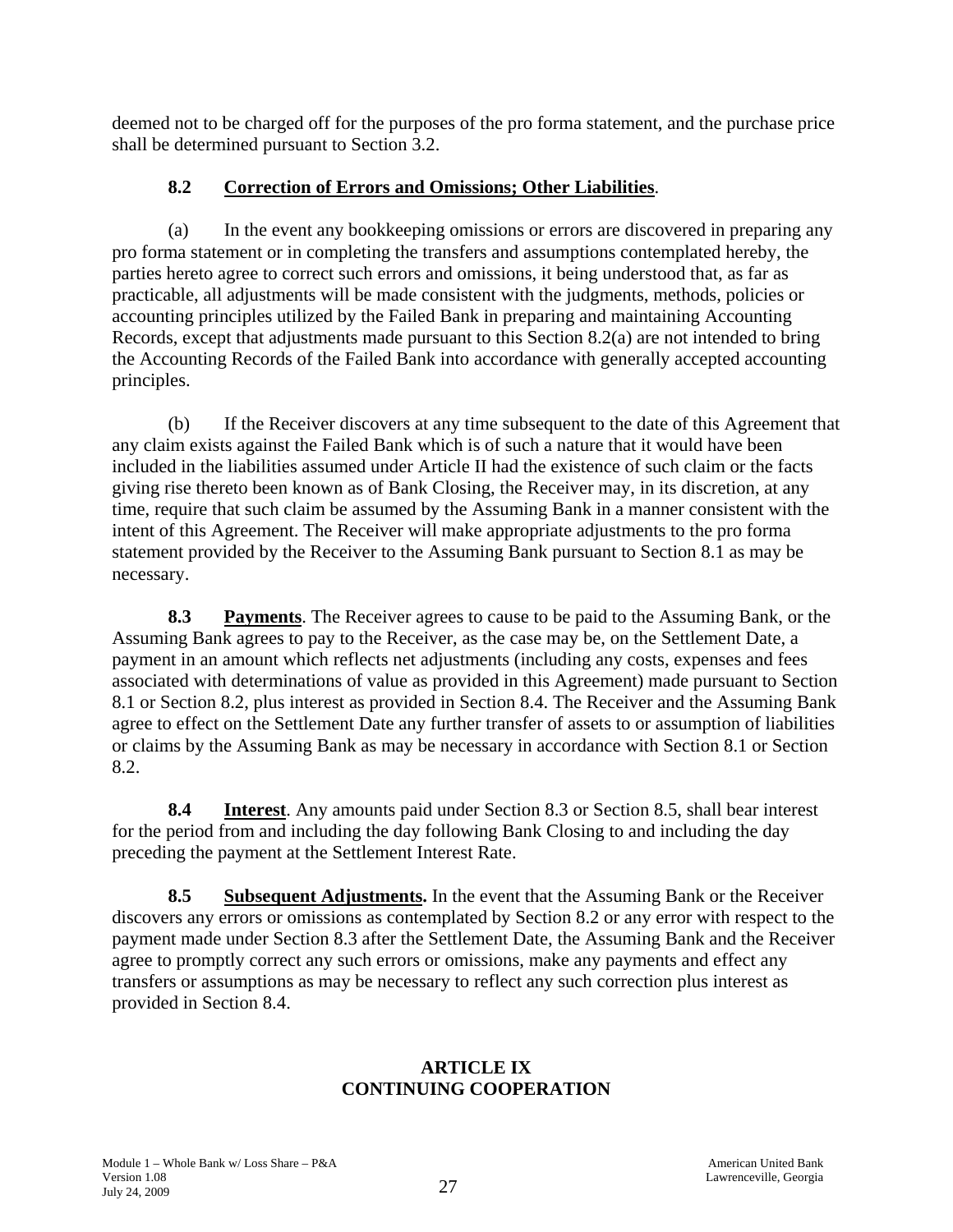**9.1** General Matters. The parties hereto agree that they will, in good faith and with their best efforts, cooperate with each other to carry out the transactions contemplated by this Agreement and to effect the purposes hereof.

**9.2** Additional Title Documents. The Receiver, the Corporation and the Assuming Bank each agree, at any time, and from time to time, upon the request of any party hereto, to execute and deliver such additional instruments and documents of conveyance as shall be reasonably necessary to vest in the appropriate party its full legal or equitable title in and to the property transferred pursuant to this Agreement or to be transferred in accordance herewith. The Assuming Bank shall prepare such instruments and documents of conveyance (in form and substance satisfactory to the Receiver) as shall be necessary to vest title to the Assets in the Assuming Bank. The Assuming Bank shall be responsible for recording such instruments and documents of conveyance at its own expense.

## **9.3 Claims and Suits**.

(a) The Receiver shall have the right, in its discretion, to (i) defend or settle any claim or suit against the Assuming Bank with respect to which the Receiver has indemnified the Assuming Bank in the same manner and to the same extent as provided in Article XII, and (ii) defend or settle any claim or suit against the Assuming Bank with respect to any Liability Assumed, which claim or suit may result in a loss to the Receiver arising out of or related to this Agreement, or which existed against the Failed Bank on or before Bank Closing. The exercise by the Receiver of any rights under this Section 9.3(a) shall not release the Assuming Bank with respect to any of its obligations under this Agreement.

(b) In the event any action at law or in equity shall be instituted by any Person against the Receiver and the Corporation as codefendants with respect to any asset of the Failed Bank retained or acquired pursuant to this Agreement by the Receiver, the Receiver agrees, at the request of the Corporation, to join with the Corporation in a petition to remove the action to the United States District Court for the proper district. The Receiver agrees to institute, with or without joinder of the Corporation as coplaintiff, any action with respect to any such retained or acquired asset or any matter connected therewith whenever notice requiring such action shall be given by the Corporation to the Receiver.

**9.4 Payment of Deposits**. In the event any depositor does not accept the obligation of the Assuming Bank to pay any Deposit liability of the Failed Bank assumed by the Assuming Bank pursuant to this Agreement and asserts a claim against the Receiver for all or any portion of any such Deposit liability, the Assuming Bank agrees on demand to provide to the Receiver funds sufficient to pay such claim in an amount not in excess of the Deposit liability reflected on the books of the Assuming Bank at the time such claim is made. Upon payment by the Assuming Bank to the Receiver of such amount, the Assuming Bank shall be discharged from any further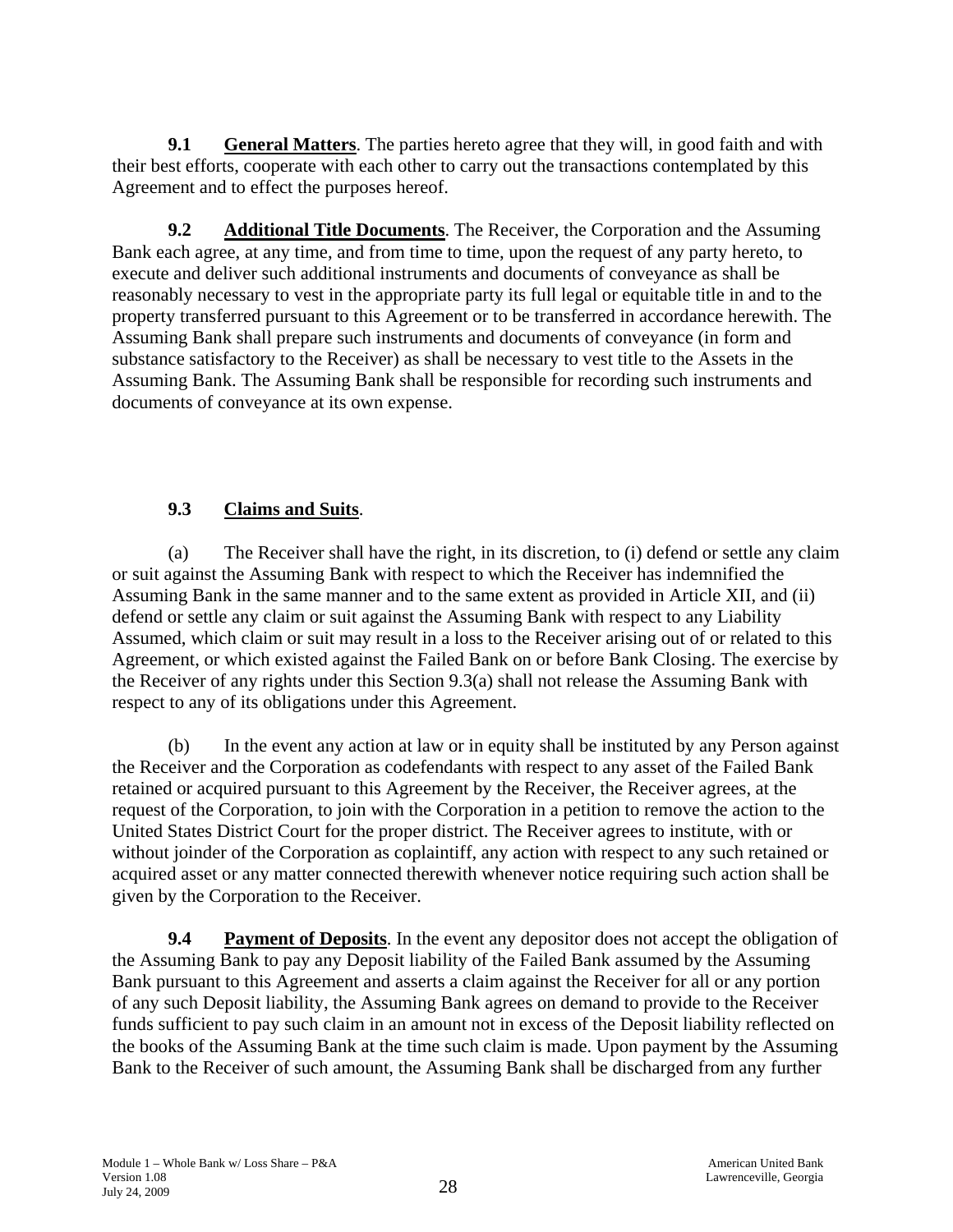obligation under this Agreement to pay to any such depositor the amount of such Deposit liability paid to the Receiver.

**9.5** Withheld Payments. At any time, the Receiver or the Corporation may, in its discretion, determine that all or any portion of any deposit balance assumed by the Assuming Bank pursuant to this Agreement does not constitute a "Deposit" (or otherwise, in its discretion, determine that it is the best interest of the Receiver or Corporation to withhold all or any portion of any deposit), and may direct the Assuming Bank to withhold payment of all or any portion of any such deposit balance. Upon such direction, the Assuming Bank agrees to hold such deposit and not to make any payment of such deposit balance to or on behalf of the depositor, or to itself, whether by way of transfer, set-off, or otherwise. The Assuming Bank agrees to maintain the "withheld payment" status of any such deposit balance until directed in writing by the Receiver or the Corporation as to its disposition. At the direction of the Receiver or the Corporation, the Assuming Bank shall return all or any portion of such deposit balance to the Receiver or the Corporation, as appropriate, and thereupon the Assuming Bank shall be discharged from any further liability to such depositor with respect to such returned deposit balance. If such deposit balance has been paid to the depositor prior to a demand for return by the Corporation or the Receiver, and payment of such deposit balance had not been previously withheld pursuant to this Section, the Assuming Bank shall not be obligated to return such deposit balance to the Receiver or the Corporation. The Assuming Bank shall be obligated to reimburse the Corporation or the Receiver, as the case may be, for the amount of any deposit balance or portion thereof paid by the Assuming Bank in contravention of any previous direction to withhold payment of such deposit balance or return such deposit balance the payment of which was withheld pursuant to this Section.

# **9.6 Proceedings with Respect to Certain Assets and Liabilities**.

(a) In connection with any investigation, proceeding or other matter with respect to any asset or liability of the Failed Bank retained by the Receiver, or any asset of the Failed Bank acquired by the Receiver pursuant to this Agreement, the Assuming Bank shall cooperate to the extent reasonably required by the Receiver.

(b) In addition to its obligations under Section 6.4, the Assuming Bank shall provide representatives of the Receiver access at reasonable times and locations without other limitation or qualification to (i) its directors, officers, employees and agents and those of the Subsidiaries acquired by the Assuming Bank, and (ii) its books and records, the books and records of such Subsidiaries and all Credit Files, and copies thereof. Copies of books, records and Credit Files shall be provided by the Assuming Bank as requested by the Receiver and the costs of duplication thereof shall be borne by the Receiver.

(c) Not later than ten (10) days after the Put Notice pursuant to Section 3.4 or the date of the notice of transfer of any Loan by the Assuming Bank to the Receiver pursuant to Section 3.6, the Assuming Bank shall deliver to the Receiver such documents with respect to such Loan as the Receiver may request, including without limitation the following: (i) all related Credit Documents (other than certificates, notices and other ancillary documents), (ii) a certificate setting forth the principal amount on the date of the transfer and the amount of interest, fees and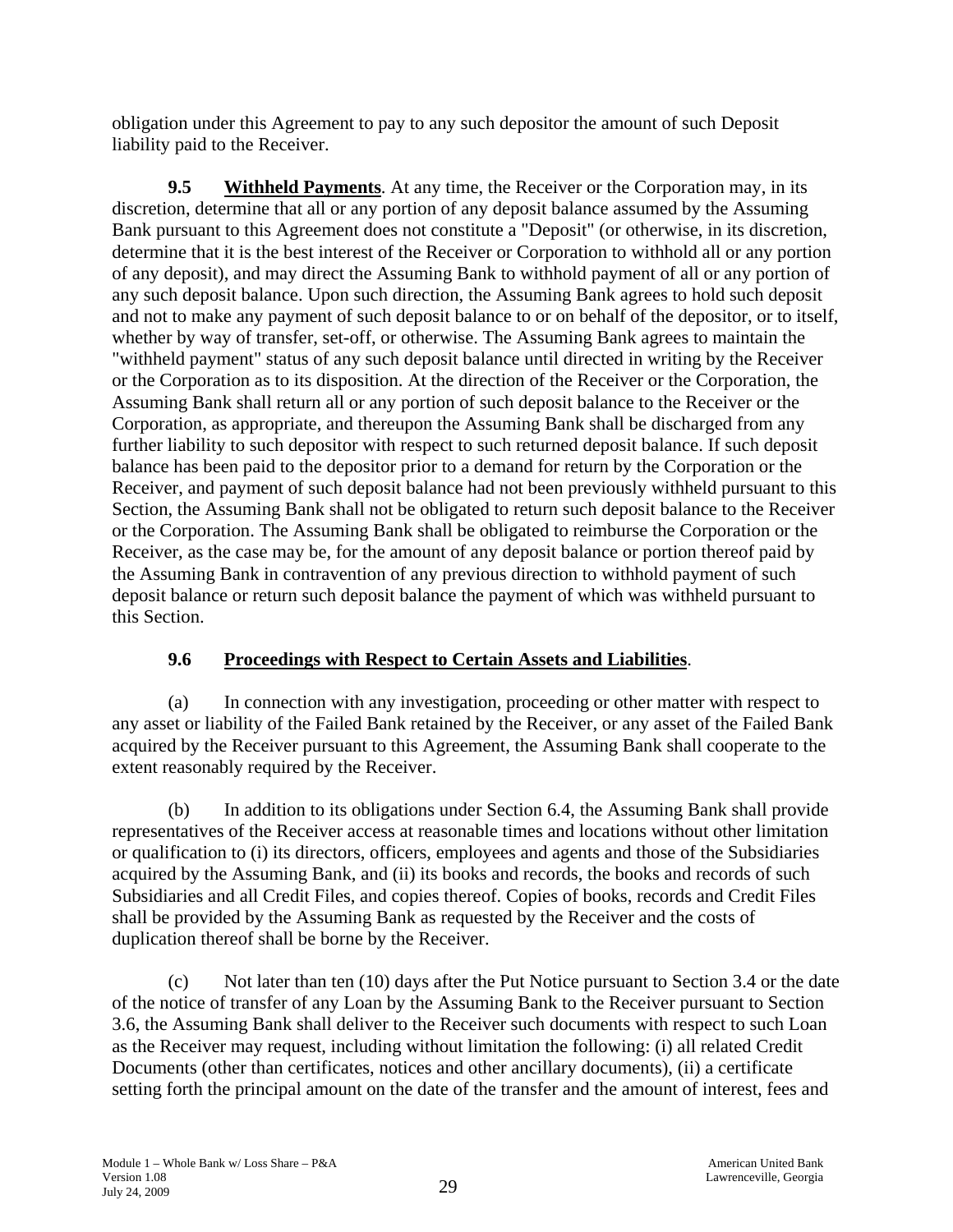other charges then accrued and unpaid thereon, and any restrictions on transfer to which any such Loan is subject, and (iii) all Credit Files, and all documents, microfiche, microfilm and computer records (including but not limited to magnetic tape, disc storage, card forms and printed copy) maintained by, owned by, or in the possession of the Assuming Bank or any Affiliate of the Assuming Bank relating to the transferred Loan.

**9.7** Information. The Assuming Bank promptly shall provide to the Corporation such other information, including financial statements and computations, relating to the performance of the provisions of this Agreement as the Corporation or the Receiver may request from time to time, and, at the request of the Receiver, make available employees of the Failed Bank employed or retained by the Assuming Bank to assist in preparation of the pro forma statement pursuant to Section 8.1.

## **CONDITION PRECEDENT ARTICLE X**

The obligations of the parties to this Agreement are subject to the Receiver and the Corporation having received at or before Bank Closing evidence reasonably satisfactory to each of any necessary approval, waiver, or other action by any governmental authority, the board of directors of the Assuming Bank, or other third party, with respect to this Agreement and the transactions contemplated hereby, the closing of the Failed Bank and the appointment of the Receiver, the chartering of the Assuming Bank, and any agreements, documents, matters or proceedings contemplated hereby or thereby.

## **ARTICLE XI REPRESENTATIONS AND WARRANTIES OF THE ASSUMING BANK**

The Assuming Bank represents and warrants to the Corporation and the Receiver as follows:

(a) **Corporate Existence and Authority**. The Assuming Bank (i) is duly organized, validly existing and in good standing under the laws of its Chartering Authority and has full power and authority to own and operate its properties and to conduct its business as now conducted by it, and (ii) has full power and authority to execute and deliver this Agreement and to perform its obligations hereunder. The Assuming Bank has taken all necessary corporate action to authorize the execution, delivery and performance of this Agreement and the performance of the transactions contemplated hereby.

(b) **Third Party Consents**. No governmental authority or other third party consents (including but not limited to approvals, licenses, registrations or declarations) are required in connection with the execution, delivery or performance by the Assuming Bank of this Agreement, other than such consents as have been duly obtained and are in full force and effect.

(c) **Execution and Enforceability**. This Agreement has been duly executed and delivered by the Assuming Bank and when this Agreement has been duly authorized, executed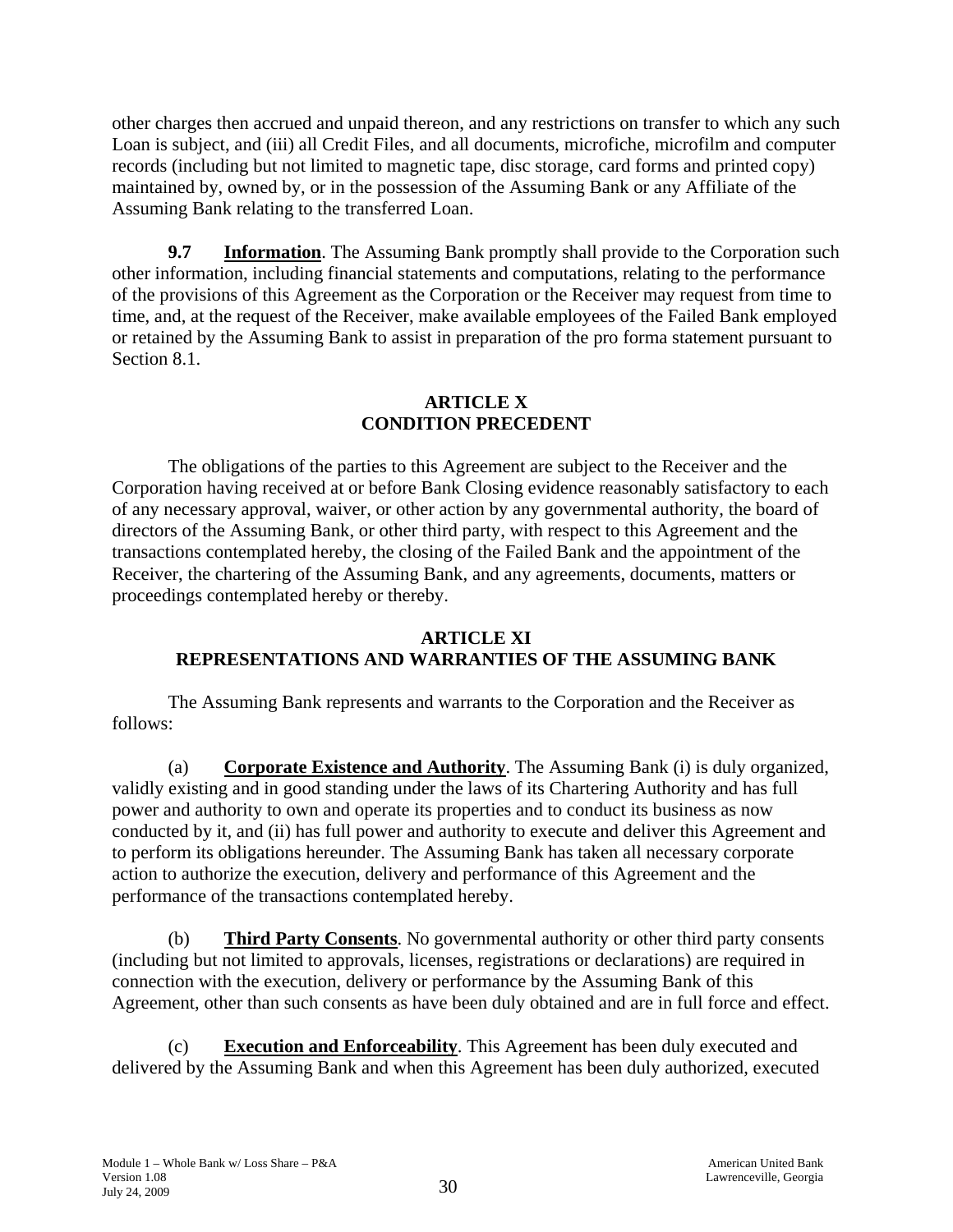and delivered by the Corporation and the Receiver, this Agreement will constitute the legal, valid and binding obligation of the Assuming Bank, enforceable in accordance with its terms.

## (d) **Compliance with Law**.

(i) Neither the Assuming Bank nor any of its Subsidiaries is in violation of any statute, regulation, order, decision, judgment or decree of, or any restriction imposed by, the United States of America, any State, municipality or other political subdivision or any agency of any of the foregoing, or any court or other tribunal having jurisdiction over the Assuming Bank or any of its Subsidiaries or any assets of any such Person, or any foreign government or agency thereof having such jurisdiction, with respect to the conduct of the business of the Assuming Bank or of any of its Subsidiaries, or the ownership of the properties of the Assuming Bank or any of its Subsidiaries, which, either individually or in the aggregate with all other such violations, would materially and adversely affect the business, operations or condition (financial or otherwise) of the Assuming Bank or the ability of the Assuming Bank to perform, satisfy or observe any obligation or condition under this Agreement.

(ii) Neither the execution and delivery nor the performance by the Assuming Bank of this Agreement will result in any violation by the Assuming Bank of, or be in conflict with, any provision of any applicable law or regulation, or any order, writ or decree of any court or governmental authority.

e) **Representations Remain True**. The Assuming Bank represents and warrants that it has executed and delivered to the Corporation a Purchaser Eligibility Certification and Confidentiality Agreement and that all information provided and representations made by or on behalf of the Assuming Bank in connection with this Agreement and the transactions contemplated hereby, including, but not limited to, the Purchaser Eligibility Certification and Confidentiality Agreement (which are affirmed and ratified hereby) are and remain true and correct in all material respects and do not fail to state any fact required to make the information contained therein not misleading.

#### **ARTICLE XII INDEMNIFICATION**

**12.1 Indemnification of Indemnitees**. From and after Bank Closing and subject to the limitations set forth in this Section and Section 12.6 and compliance by the Indemnitees with Section 12.2, the Receiver agrees to indemnify and hold harmless the Indemnitees against any and all costs, losses, liabilities, expenses (including attorneys' fees) incurred prior to the assumption of defense by the Receiver pursuant to paragraph (d) of Section 12.2, judgments, fines and amounts paid in settlement actually and reasonably incurred in connection with claims against any Indemnitee based on liabilities of the Failed Bank that are not assumed by the Assuming Bank pursuant to this Agreement or subsequent to the execution hereof by the Assuming Bank or any Subsidiary or Affiliate of the Assuming Bank for which indemnification is provided hereunder in (a) of this Section 12.1, subject to certain exclusions as provided in (b) of this Section 12.1: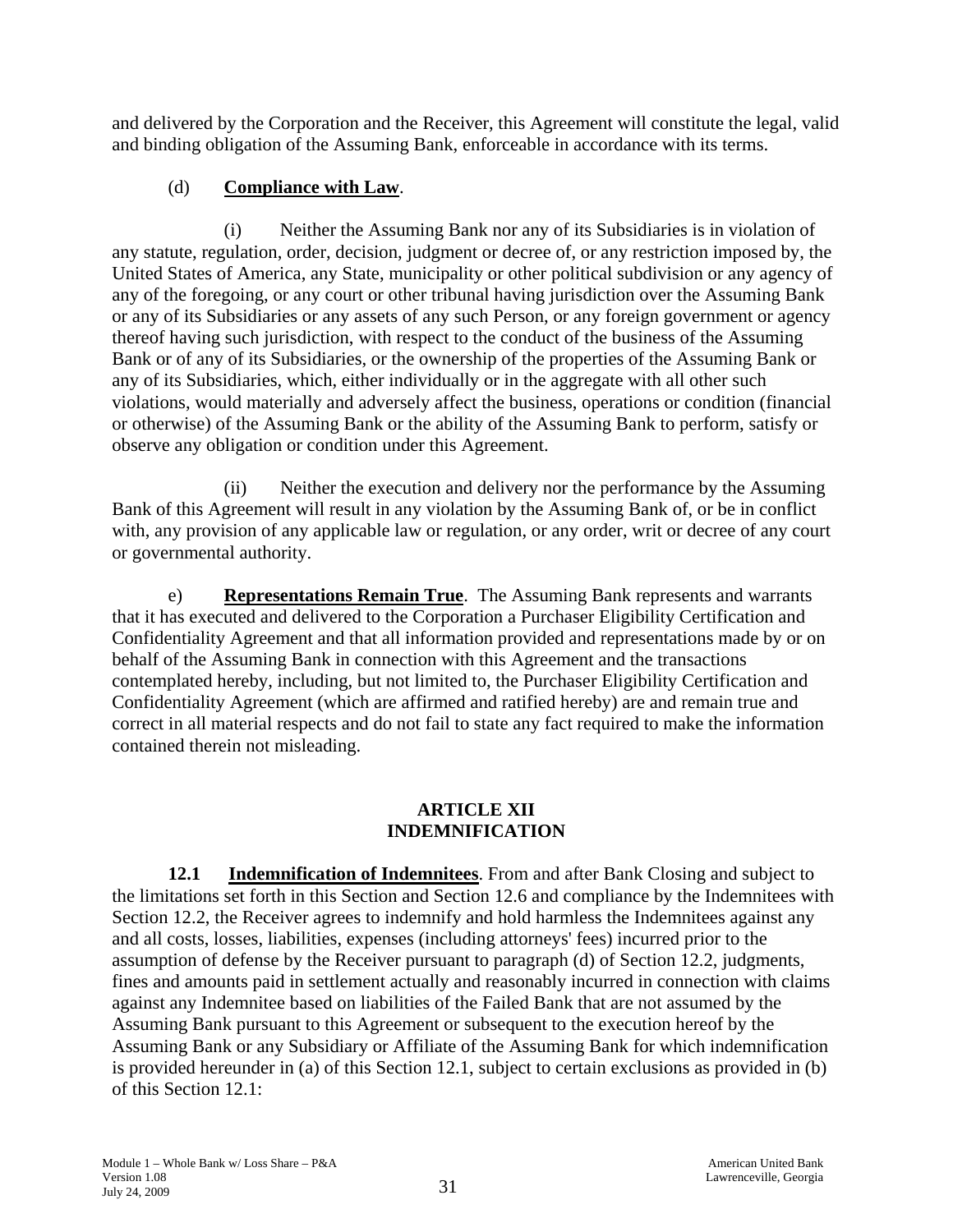(a)

(1) claims based on the rights of any shareholder or former shareholder as such of (x) the Failed Bank, or (y) any Subsidiary or Affiliate of the Failed Bank;

(2) claims based on the rights of any creditor as such of the Failed Bank, or any creditor as such of any director, officer, employee or agent of the Failed Bank, with respect to any indebtedness or other obligation of the Failed Bank arising prior to Bank Closing;

(3) claims based on the rights of any present or former director, officer, employee or agent as such of the Failed Bank or of any Subsidiary or Affiliate of the Failed Bank;

(4) claims based on any action or inaction prior to Bank Closing of the Failed Bank, its directors, officers, employees or agents as such, or any Subsidiary or Affiliate of the Failed Bank, or the directors, officers, employees or agents as such of such Subsidiary or Affiliate;

(5) claims based on any malfeasance, misfeasance or nonfeasance of the Failed Bank, its directors, officers, employees or agents with respect to the trust business of the Failed Bank, if any;

(6) claims based on any failure or alleged failure (not in violation of law) by the Assuming Bank to continue to perform any service or activity previously performed by the Failed Bank which the Assuming Bank is not required to perform pursuant to this Agreement or which arise under any contract to which the Failed Bank was a party which the Assuming Bank elected not to assume in accordance with this Agreement and which neither the Assuming Bank nor any Subsidiary or Affiliate of the Assuming Bank has assumed subsequent to the execution hereof;

(7) claims arising from any action or inaction of any Indemnitee, including for purposes of this Section 12.1(a)(7) the former officers or employees of the Failed Bank or of any Subsidiary or Affiliate of the Failed Bank that is taken upon the specific written direction of the Corporation or the Receiver, other than any action or inaction taken in a manner constituting bad faith, gross negligence or willful misconduct; and

(8) claims based on the rights of any depositor of the Failed Bank whose deposit has been accorded "withheld payment" status and/or returned to the Receiver or Corporation in accordance with Section 9.5 and/or has become an "unclaimed deposit" or has been returned to the Corporation or the Receiver in accordance with Section 2.3;

(b) provided, that, with respect to this Agreement, except for paragraphs (7) and (8) of Section 12.1(a), no indemnification will be provided under this Agreement for any:

(1) judgment or fine against, or any amount paid in settlement (without the written approval of the Receiver) by, any Indemnitee in connection with any action that seeks damages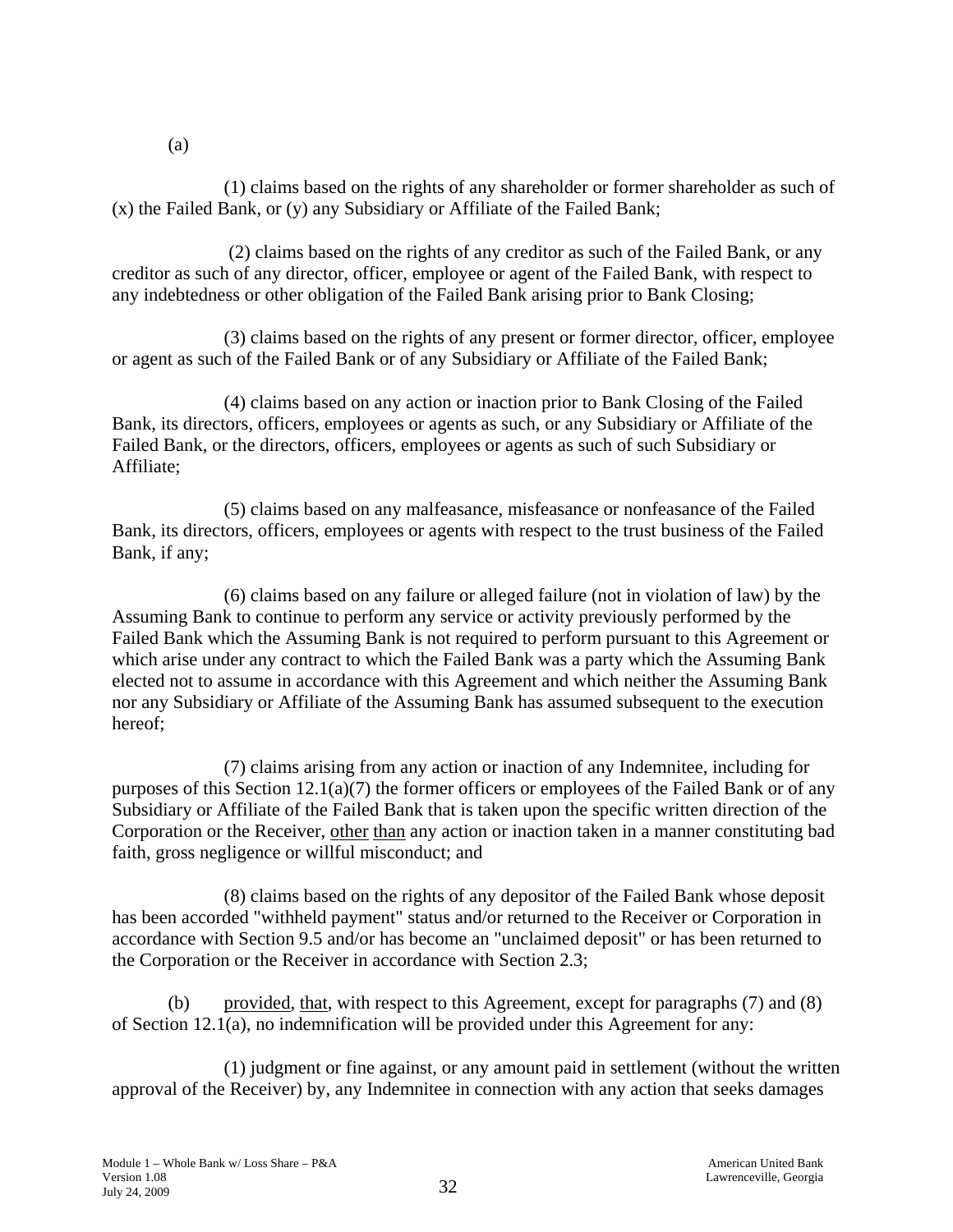against any Indemnitee (a "counterclaim") arising with respect to any Asset and based on any action or inaction of either the Failed Bank, its directors, officers, employees or agents as such prior to Bank Closing, unless any such judgment, fine or amount paid in settlement exceeds the greater of (i) the Repurchase Price of such Asset, or (ii) the monetary recovery sought on such Asset by the Assuming Bank in the cause of action from which the counterclaim arises; and in such event the Receiver will provide indemnification only in the amount of such excess; and no indemnification will be provided for any costs or expenses other than any costs or expenses (including attorneys' fees) which, in the determination of the Receiver, have been actually and reasonably incurred by such Indemnitee in connection with the defense of any such counterclaim; and it is expressly agreed that the Receiver reserves the right to intervene, in its discretion, on its behalf and/or on behalf of the Receiver, in the defense of any such counterclaim;

(2) claims with respect to any liability or obligation of the Failed Bank that is expressly assumed by the Assuming Bank pursuant to this Agreement or subsequent to the execution hereof by the Assuming Bank or any Subsidiary or Affiliate of the Assuming Bank;

(3) claims with respect to any liability of the Failed Bank to any present or former employee as such of the Failed Bank or of any Subsidiary or Affiliate of the Failed Bank, which liability is expressly assumed by the Assuming Bank pursuant to this Agreement or subsequent to the execution hereof by the Assuming Bank or any Subsidiary or Affiliate of the Assuming Bank;

(4) claims based on the failure of any Indemnitee to seek recovery of damages from the Receiver for any claims based upon any action or inaction of the Failed Bank, its directors, officers, employees or agents as fiduciary, agent or custodian prior to Bank Closing;

(5) claims based on any violation or alleged violation by any Indemnitee of the antitrust, branching, banking or bank holding company or securities laws of the United States of America or any State thereof;

(6) claims based on the rights of any present or former creditor, customer, or supplier as such of the Assuming Bank or any Subsidiary or Affiliate of the Assuming Bank;

(7) claims based on the rights of any present or former shareholder as such of the Assuming Bank or any Subsidiary or Affiliate of the Assuming Bank regardless of whether any such present or former shareholder is also a present or former shareholder of the Failed Bank;

(8) claims, if the Receiver determines that the effect of providing such indemnification would be to (i) expand or alter the provisions of any warranty or disclaimer thereof provided in Section 3.3 or any other provision of this Agreement, or (ii) create any warranty not expressly provided under this Agreement;

(9) claims which could have been enforced against any Indemnitee had the Assuming Bank not entered into this Agreement;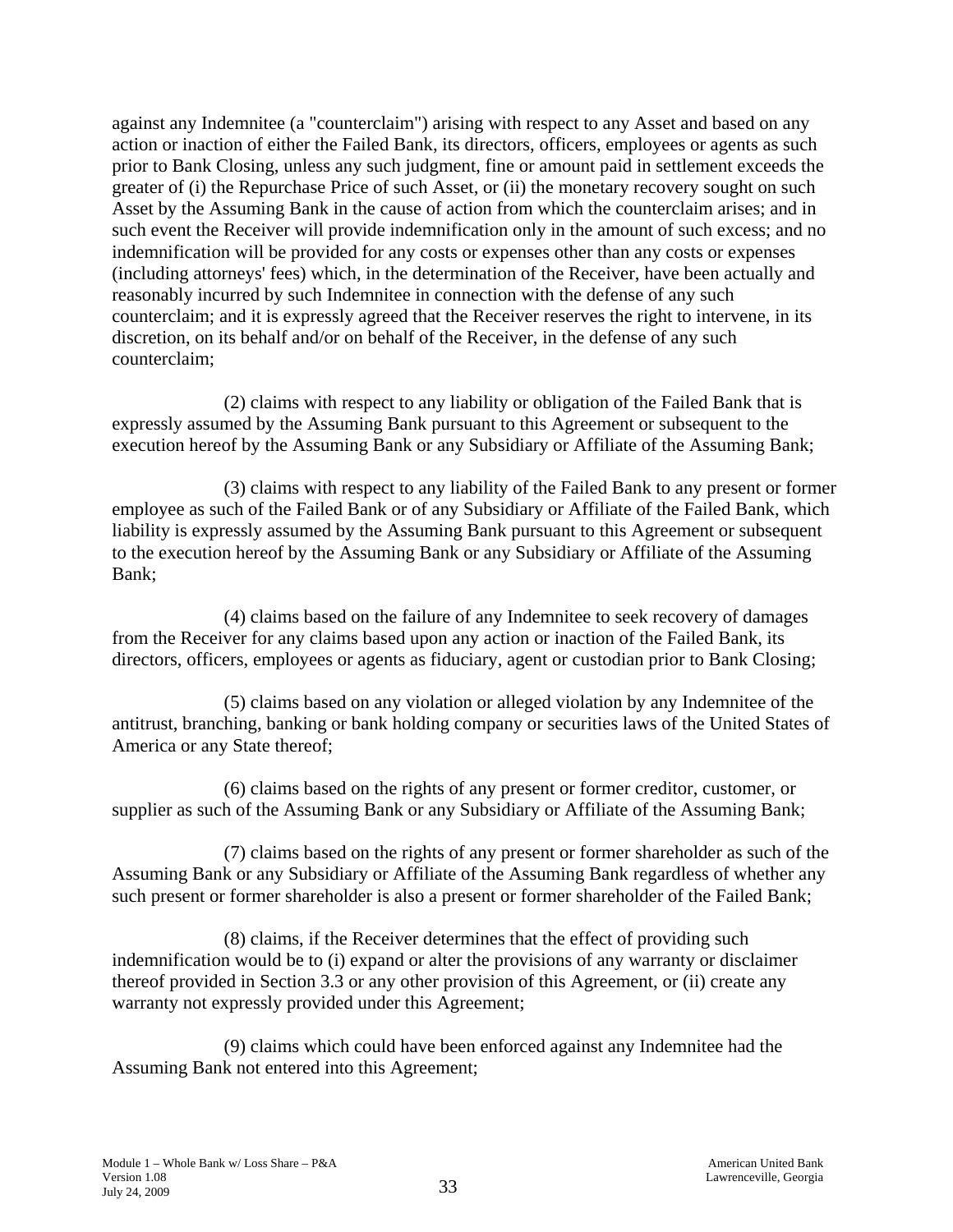(10) claims based on any liability for taxes or fees assessed with respect to the consummation of the transactions contemplated by this Agreement, including without limitation any subsequent transfer of any Assets or Liabilities Assumed to any Subsidiary or Affiliate of the Assuming Bank;

(11) except as expressly provided in this Article XII, claims based on any action or inaction of any Indemnitee, and nothing in this Agreement shall be construed to provide indemnification for (i) the Failed Bank, (ii) any Subsidiary or Affiliate of the Failed Bank, or (iii) any present or former director, officer, employee or agent of the Failed Bank or its Subsidiaries or Affiliates; provided, that the Receiver, in its discretion, may provide indemnification hereunder for any present or former director, officer, employee or agent of the Failed Bank or its Subsidiaries or Affiliates who is also or becomes a director, officer, employee or agent of the Assuming Bank or its Subsidiaries or Affiliates;

(12) claims or actions which constitute a breach by the Assuming Bank of the representations and warranties contained in Article XI;

(13) claims arising out of or relating to the condition of or generated by an Asset arising from or relating to the presence, storage or release of any hazardous or toxic substance, or any pollutant or contaminant, or condition of such Asset which violate any applicable Federal, State or local law or regulation concerning environmental protection; and

(14) claims based on, related to or arising from any asset, including a loan, acquired or liability assumed by the Assuming Bank, other than pursuant to this Agreement.

**12.2 Conditions Precedent to Indemnification**. It shall be a condition precedent to the obligation of the Receiver to indemnify any Person pursuant to this Article XII that such Person shall, with respect to any claim made or threatened against such Person for which such Person is or may be entitled to indemnification hereunder:

(a) give written notice to the Regional Counsel (Litigation Branch) of the Corporation in the manner and at the address provided in Section 13.7 of such claim as soon as practicable after such claim is made or threatened; provided, that notice must be given on or before the date which is six (6) years from the date of this Agreement;

(b) provide to the Receiver such information and cooperation with respect to such claim as the Receiver may reasonably require;

(c) cooperate and take all steps, as the Receiver may reasonably require, to preserve and protect any defense to such claim;

(d) in the event suit is brought with respect to such claim, upon reasonable prior notice, afford to the Receiver the right, which the Receiver may exercise in its sole discretion, to conduct the investigation, control the defense and effect settlement of such claim, including without limitation the right to designate counsel and to control all negotiations, litigation, arbitration, settlements, compromises and appeals of any such claim, all of which shall be at the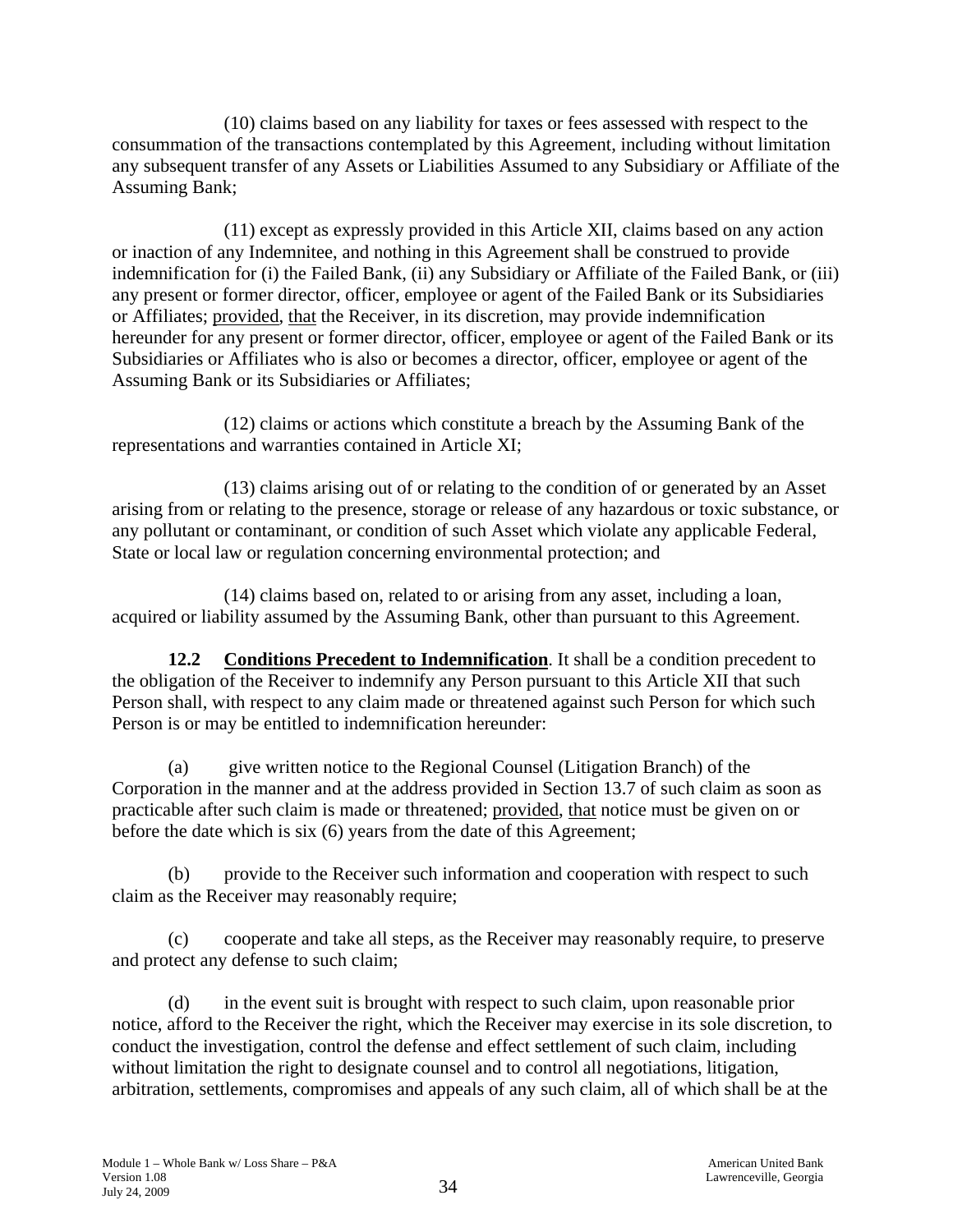expense of the Receiver; provided, that the Receiver shall have notified the Person claiming indemnification in writing that such claim is a claim with respect to which the Person claiming indemnification is entitled to indemnification under this Article XII;

(e) not incur any costs or expenses in connection with any response or suit with respect to such claim, unless such costs or expenses were incurred upon the written direction of the Receiver; provided, that the Receiver shall not be obligated to reimburse the amount of any such costs or expenses unless such costs or expenses were incurred upon the written direction of the Receiver;

(f) not release or settle such claim or make any payment or admission with respect thereto, unless the Receiver consents in writing thereto, which consent shall not be unreasonably withheld; provided, that the Receiver shall not be obligated to reimburse the amount of any such settlement or payment unless such settlement or payment was effected upon the written direction of the Receiver; and

(g) take reasonable action as the Receiver may request in writing as necessary to preserve, protect or enforce the rights of the indemnified Person against any Primary Indemnitor.

**12.3 No Additional Warranty**. Nothing in this Article XII shall be construed or deemed to (i) expand or otherwise alter any warranty or disclaimer thereof provided under Section 3.3 or any other provision of this Agreement with respect to, among other matters, the title, value, collectibility, genuineness, enforceability or condition of any (x) Asset, or (y) asset of the Failed Bank purchased by the Assuming Bank subsequent to the execution of this Agreement by the Assuming Bank or any Subsidiary or Affiliate of the Assuming Bank, or (ii) create any warranty not expressly provided under this Agreement with respect thereto.

**12.4 Indemnification of Receiver and Corporation**. From and after Bank Closing, the Assuming Bank agrees to indemnify and hold harmless the Corporation and the Receiver and their respective directors, officers, employees and agents from and against any and all costs, losses, liabilities, expenses (including attorneys' fees), judgments, fines and amounts paid in settlement actually and reasonably incurred in connection with any of the following:

(a) claims based on any and all liabilities or obligations of the Failed Bank assumed by the Assuming Bank pursuant to this Agreement or subsequent to the execution hereof by the Assuming Bank or any Subsidiary or Affiliate of the Assuming Bank, whether or not any such liabilities subsequently are sold and/or transferred, other than any claim based upon any action or inaction of any Indemnitee as provided in paragraph (7) or (8) of Section 12.1(a); and

(b) claims based on any act or omission of any Indemnitee (including but not limited to claims of any Person claiming any right or title by or through the Assuming Bank with respect to Assets transferred to the Receiver pursuant to Section 3.4 or 3.6), other than any action or inaction of any Indemnitee as provided in paragraph (7) or (8) of Section 12.1(a).

**12.5 Obligations Supplemental**. The obligations of the Receiver, and the Corporation as guarantor in accordance with Section 12.7, to provide indemnification under this Article XII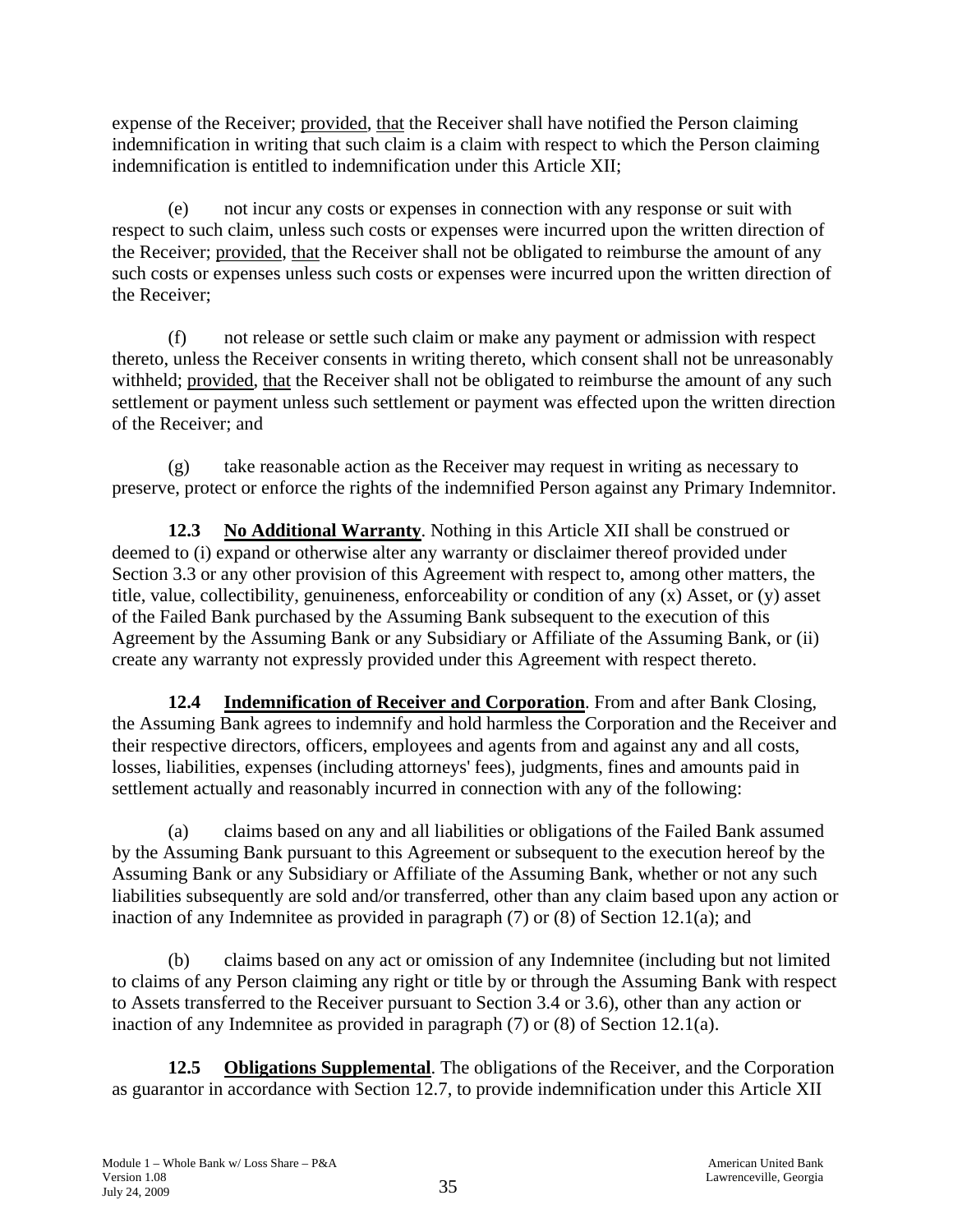are to supplement any amount payable by any Primary Indemnitor to the Person indemnified under this Article XII. Consistent with that intent, the Receiver agrees only to make payments pursuant to such indemnification to the extent not payable by a Primary Indemnitor. If the aggregate amount of payments by the Receiver, or the Corporation as guarantor in accordance with Section 12.7, and all Primary Indemnitors with respect to any item of indemnification under this Article XII exceeds the amount payable with respect to such item, such Person being indemnified shall notify the Receiver thereof and, upon the request of the Receiver, shall promptly pay to the Receiver, or the Corporation as appropriate, the amount of the Receiver's (or Corporation's) payments to the extent of such excess.

**12.6 Criminal Claims**. Notwithstanding any provision of this Article XII to the contrary, in the event that any Person being indemnified under this Article XII shall become involved in any criminal action, suit or proceeding, whether judicial, administrative or investigative, the Receiver shall have no obligation hereunder to indemnify such Person for liability with respect to any criminal act or to the extent any costs or expenses are attributable to the defense against the allegation of any criminal act, unless (i) the Person is successful on the merits or otherwise in the defense against any such action, suit or proceeding, or (ii) such action, suit or proceeding is terminated without the imposition of liability on such Person.

**12.7 Limited Guaranty of the Corporation.** The Corporation hereby guarantees performance of the Receiver's obligation to indemnify the Assuming Bank as set forth in this Article XII. It is a condition to the Corporation's obligation hereunder that the Assuming Bank shall comply in all respects with the applicable provisions of this Article XII. The Corporation shall be liable hereunder only for such amounts, if any, as the Receiver is obligated to pay under the terms of this Article XII but shall fail to pay. Except as otherwise provided above in this Section 12.7, nothing in this Article XII is intended or shall be construed to create any liability or obligation on the part of the Corporation, the United States of America or any department or agency thereof under or with respect to this Article XII, or any provision hereof, it being the intention of the parties hereto that the obligations undertaken by the Receiver under this Article XII are the sole and exclusive responsibility of the Receiver and no other Person or entity.

**12.8** Subrogation. Upon payment by the Receiver, or the Corporation as guarantor in accordance with Section 12.7, to any Indemnitee for any claims indemnified by the Receiver under this Article XII, the Receiver, or the Corporation as appropriate, shall become subrogated to all rights of the Indemnitee against any other Person to the extent of such payment.

## **ARTICLE XIII MISCELLANEOUS**

**13.1** Entire Agreement. This Agreement embodies the entire agreement of the parties hereto in relation to the subject matter herein and supersedes all prior understandings or agreements, oral or written, between the parties.

**13.2 Headings**. The headings and subheadings of the Table of Contents, Articles and Sections contained in this Agreement, except the terms identified for definition in Article I and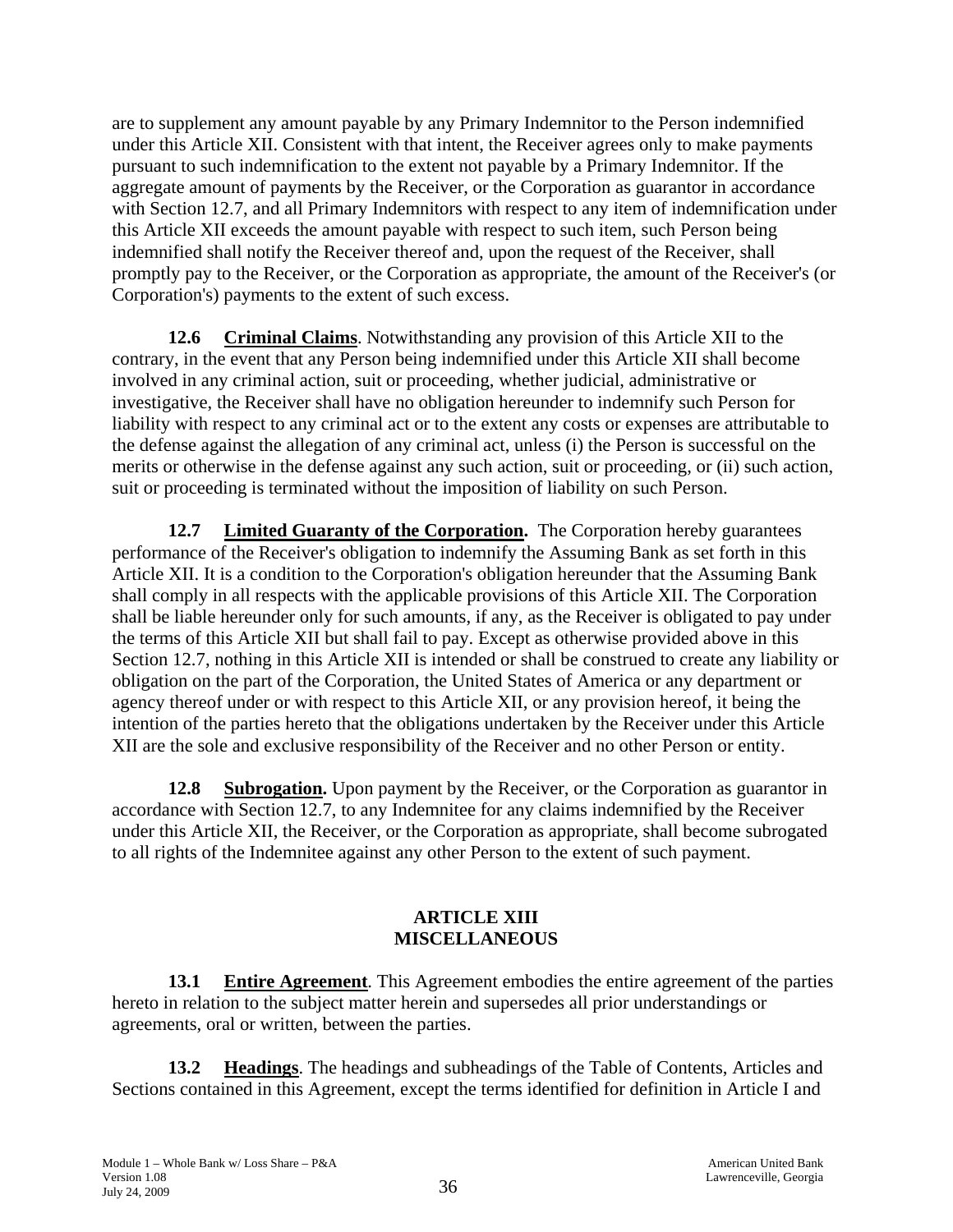elsewhere in this Agreement, are inserted for convenience only and shall not affect the meaning or interpretation of this Agreement or any provision hereof.

**13.3 Counterparts**. This Agreement may be executed in any number of counterparts and by the duly authorized representative of a different party hereto on separate counterparts, each of which when so executed shall be deemed to be an original and all of which when taken together shall constitute one and the same Agreement.

**13.4 GOVERNING LAW**. THIS AGREEMENT AND THE RIGHTS AND OBLIGATIONS HEREUNDER SHALL BE GOVERNED BY AND CONSTRUED IN ACCORDANCE WITH THE FEDERAL LAW OF THE UNITED STATES OF AMERICA, AND IN THE ABSENCE OF CONTROLLING FEDERAL LAW, IN ACCORDANCE WITH THE LAWS OF THE STATE IN WHICH THE MAIN OFFICE OF THE FAILED BANK IS LOCATED.

 **13.5 Successors**. All terms and conditions of this Agreement shall be binding on the successors and assigns of the Receiver, the Corporation and the Assuming Bank. Except as otherwise specifically provided in this Agreement, nothing expressed or referred to in this Agreement is intended or shall be construed to give any Person other than the Receiver, the Corporation and the Assuming Bank any legal or equitable right, remedy or claim under or with respect to this Agreement or any provisions contained herein, it being the intention of the parties hereto that this Agreement, the obligations and statements of responsibilities hereunder, and all other conditions and provisions hereof are for the sole and exclusive benefit of the Receiver, the Corporation and the Assuming Bank and for the benefit of no other Person.

**13.6 Modification; Assignment**. No amendment or other modification, rescission, release, or assignment of any part of this Agreement shall be effective except pursuant to a written agreement subscribed by the duly authorized representatives of the parties hereto.

**13.7 Notice**. Any notice, request, demand, consent, approval or other communication to any party hereto shall be effective when received and shall be given in writing, and delivered in person against receipt therefore, or sent by certified mail, postage prepaid, courier service, telex, facsimile transmission or email to such party (with copies as indicated below) at its address set forth below or at such other address as it shall hereafter furnish in writing to the other parties. All such notices and other communications shall be deemed given on the date received by the addressee.

## **Assuming Bank**

Dennis J. Zember, Jr. EVP & CFO 310 First Street S.E. Moultrie, Georgia 31768 Telephone: (229) 890-6383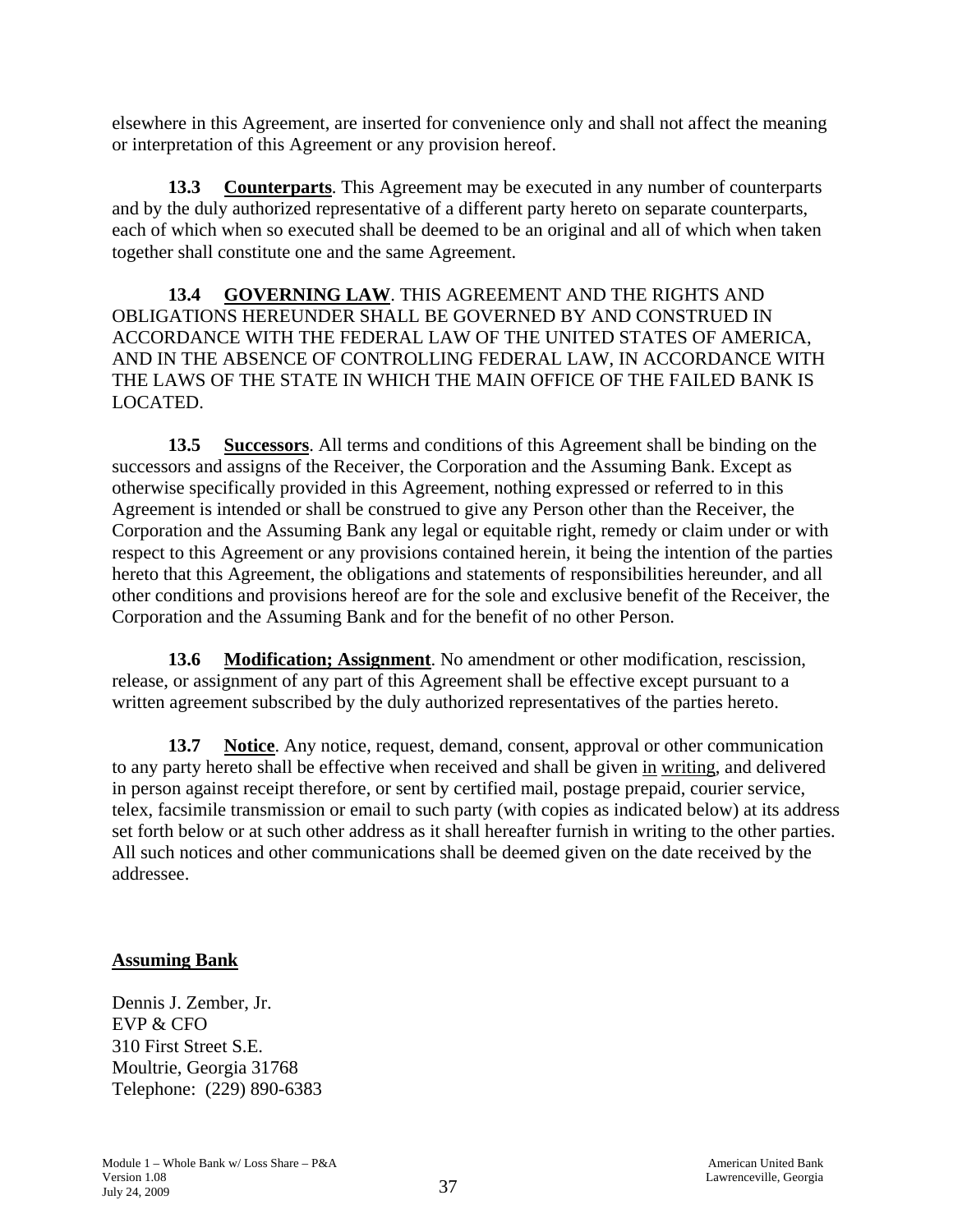Facsimile: (229) 890-2235

## **Receiver and Corporation**

Federal Deposit Insurance Corporation, Receiver of American United Bank 1601 Bryan Street, Suite 1700 Dallas, Texas 75201

Attention: Settlement Manager

with copy to: Regional Counsel (Litigation Branch)

### **and with respect to notice under Article XII:**

Federal Deposit Insurance Corporation Receiver of American United Bank 1601 Bryan Street, Suite 1700 Dallas, Texas 75201 Attention: Regional Counsel (Litigation Branch)

 **13.8 Manner of Payment**. All payments due under this Agreement shall be in lawful money of the United States of America in immediately available funds as each party hereto may specify to the other parties; provided, that in the event the Receiver or the Corporation is obligated to make any payment hereunder in the amount of \$25,000.00 or less, such payment may be made by check.

**13.9 Costs, Fees and Expenses**. Except as otherwise specifically provided herein, each party hereto agrees to pay all costs, fees and expenses which it has incurred in connection with or incidental to the matters contained in this Agreement, including without limitation any fees and disbursements to its accountants and counsel; provided, that the Assuming Bank shall pay all fees, costs and expenses (other than attorneys' fees incurred by the Receiver) incurred in connection with the transfer to it of any Assets or Liabilities Assumed hereunder or in accordance herewith.

**13.10 Waiver**. Each of the Receiver, the Corporation and the Assuming Bank may waive its respective rights, powers or privileges under this Agreement; provided, that such waiver shall be in writing; and further provided, that no failure or delay on the part of the Receiver, the Corporation or the Assuming Bank to exercise any right, power or privilege under this Agreement shall operate as a waiver thereof, nor will any single or partial exercise of any right, power or privilege under this Agreement preclude any other or further exercise thereof or the exercise of any other right, power or privilege by the Receiver, the Corporation, or the Assuming Bank under this Agreement, nor will any such waiver operate or be construed as a future waiver of such right, power or privilege under this Agreement.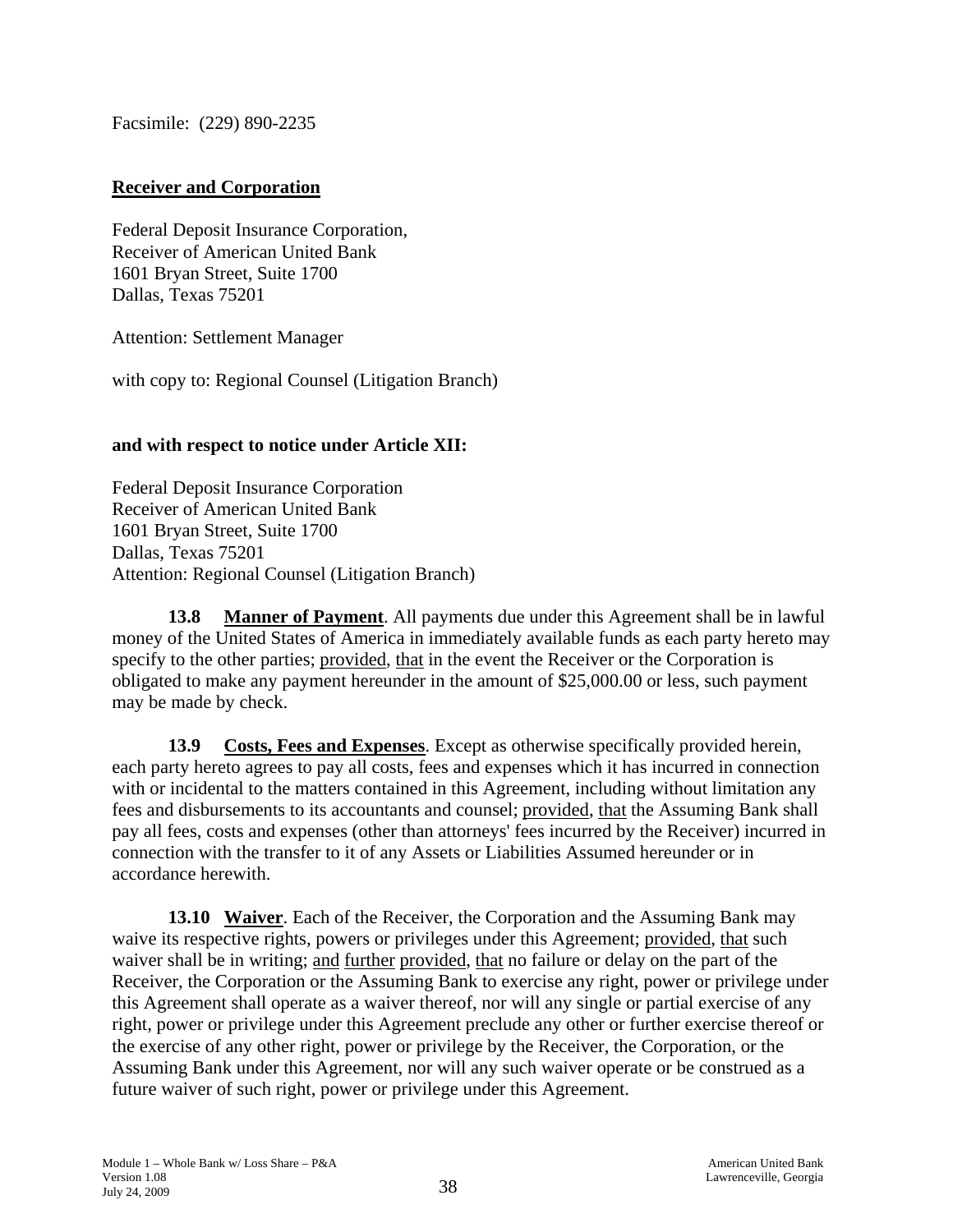**13.11 Severability**. If any provision of this Agreement is declared invalid or unenforceable, then, to the extent possible, all of the remaining provisions of this Agreement shall remain in full force and effect and shall be binding upon the parties hereto.

**13.12 Term of Agreement**. This Agreement shall continue in full force and effect until the sixth (6th) anniversary of Bank Closing; provided, that the provisions of Section 6.3 and 6.4 shall survive the expiration of the term of this Agreement. Provided, however, the receivership of the Failed Bank may be terminated prior to the expiration of the term of this Agreement; in such event, the guaranty of the Corporation, as provided in and in accordance with the provisions of Section 12.7 shall be in effect for the remainder of the term. Expiration of the term of this Agreement shall not affect any claim or liability of any party with respect to any (i) amount which is owing at the time of such expiration, regardless of when such amount becomes payable, and (ii) breach of this Agreement occurring prior to such expiration, regardless of when such breach is discovered.

**13.13 Survival of Covenants, Etc.** The covenants, representations, and warranties in this Agreement shall survive the execution of this Agreement and the consummation of the transactions contemplated hereunder.

## **[Signature Page Follows]**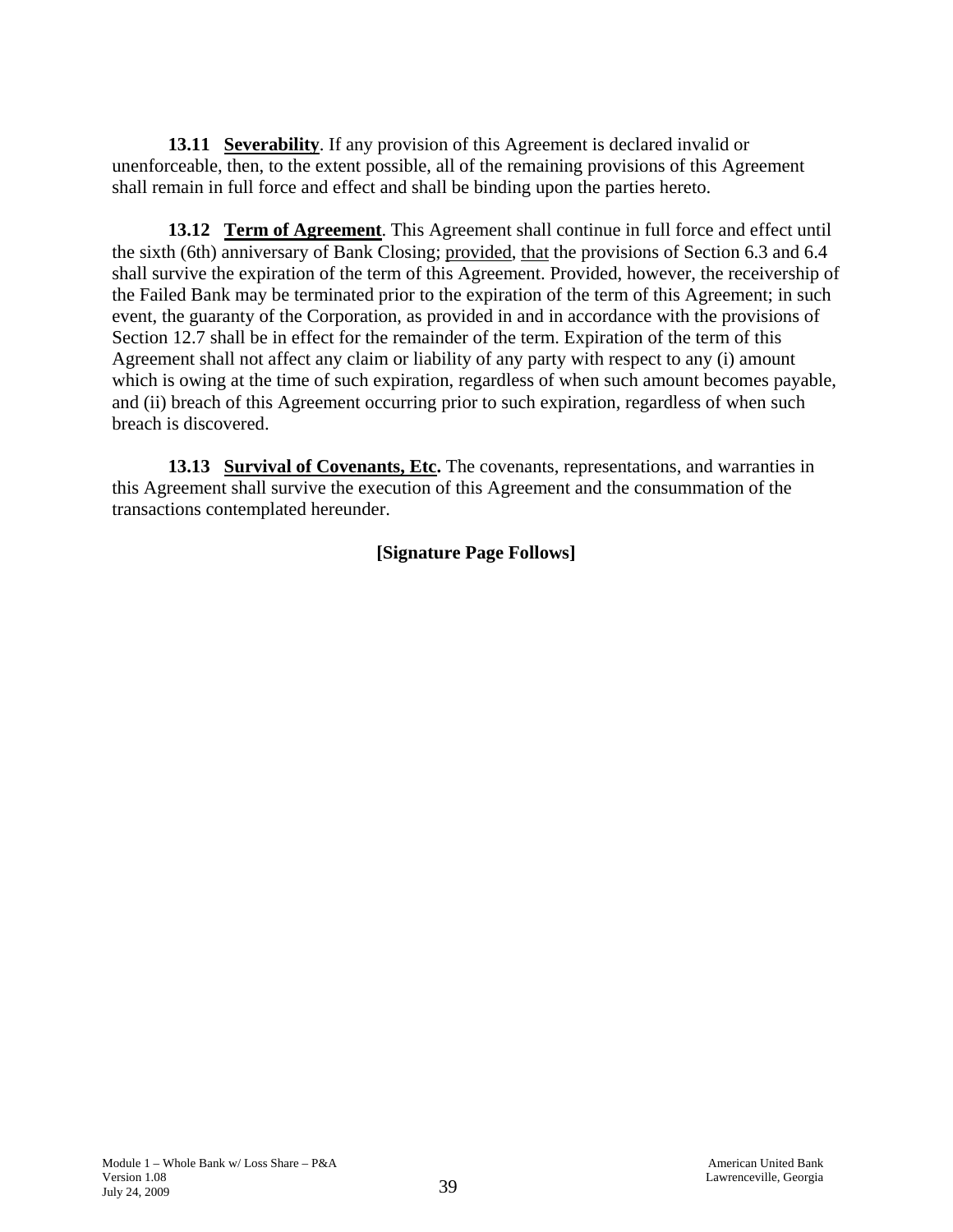**IN WITNESS WHEREOF,** the parties hereto have caused this Agreement to be executed by their duly authorized representatives as of the date first above written.

## **FEDERAL DEPOSIT INSURANCE CORPORATION, RECEIVER OF AMERICAN UNITED BANK LAWRENCEVILLE. GEORGIA**



### **AMERIS BANK, MOULTRIE, GEORGIA**



TITLE: Pres./ CEO

*Redacted*

EVP& Corp Secretary

Module 1 - Whole Bank w/ Loss Share - P&A <br>Version 1.08 **American United Bank American United Bank American United Bank American United Bank American United Bank American United Bank American** United Secrets July **24,2009**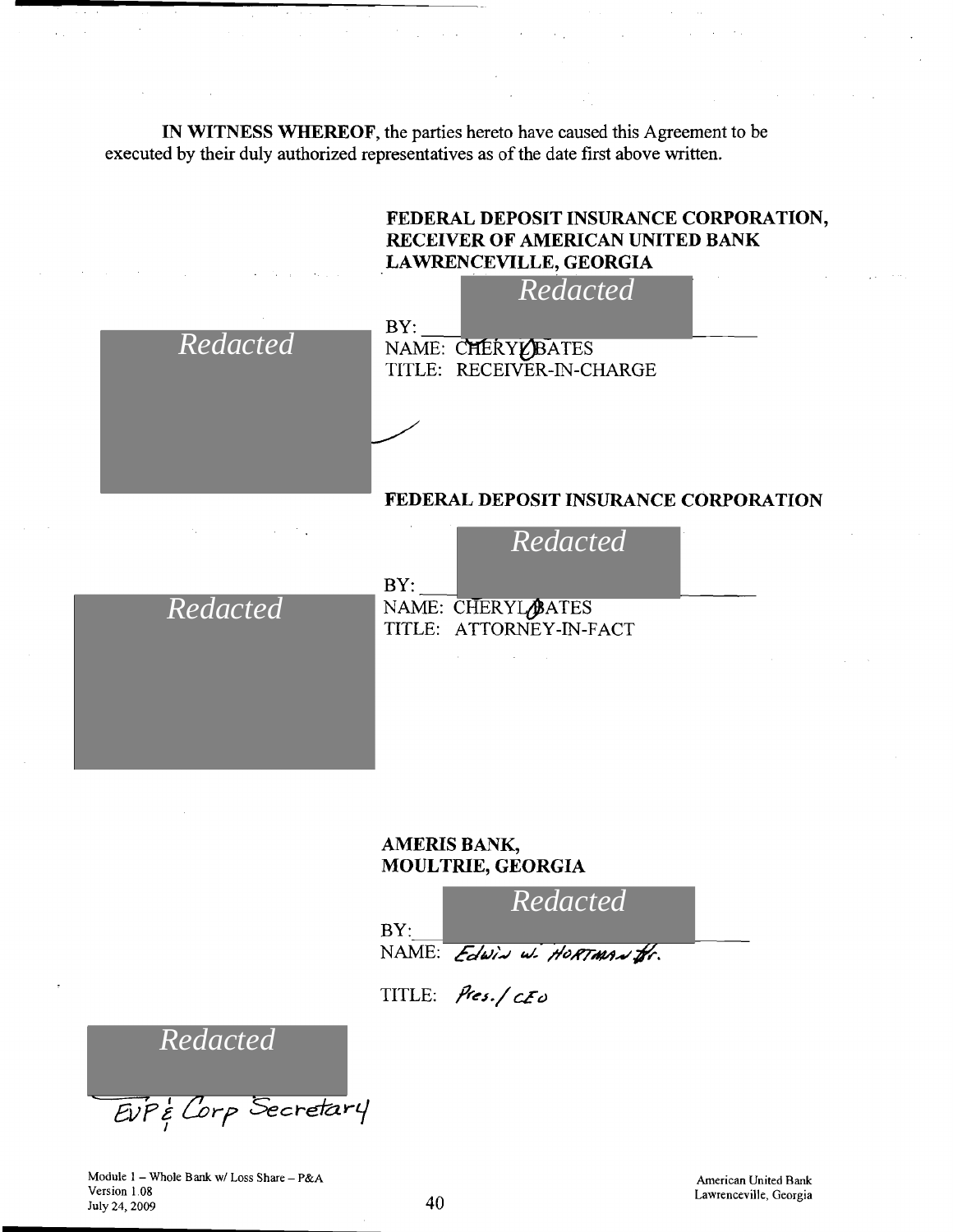**SCHEDULE 2.1 - Certain Liabilities Assumed by the Assuming Bank**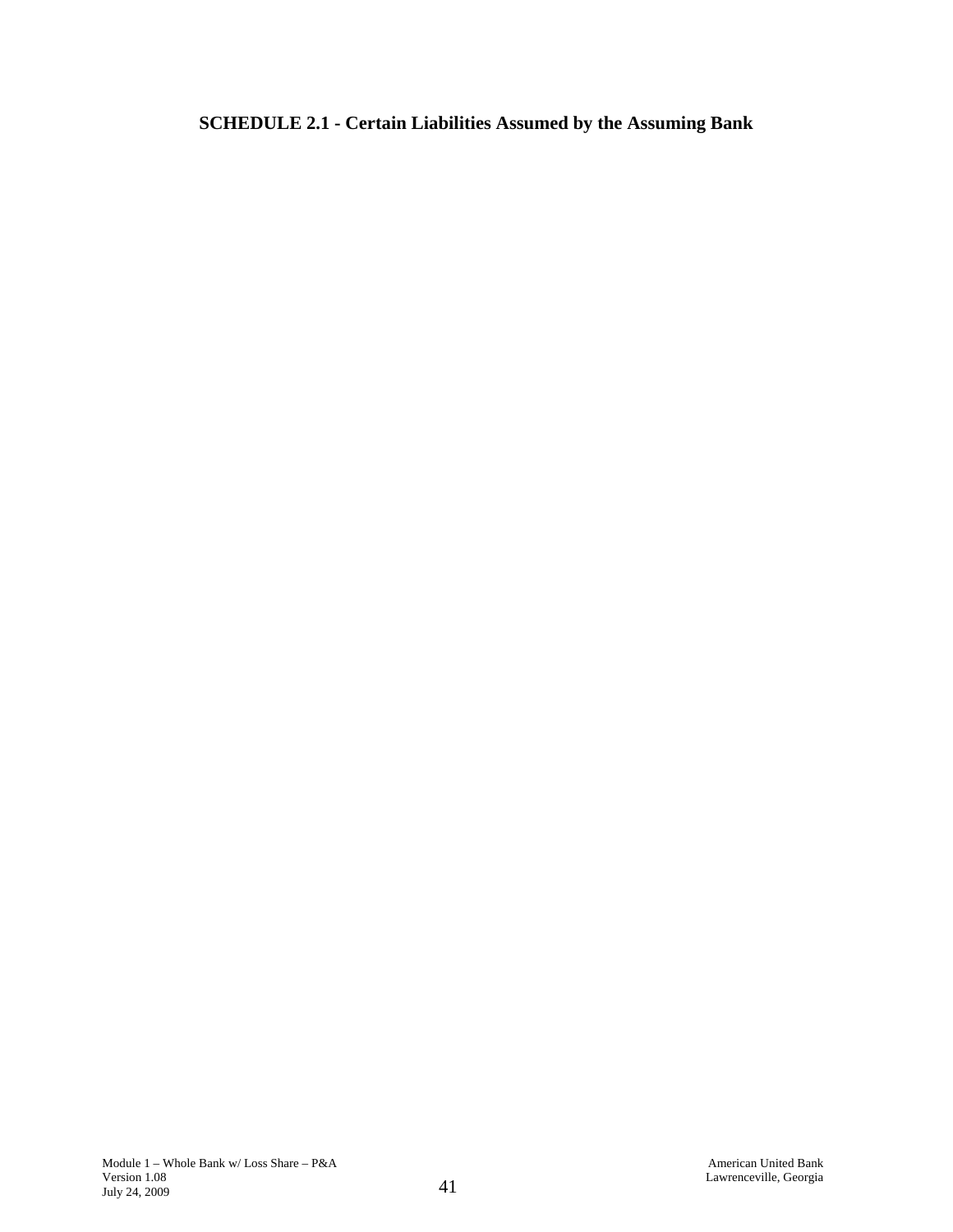# **SCHEDULE 2.1(a) – Excluded Deposit Liability Accounts**

NONE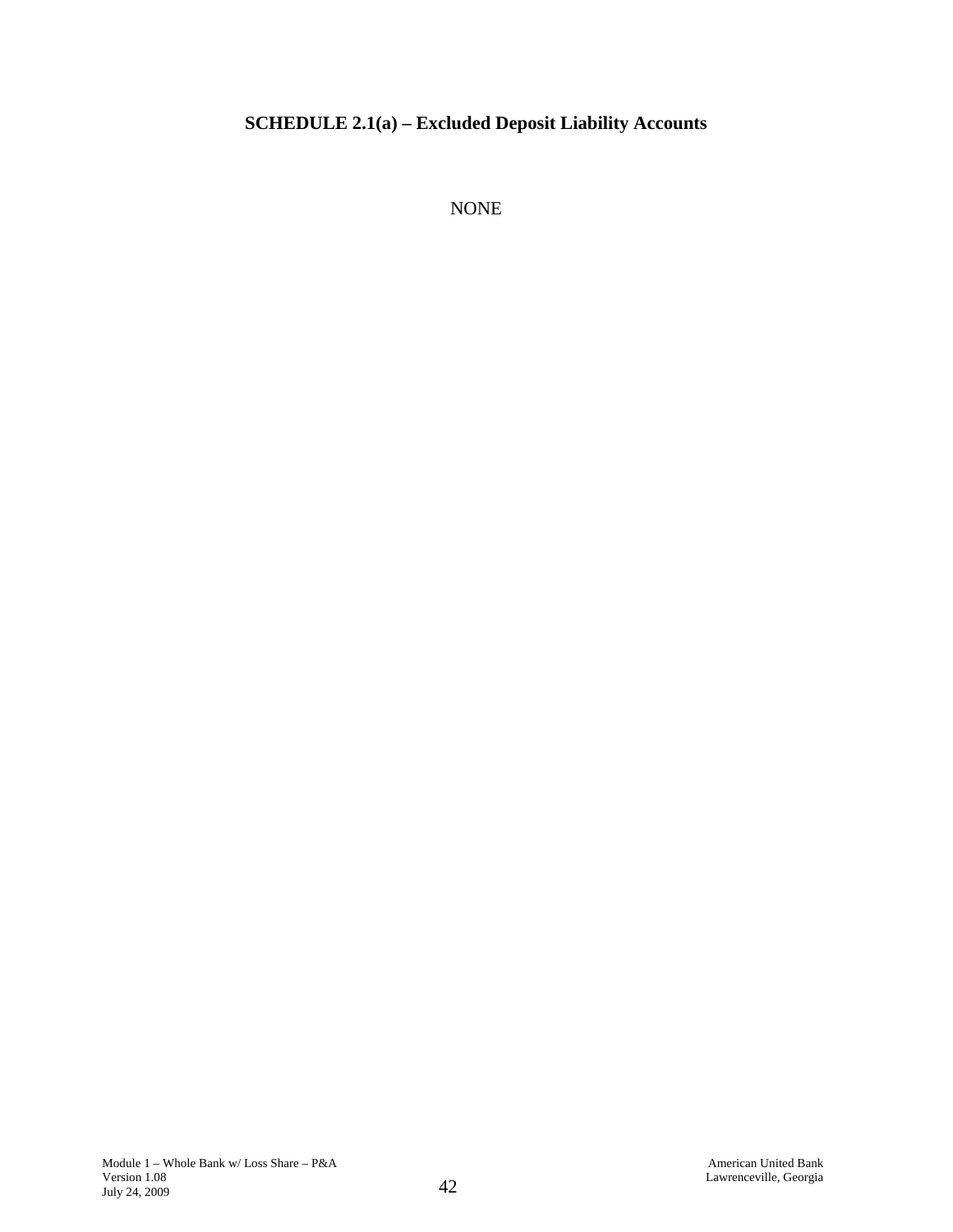### **SCHEDULE 3.1 - Certain Assets Purchased**

### **SEE ATTACHED LIST**

THE LIST(S) ATTACHED TO THIS SCHEDULE (OR SUBSCHEDULE(S)) AND THE **INFORMATION THEREIN, IS AS OF THE DATE OF THE MOST RECENT PERTINENT DATA MADE AVAILABLE TO THE ASSUMING BANK AS PART OF THE INFORMATION PACKAGE. IT WILL BE ADJUSTED TO REFLECT THE COMPOSITION AND BOOK VALUE OF THE LOANS AND ASSETS AS OF THE DATE OF BANK CLOSING. THE LIST(S) MAY NOT INCLUDE ALL LOANS AND ASSETS (E.G., CHARGED OFF LOANS). THE LIST(S) MAY BE REPLACED WITH A MORE ACCURATE LIST POST CLOSING.**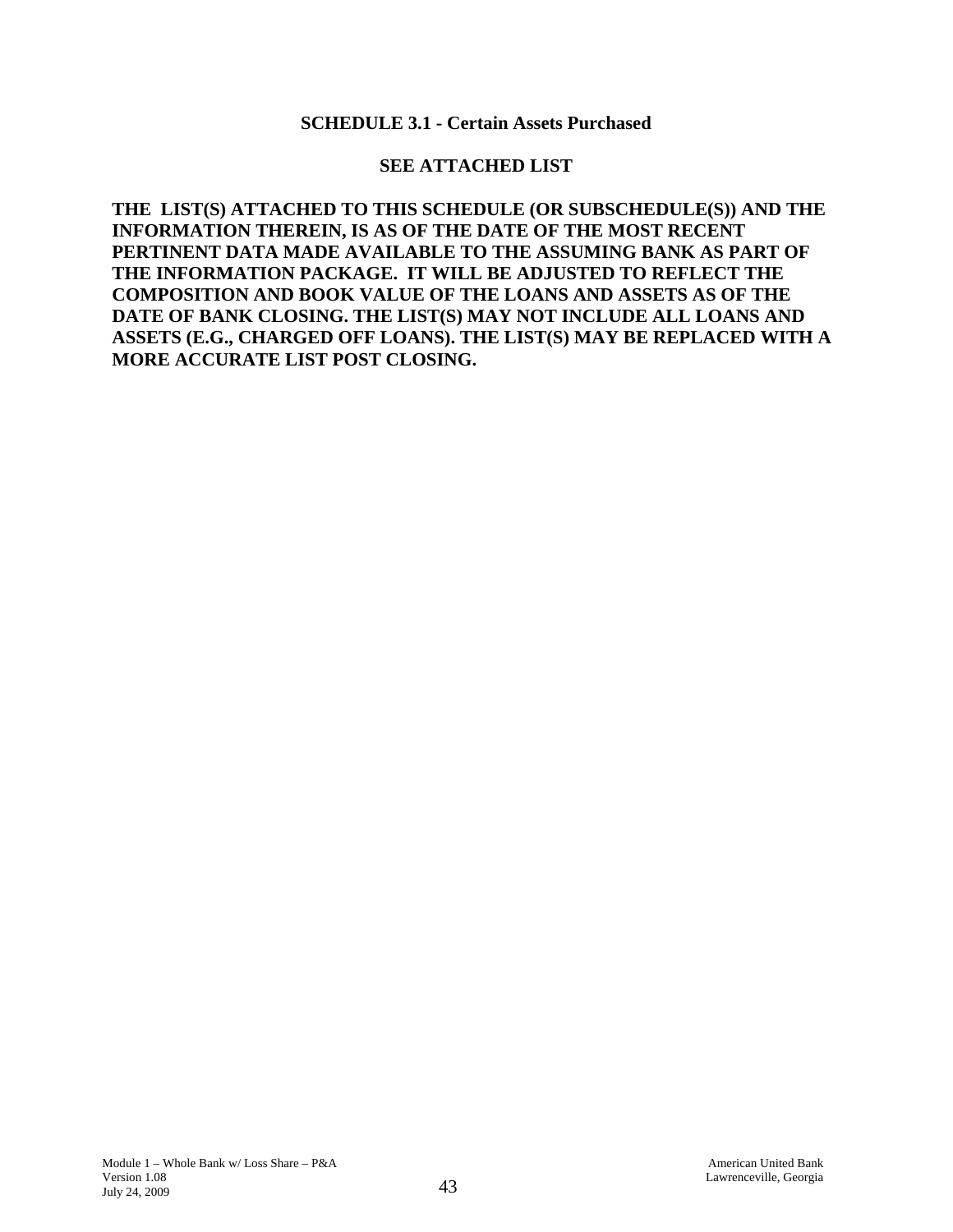## **SCHEDULE 3.2 - Purchase Price of Assets or assets**

| (a) | cash and receivables from depository<br>institutions, including cash items in the<br>process of collection, plus<br>interest thereon:                                                           | <b>Book Value</b>               |
|-----|-------------------------------------------------------------------------------------------------------------------------------------------------------------------------------------------------|---------------------------------|
| (b) | securities (exclusive of the capital stock of<br>Acquired Subsidiaries), plus interest<br>thereon:                                                                                              | As provided in Section $3.2(b)$ |
| (c) | federal funds sold and repurchase<br>agreements, if any, including interest<br>thereon:                                                                                                         | <b>Book Value</b>               |
| (d) | Loans:                                                                                                                                                                                          | <b>Book Value</b>               |
| (e) | credit card business, if any, including all<br>outstanding extensions of credit and<br>offensive litigation, but excluding any class<br>action lawsuits related to the credit card<br>business: | <b>Book Value</b>               |
| (f) | Safe Deposit Boxes and related business,<br>safekeeping business and trust business, if<br>any:                                                                                                 | <b>Book Value</b>               |
| (g) | Records and other documents:                                                                                                                                                                    | <b>Book Value</b>               |
| (h) | capital stock of any Acquired Subsidiaries:                                                                                                                                                     | <b>Book Value</b>               |
| (i) | amounts owed to the Failed Bank by any                                                                                                                                                          | <b>Book Value</b>               |
| (j) | <b>Acquired Subsidiary:</b><br>assets securing Deposits of public money,<br>to the extent not otherwise purchased<br>hereunder:                                                                 | <b>Book Value</b>               |
| (k) | Overdrafts of customers:                                                                                                                                                                        | <b>Book Value</b>               |
| (1) | rights, if any, with respect to Qualified<br>Financial Contracts.                                                                                                                               | As provided in Section $3.2(c)$ |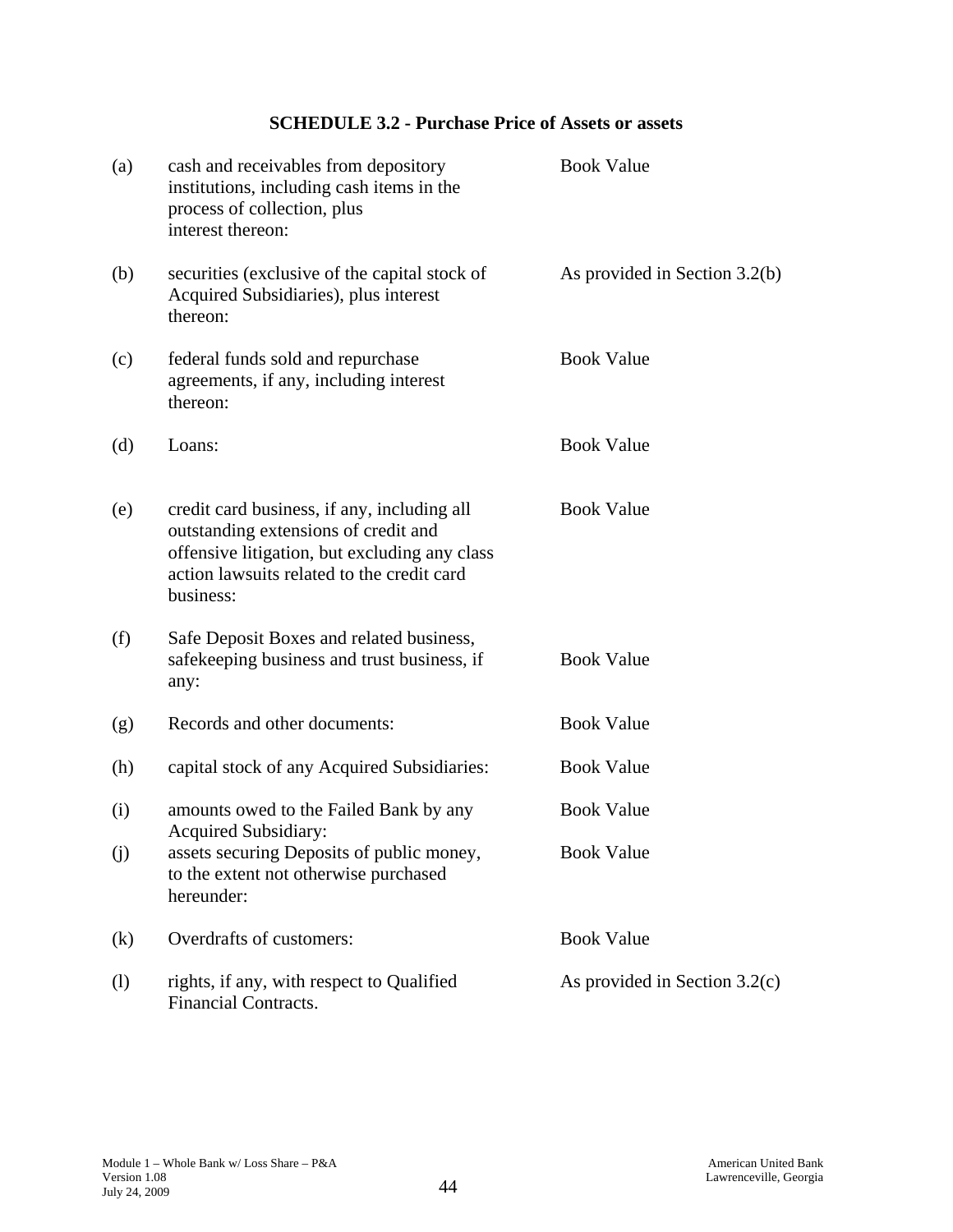(m) rights of the Failed Bank to provide Book Value mortgage servicing for others and to have mortgage servicing provided to the Failed Bank by others and related contracts.

## **assets subject to an option to purchase:**

(a) Bank Premises: Fair Market Value (b) Furniture and Equipment: Fair Market Value (c) Fixtures: Fair Market Value (d) Other Equipment: Fair Market Value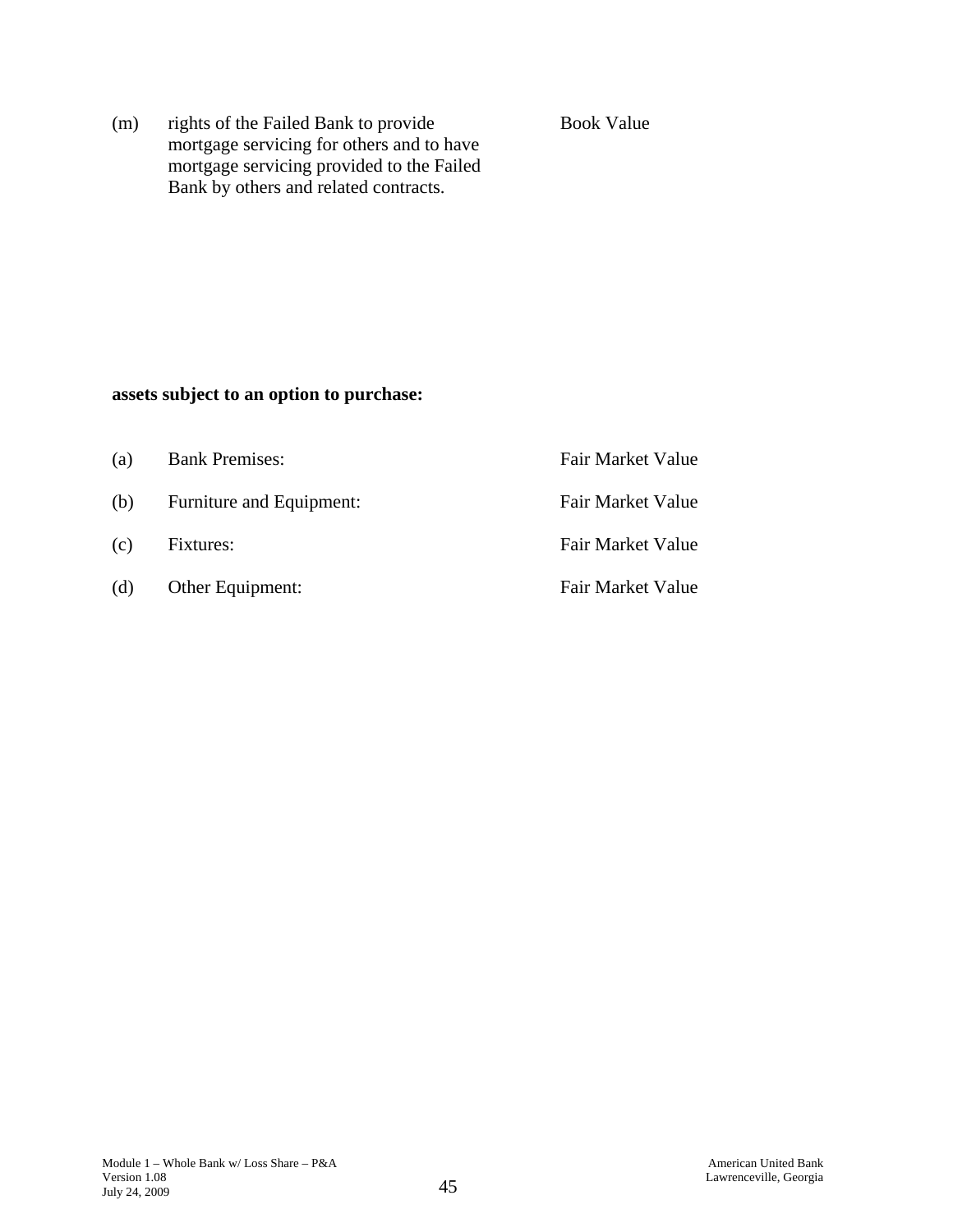# **SCHEDULE 3.5(l) – Excluded Private Label Asset-Backed Securities**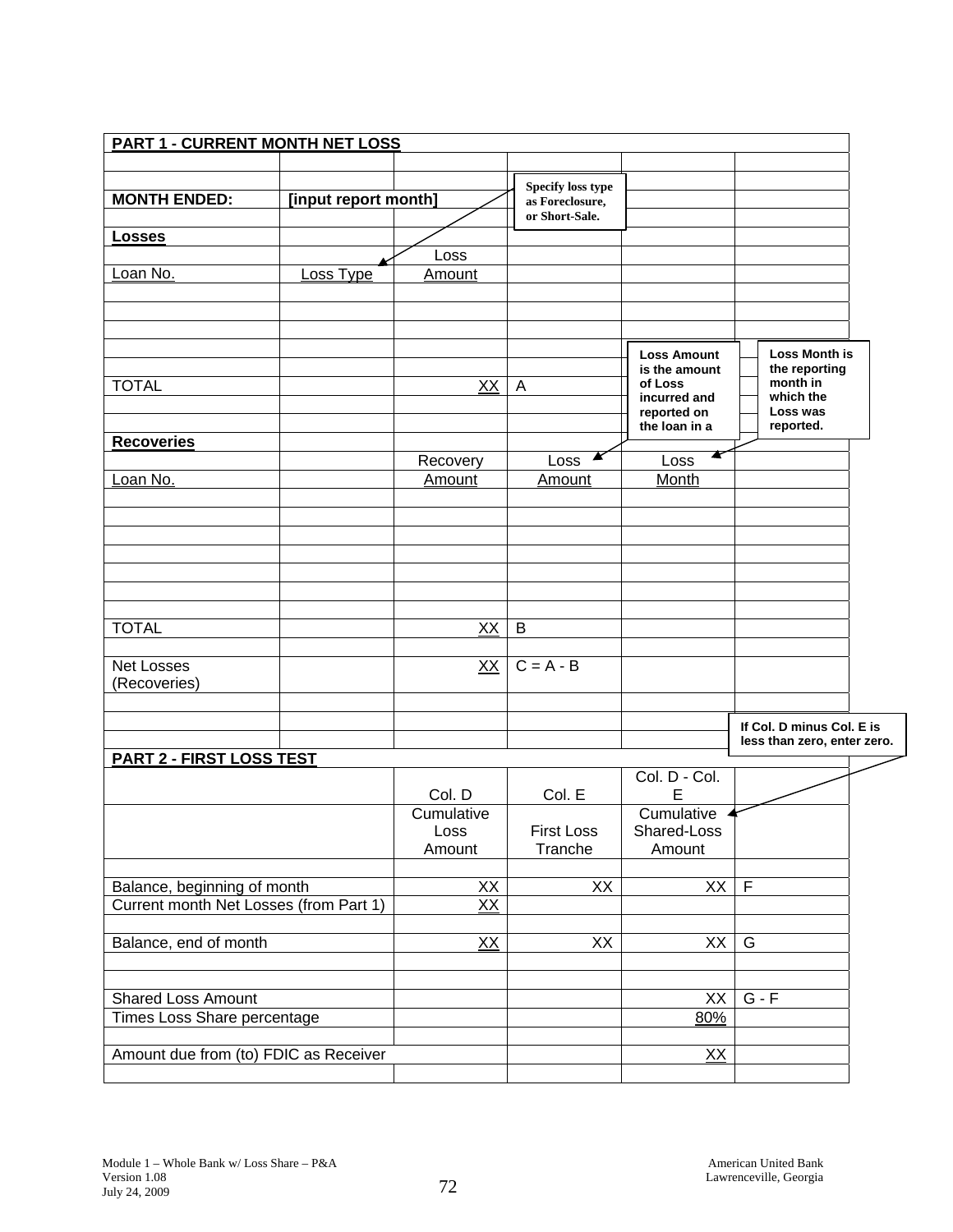| Pursuant to Section 2.1 of the Single Family Shared-Loss Agreement, the undersigned hereby certifies |              |  |  |
|------------------------------------------------------------------------------------------------------|--------------|--|--|
| the information on this Certificate is true, complete and correct.                                   |              |  |  |
| <b>OFFICER SIGNATURE</b>                                                                             |              |  |  |
| <b>OFFICER NAME:</b>                                                                                 | <b>TITLE</b> |  |  |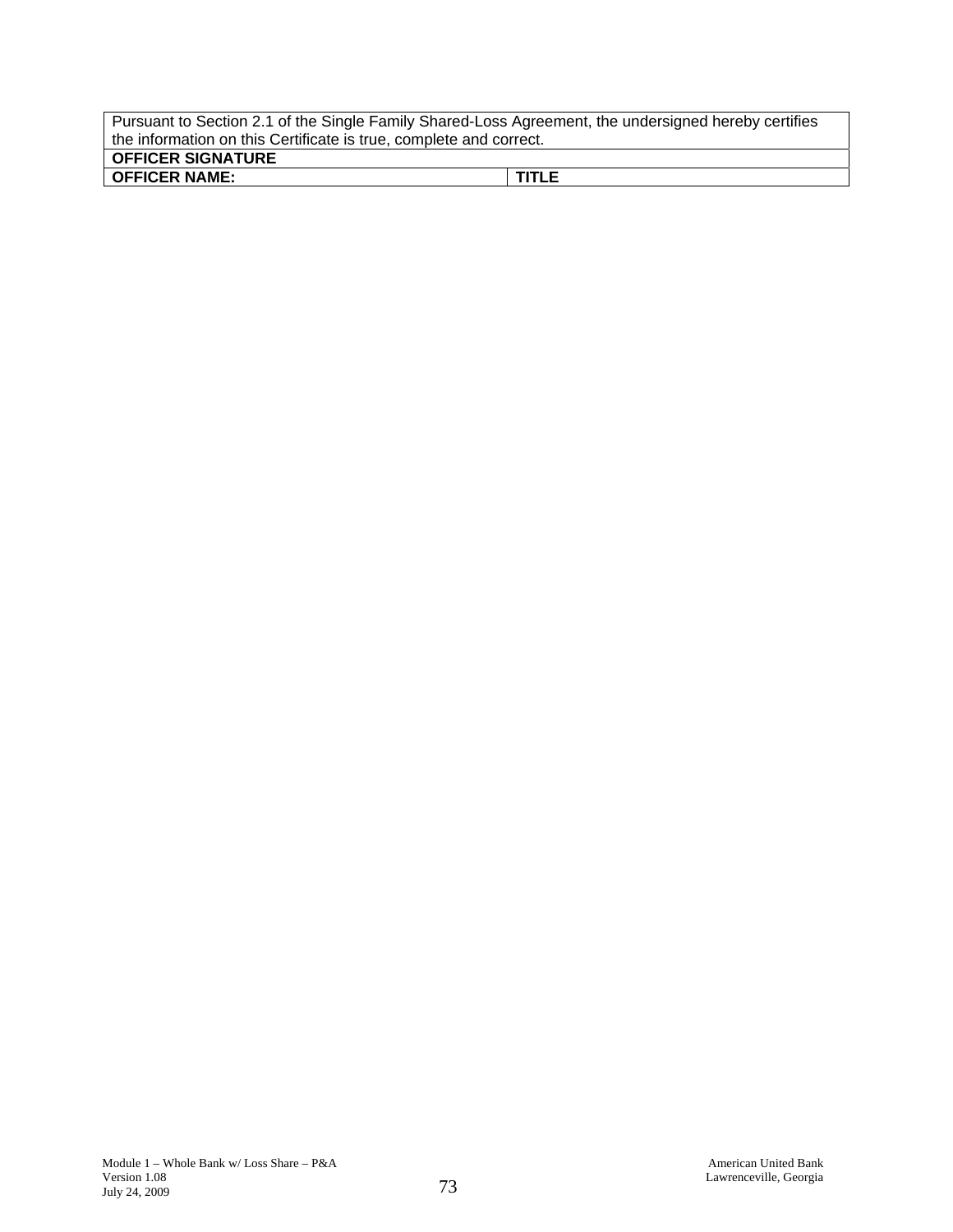### **Exhibit 2a**

This exhibit contains three versions of the loss share calculation for foreclosure, plus explanatory notes.

#### **Exhibit 2a(1) CALCULATION OF FORECLOSURE LOSS Foreclosure Occurred Prior to Loss Share Agreement**

|    | 1 Shared-Loss Month<br>2 Loan no:<br>3 REO #              | May-09<br>364574<br>621 |
|----|-----------------------------------------------------------|-------------------------|
|    | 4 Foreclosure date                                        | 12/18/08                |
|    | 5 Liquidation date                                        | 4/12/09                 |
|    | 6 Note Interest rate                                      | 8.100%                  |
|    | 7 Most recent BPO                                         | 228,000                 |
|    | 8 Most recent BPO date                                    | 1/21/09                 |
|    | <b>Foreclosure Loss calculation</b>                       |                         |
|    | 9 Book value at date of Loss Share agreement              | 244,900                 |
|    | Accrued interest, limited to 90 days or days from failure |                         |
|    | 10 to sale, whichever is less                             | 3,306                   |
|    | 11 Costs incurred after Loss Share agreement in place:    |                         |
| 12 | Attorney's fees                                           | 0                       |
|    | Foreclosure costs, including title search, filing fees,   |                         |
|    | 13 advertising, etc.                                      | 0                       |
| 14 | Property protection costs, maint. and repairs             | 6,500                   |
| 15 | Tax and insurance advances                                | 0                       |
|    | <b>Other Advances</b>                                     |                         |
| 16 | Appraisal/Broker's Price Opinion fees                     | 0                       |
| 17 | Inspections                                               | 0                       |
| 18 | Other                                                     | 0                       |
|    | 19 Gross balance recoverable by Purchaser                 | 254,706                 |
|    | <b>Cash Recoveries:</b>                                   |                         |
|    | 20 Net liquidation proceeds (from HUD-1 settl stmt)       | 219,400                 |
|    | 21 Hazard Insurance proceeds                              | 0                       |
|    | 22 Mortgage Insurance proceeds                            | 0                       |
|    | 23 T & I escrow account balances, if positive             | 0                       |
|    | 24 Other credits, if any (itemize)                        | 0                       |
| 25 | <b>Total Cash Recovery</b>                                | 219,400                 |
|    | <b>26 Loss Amount</b>                                     | 35,306                  |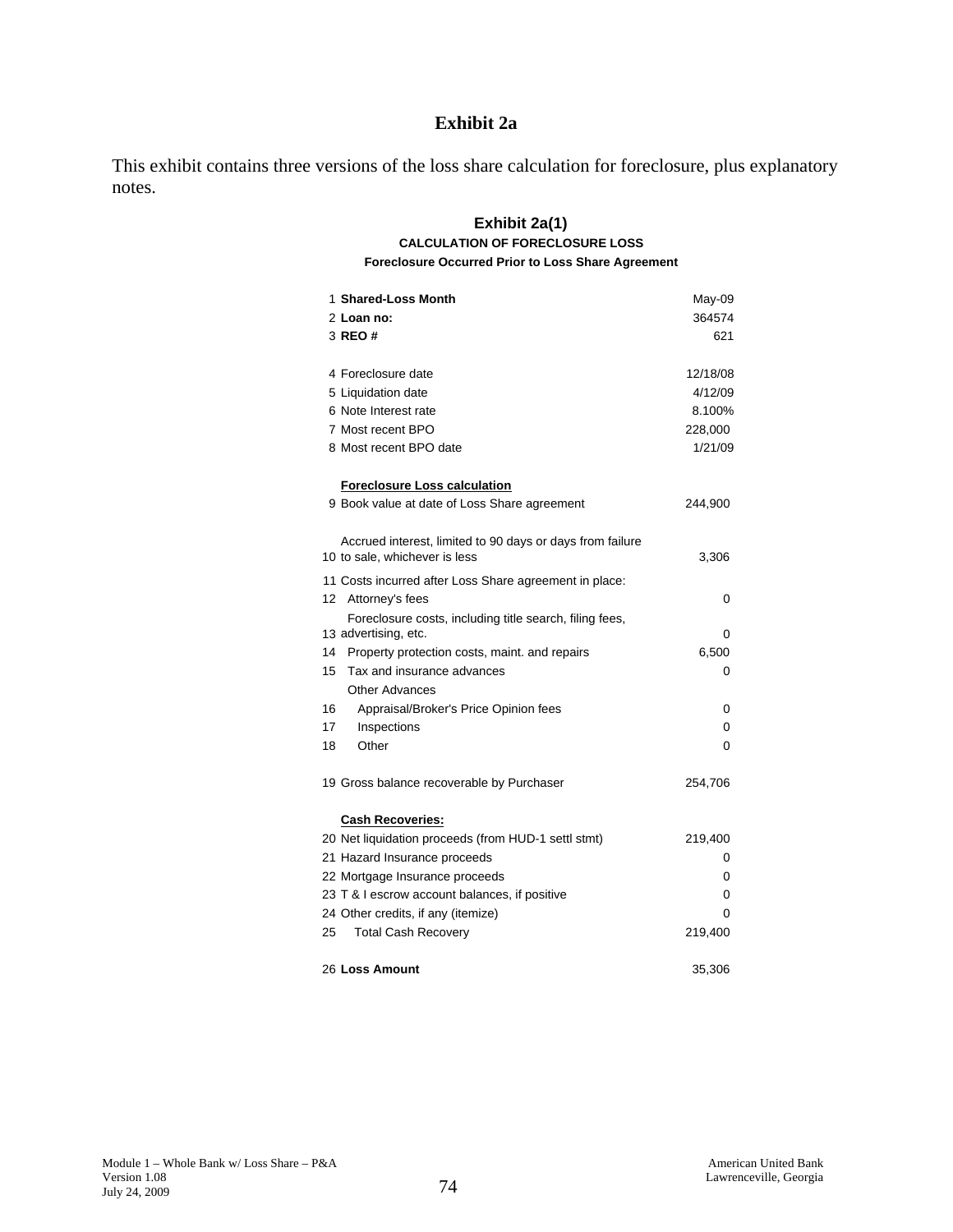#### **Exhibit 2a(2)**

#### **CALCULATION OF FORECLOSURE LOSS**

#### **No Preceeding Loan Mod under Loss Share**

| 1 Shared-Loss Month                                                             | May-09  |
|---------------------------------------------------------------------------------|---------|
| 2 Loan no:                                                                      | 292334  |
| 3 REO #                                                                         | 477     |
| 4 Interest paid-to-date                                                         | 4/30/08 |
| 5 Foreclosure date                                                              | 1/15/09 |
| 6 Liquidation date                                                              | 4/12/09 |
| 7 Note Interest rate                                                            | 8.000%  |
| 8 Owner occupied?                                                               | Yes     |
| 9 If owner-occupied:                                                            |         |
| 10<br>Borrower current gross annual income                                      | 42,000  |
| Estimated NPV of loan mod<br>11                                                 | 195,000 |
| 12 Most recent BPO                                                              | 235,000 |
| 13 Most recent BPO date                                                         | 1/21/09 |
| <b>Foreclosure Loss calculation</b>                                             |         |
| 16 Loan Principal balance after last paid installment                           | 300,000 |
| 17 Accrued interest, limited to 90 days                                         | 6,000   |
| 18 Attorney's fees                                                              | 0       |
| Foreclosure costs, including title search, filing fees,<br>19 advertising, etc. | 4,000   |
| 20 Property protection costs, maint. and repairs                                | 5,500   |
| 21 Tax and insurance advances                                                   | 1,500   |
| <b>Other Advances</b>                                                           |         |
| 22<br>Appraisal/Broker's Price Opinion fees                                     | 0       |
| 23<br>Inspections                                                               | 50      |
| 24<br>Other                                                                     | 0       |
| 25 Gross balance recoverable by Purchaser                                       | 317,050 |
| <b>Cash Recoveries:</b>                                                         |         |
| 26 Net liquidation proceeds (from HUD-1 settl stmt)                             | 205,000 |
| 27 Hazard Insurance proceeds                                                    | 0       |
| 28 Mortgage Insurance proceeds                                                  | 0       |
| 29 T & I escrow account balances, if positive                                   | 0       |
| 30 Other credits, if any (itemize)                                              | 0       |
| 31<br><b>Total Cash Recovery</b>                                                | 205,000 |
| 32 Loss Amount                                                                  | 112,050 |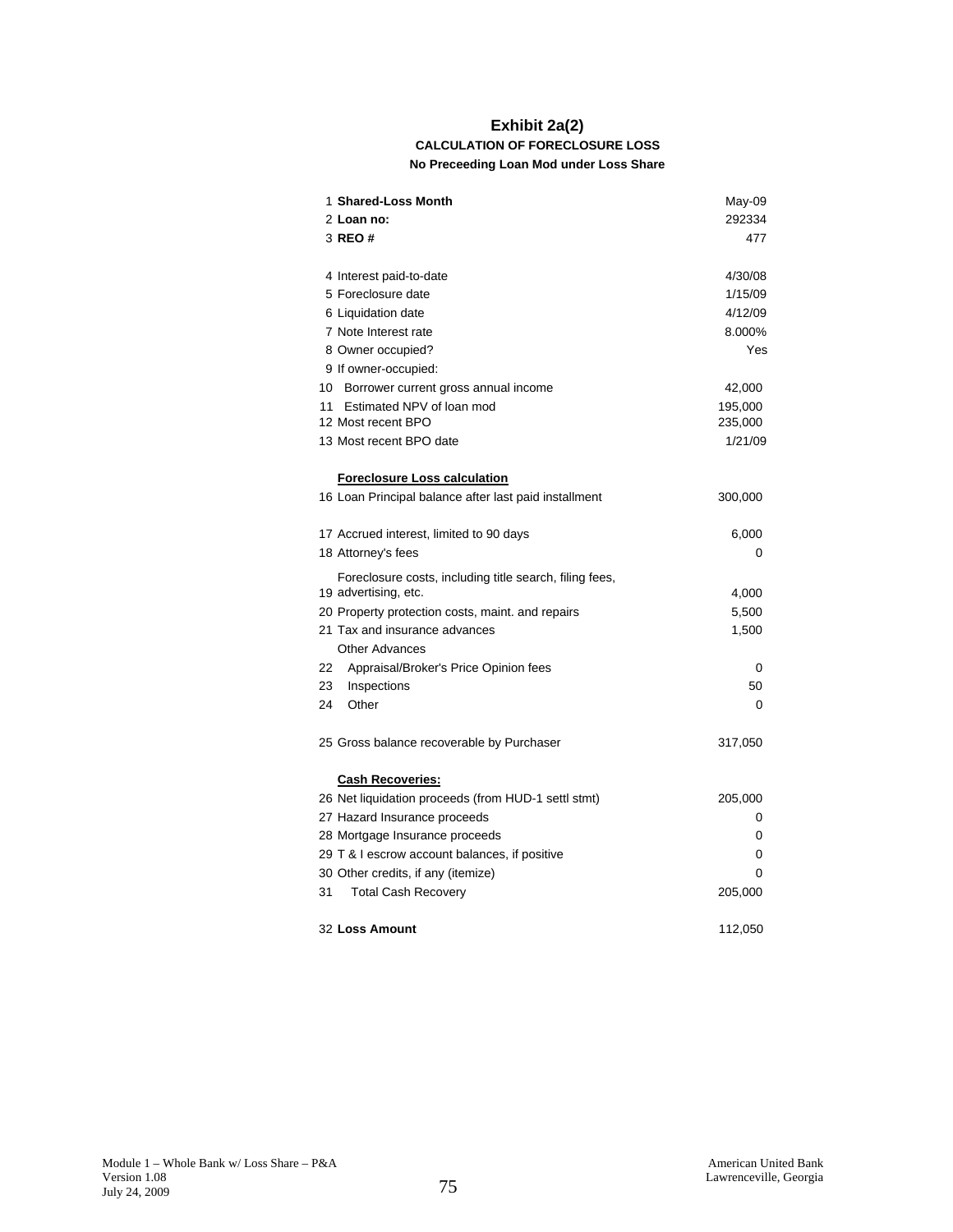# **Exhibit 2a(3)**

#### **CALCULATION OF FORECLOSURE LOSS Foreclosure after a Covered Loan Mod**

| 1 Shared-Loss Month                                                  | May-09   |
|----------------------------------------------------------------------|----------|
| 2 Loan no:                                                           | 138554   |
| 3 REO #                                                              | 843      |
|                                                                      |          |
| 4 Loan mod date                                                      | 1/17/08  |
| 5 Interest paid-to-date                                              | 4/30/08  |
| 6 Foreclosure date                                                   | 1/15/09  |
| 7 Liquidation date                                                   | 4/12/09  |
| 8 Note Interest rate                                                 | 4.000%   |
| 9 Most recent BPO                                                    | 210,000  |
| 10 Most recent BPO date                                              | 1/20/09  |
|                                                                      |          |
| <b>Foreclosure Loss calculation</b>                                  |          |
| 11 NPV of projected cash flows at loan mod                           | 285,000  |
| 12 Less: Principal payments between loan mod and deliquency          | 2,500    |
| 13 Plus:                                                             |          |
| 14<br>Attorney's fees                                                | 0        |
| Foreclosure costs, including title search, filing fees, advertising, |          |
| 15 etc.                                                              | 4,000    |
| 16<br>Property protection costs, maint. and repairs                  | 7,000    |
| 17<br>Tax and insurance advances                                     | 2,000    |
| 18<br><b>Other Advances</b>                                          |          |
| 19<br>Appraisal/Broker's Price Opinion fees                          | 0        |
| 20<br>Inspections                                                    | 0        |
| 21<br>Other                                                          | $\Omega$ |
|                                                                      |          |
| 22 Gross balance recoverable by Purchaser                            | 295,500  |
|                                                                      |          |
| <b>Cash Recoveries:</b>                                              |          |
| 23 Net liquidation proceeds (from HUD-1 settl stmt)                  | 201,000  |
| 24 Hazard Insurance proceeds                                         | 0        |
| 25 Mortgage Insurance proceeds                                       | 0        |
| 26 T & I escrow account balances, if positive                        | 0        |
| 27 Other credits, if any (itemize)                                   | 0        |
| 28<br><b>Total Cash Recovery</b>                                     | 201,000  |
|                                                                      |          |
| 29 Loss Amount                                                       | 94,500   |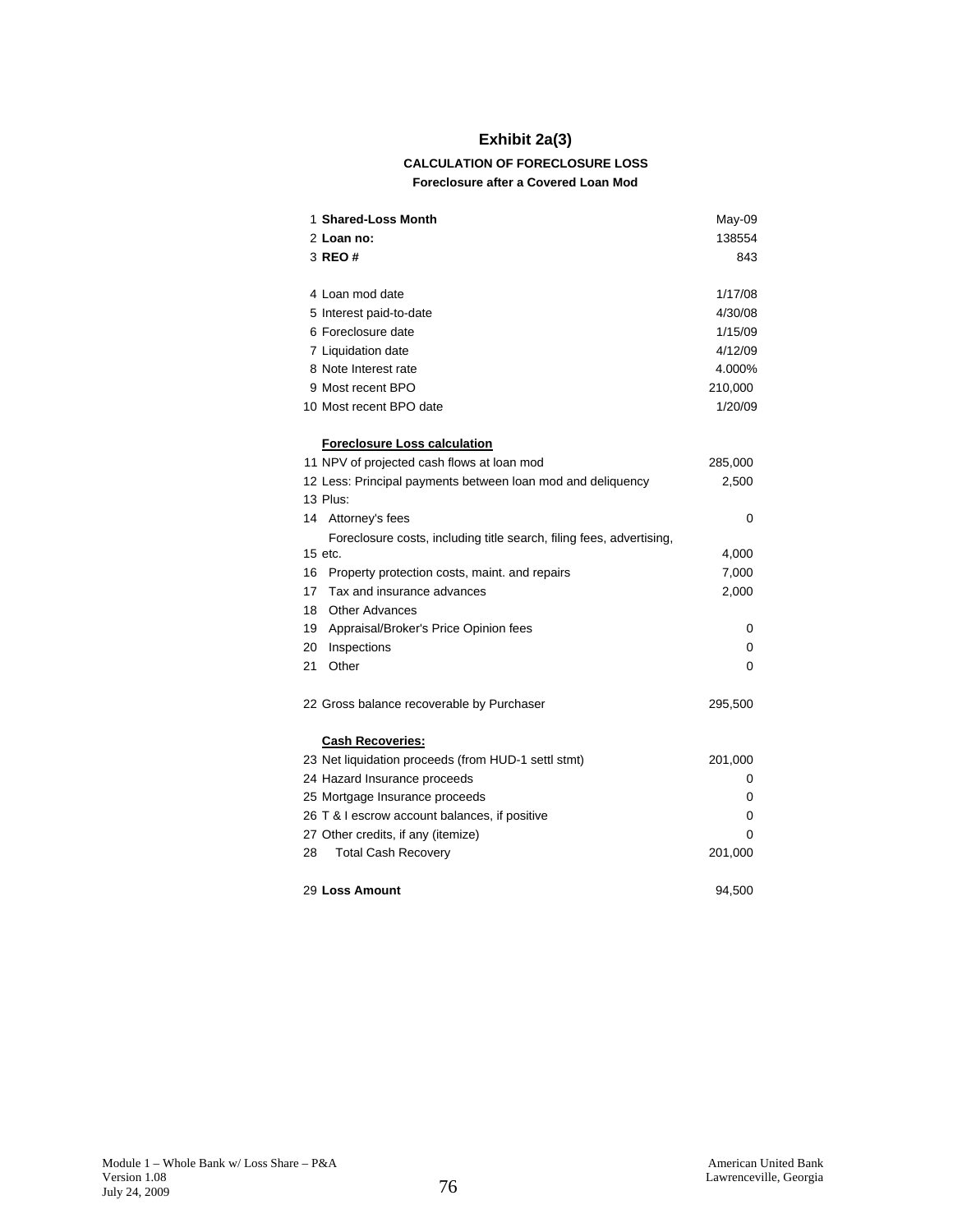## **Notes to Exhibit 2a (foreclosure)**

- 1.The data shown are for illustrative purpose. The figures will vary for actual restructurings.
- 2.The covered loss is the difference between the gross balance recoverable by Purchaser and the total cash recovery. There are three methods of calculation for covered losses from foreclosures, depending upon the circumstances. They are shown below:
	- a. If foreclosure occurred prior to the beginning of the Loss Share agreement, use Exhibit 2a(1). This version uses the book value of the REO as the starting point for the covered loss.
	- b.If foreclosure occurred after the Loss Share agreement was in place, and if the loan was not restructured when the Loss Share agreement was in place, use Exhibit 2a(2). This version uses the unpaid balance of the loan as of the last payment as the starting point for the covered loss.
	- c. If the loan was restructured when the Loss Share agreement was in place, and then foreclosure occurred, use Exhibit 2a(3). This version uses the Net Present Value (NPV) of the modified loan as the starting point for the covered loss.
- 3. For Exhibit  $2a(1)$ , the gross balance recoverable by the purchaser is calculated as the sum of lines  $9 - 18$ ; it is shown in line 19. For Exhibit 2a(2), the gross balance recoverable by the purchaser is calculated as the sum of lines  $16 - 24$ ; it is shown in line 25. For Exhibit 2a(3), the gross balance recoverable by the purchaser is calculated as line 11 minus line 12 plus lines  $13 - 21$ ; it is shown in line 22.
- 4. For Exhibit 2a(1), the total cash recovery is calculated as the sum of lines  $20 24$ ; it is shown in line 25. For Exhibit 2a(2), the total cash recovery is calculated as the sum of lines  $26 - 30$ ; it is shown in line 31. For Exhibit 2a(3), the total cash recovery is calculated as the sum of lines  $23 - 27$ ; it is shown in line 28.
- 5. Reasonable and customary third party attorney's fees and expenses incurred by or on behalf of Assuming Bank in connection with any enforcement procedures, or otherwise with respect to such loan, are reported under Attorney's fees.
- 6.Assuming Bank's (or Third Party Servicer's) reasonable and customary out-of-pocket costs paid to either a third party or an affiliate (if affiliate is pre-approved by the FDIC) for foreclosure, property protection and maintenance costs, repairs, assessments, taxes, insurance and similar items are treated as part of the gross recoverable balance, to the extent they are not paid from funds in the borrower's escrow account. Allowable costs are limited to amounts per Freddie Mac and Fannie Mae guidelines (as in effect from time to time), where applicable, provided that this limitation shall not apply to costs or expenses relating to environmental conditions.
- 7.Do not include late fees, prepayment penalties, or any similar lender fees or charges by the Failed Bank or Assuming Bank to the loan account, any allocation of Assuming Bank's servicing costs, or any allocations of Assuming Bank's general and administrative (G&A) or other operating costs.
- 8.If Exhibit 2a(3) is used, then no accrued interest may be included as a covered loss. Otherwise, the amount of accrued interest that may be included as a covered loss is limited to the minimum of:
	- a.90 days
	- b.The number of days that the loan is delinquent when the property was sold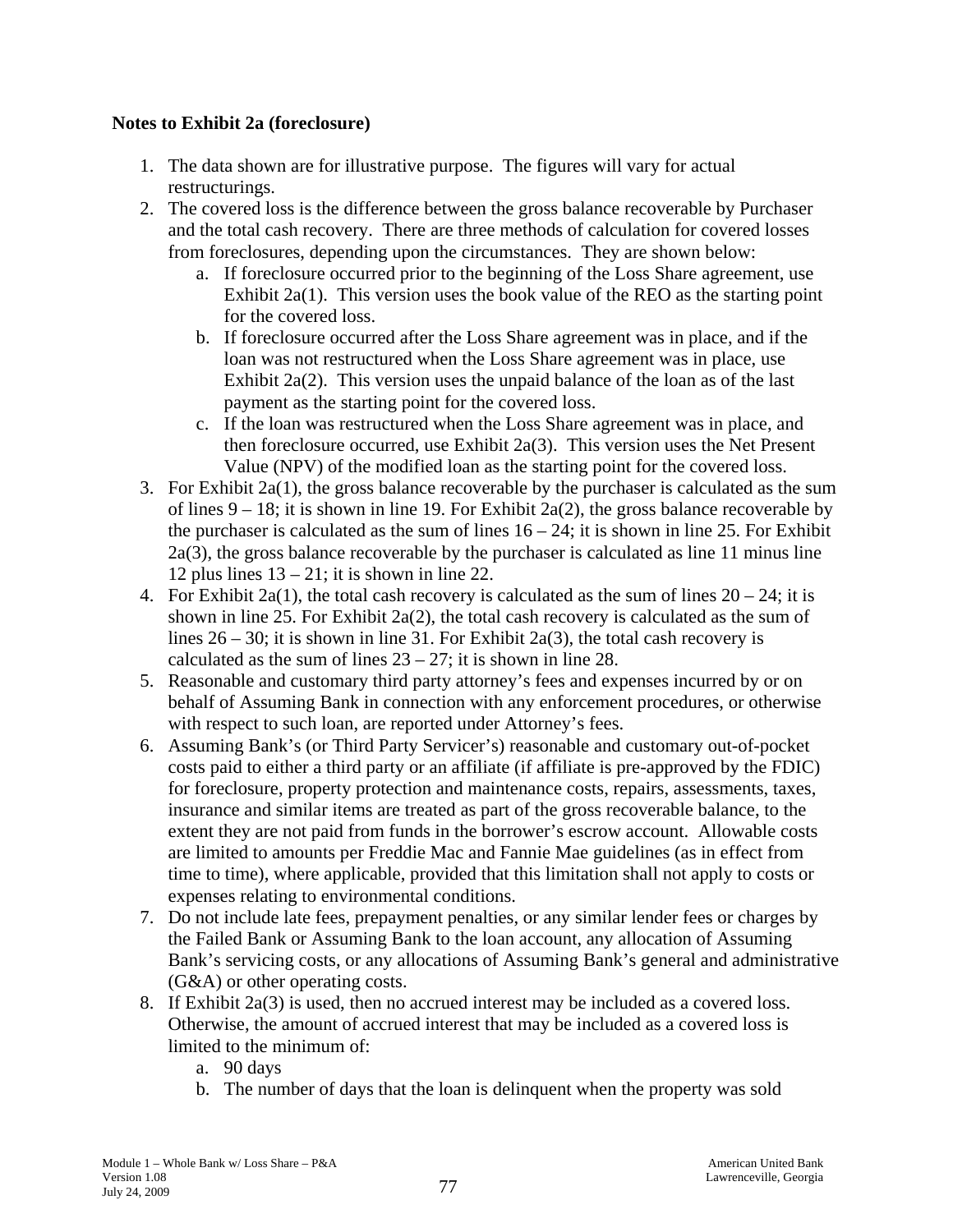c. The number of days between the resolution date and the date when the property was sold

To calculate accrued interest, apply the note interest rate that would have been in effect if the loan were performing to the principal balance after application of the last payment made by the borrower.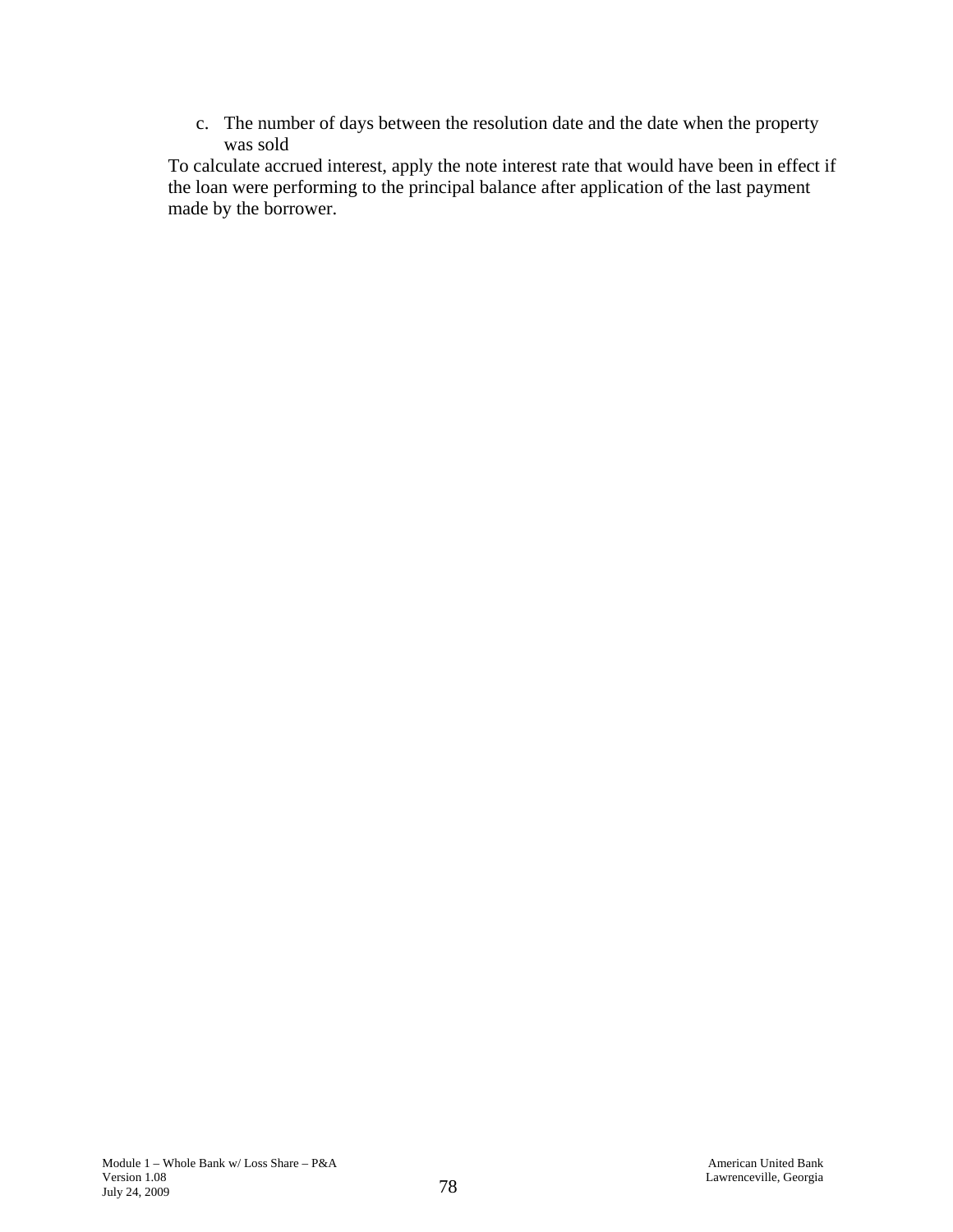# **Exhibit 2b**

This exhibit contains the loss share calculation for restructuring (loan mod), plus explanatory notes.

#### **Exhibit 2b CALCULATION OF RESTRUCTURING LOSS**

|                                           | 1 Shared-Loss Month                                                                         | May-09                 |
|-------------------------------------------|---------------------------------------------------------------------------------------------|------------------------|
|                                           | 2 Loan no:                                                                                  | 123456                 |
|                                           | <b>Loan before Restructuring</b>                                                            |                        |
|                                           | 3 Original loan amount                                                                      | 500,000                |
|                                           | 4 Current unpaid principal balance                                                          | 450,000                |
|                                           | 5 Remaining term                                                                            | 298                    |
|                                           | 6 Interest rate                                                                             | 7.500%                 |
|                                           | 7 Interest Paid-To-Date                                                                     | 2/29/08                |
|                                           | 8 Monthly payment - P&I                                                                     | 3,333                  |
|                                           | 9 Monthly payment - T&I                                                                     | 1,000                  |
|                                           | 10 Total monthly payment                                                                    | 4,333                  |
|                                           | 11 Loan type (fixed-rate, ARM, I/O, Option ARM, etc.)                                       | <b>Option ARM</b>      |
|                                           | 12 Borrower current annual income                                                           | 82,000                 |
|                                           |                                                                                             |                        |
|                                           | <b>Terms of Modified/Restructured Loan</b><br>13 Closing date on modified/restructured loan | 4/19/09                |
|                                           |                                                                                             |                        |
|                                           | 14 New Principal balance                                                                    | 461,438<br>313         |
|                                           | 15 Remaining term<br>16 Interest rate                                                       | 3.500%                 |
|                                           |                                                                                             | 1,346                  |
|                                           | 17 Monthly payment - P&I                                                                    | 800                    |
|                                           | 18 Monthly payment - T&I                                                                    |                        |
|                                           | 19 Total monthly payment                                                                    | 2,146                  |
|                                           | 20 Loan type (fixed-rate, ARM, I/O, Option ARM, etc.)<br>21 Lien type (1st, 2nd)            | IO Hybrid<br>1st       |
|                                           |                                                                                             |                        |
|                                           | If adjustable:<br>22<br>Initial interest rate                                               | 3.500%                 |
|                                           | 23<br>Term - initial interest rate                                                          | 60 Months              |
|                                           |                                                                                             |                        |
|                                           | 24 Initial payment amount                                                                   | 2,146<br>60 Months     |
|                                           | 25 Term-initial payment amount                                                              | No                     |
|                                           | 26 Negative amortization?                                                                   | 6 Months               |
|                                           | 27 Rate reset frequency after first adjustment<br>28 Next reset date                        | 5/1/14                 |
|                                           | 29 Index                                                                                    | <b>LIBOR</b>           |
|                                           |                                                                                             | 2.750%                 |
|                                           | 30 Margin                                                                                   | 2.000%                 |
|                                           | 31 Cap per adjustment                                                                       | 9.500%                 |
|                                           | 32 Lifetime Cap<br>33 Floor                                                                 | 2.750%                 |
|                                           | 34 Front end DTI                                                                            | 31%                    |
|                                           | 35 Back end DTI                                                                             | 45%                    |
|                                           |                                                                                             |                        |
|                                           | <b>Restructuring Loss Calculation</b>                                                       |                        |
|                                           | 36 Loan Principal balance before restructuring                                              | 450,000                |
|                                           | 37 Accrued interest, limited to 90 days                                                     | 8,438                  |
|                                           | 38 Tax and insurance advances                                                               | 3,000                  |
|                                           | 39 3rd party fees due                                                                       |                        |
|                                           | 40 Total loan balance due before restructuring                                              | 461,438                |
|                                           | Assumptions for NPV Calculation, Restructured Loan:                                         |                        |
|                                           | 41 Discount rate for projected cash flows                                                   | 5.530%                 |
|                                           | 42 Loan prepayment in full                                                                  | 120 Months             |
|                                           | 43 NPV of projected cash flows                                                              | 403,000                |
|                                           | 44 Loss Amount                                                                              | 58,438                 |
| Module 1 – Whole Bank w/ Loss Share – P&A |                                                                                             | American United Bank   |
| Version 1.08                              | 79                                                                                          | Lawrenceville, Georgia |
| July 24, 2009                             |                                                                                             |                        |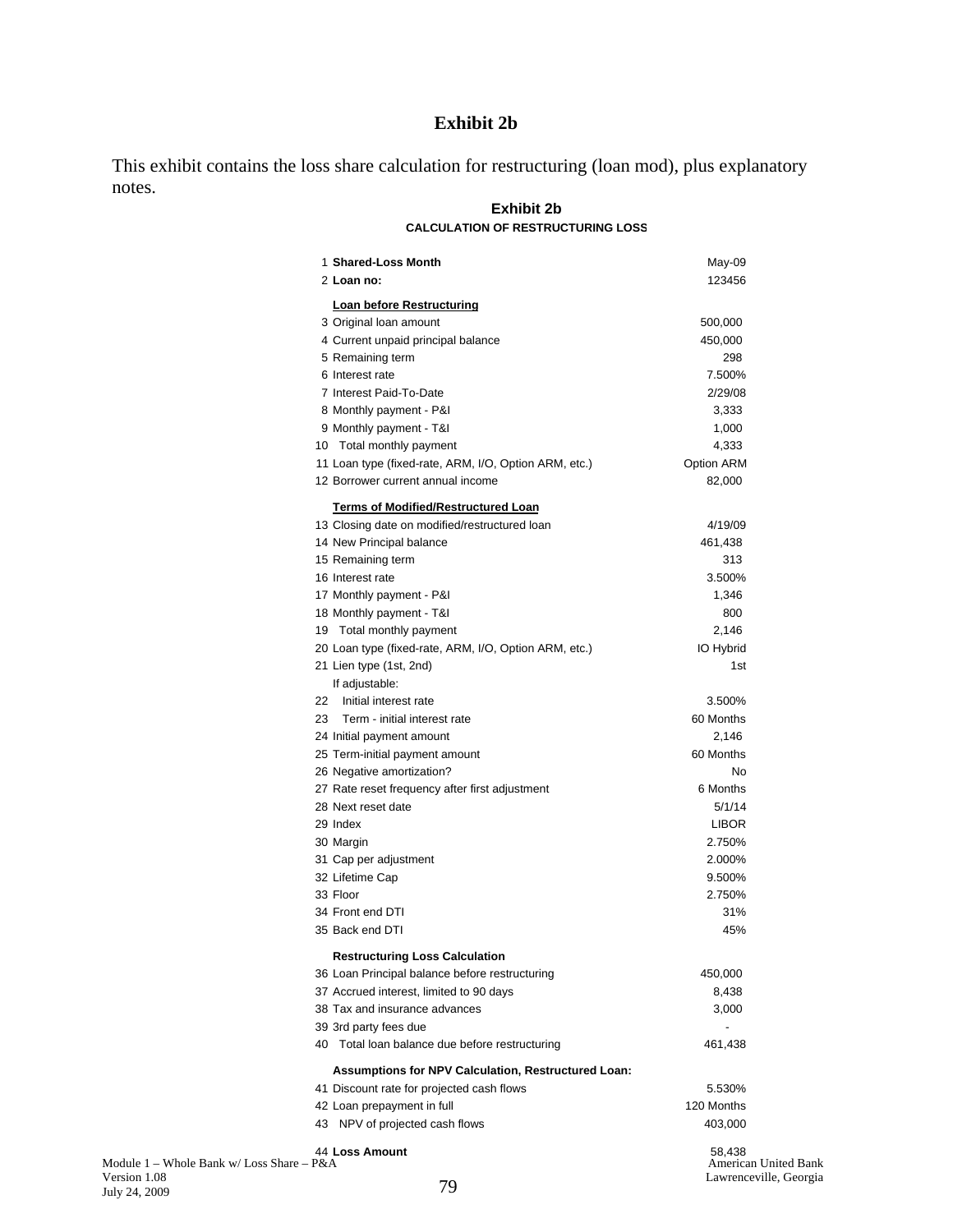### **Notes to Exhibit 2b (restructuring)**

- 1.The data shown are for illustrative purpose. The figures will vary for actual restructurings.
- 2.For purposes of loss sharing, losses on restructured loans are calculated as the difference between:
	- a. The principal, accrued interest, advances due on the loan, and allowable  $3<sup>rd</sup>$  party fees prior to restructuring (lines 36-39), and
	- b.The Net Present Value (NPV) of the estimated cash flows (line 43). The cash flows should assume no default or prepayment for 10 years, followed by prepayment in full at the end of 10 years (120 months).
- 3.For owner-occupied residential loans, the NPV is calculated using the most recently published Freddie Mac survey rate on 30-year fixed rate loans as of the restructure date.
- 4.For investor owned or non-owner occupied residential loans, the NPV is calculated using commercially reasonable rate on 30-year fixed rate loans as of the restructure date.
- 5.If the new loan is an adjustable-rate loan, interest rate resets and related cash flows should be projected based on the index rate in effect at the date of the loan restructuring. If the restructured loan otherwise provides for specific charges in monthly P&I payments over the term of the loan, those changes should be reflected in the projected cash flows. Assuming Bank must retain supporting schedule of projected cash flows as required by Section 2.1 of the Single Family Shared-Loss Agreement and provide it to the FDIC if requested for a sample audit.
- 6.Do not include late fees, prepayment penalties, or any similar lender fees or charges by the Failed Bank or Assuming Bank to the loan account, any allocation of Assuming Bank's servicing costs, or any allocations of Assuming Bank's general and administrative (G&A) or other operating costs.
- 7.The amount of accrued interest that may be added to the balance of the loan is limited to the minimum of:
	- a.90 days
	- b.The number of days that the loan is delinquent at the time of restructuring

c. The number of days between the resolution date and the restructuring To calculate accrued interest, apply the note interest rate that would have been in effect if the loan were performing to the principal balance after application of the last payment made by the borrower.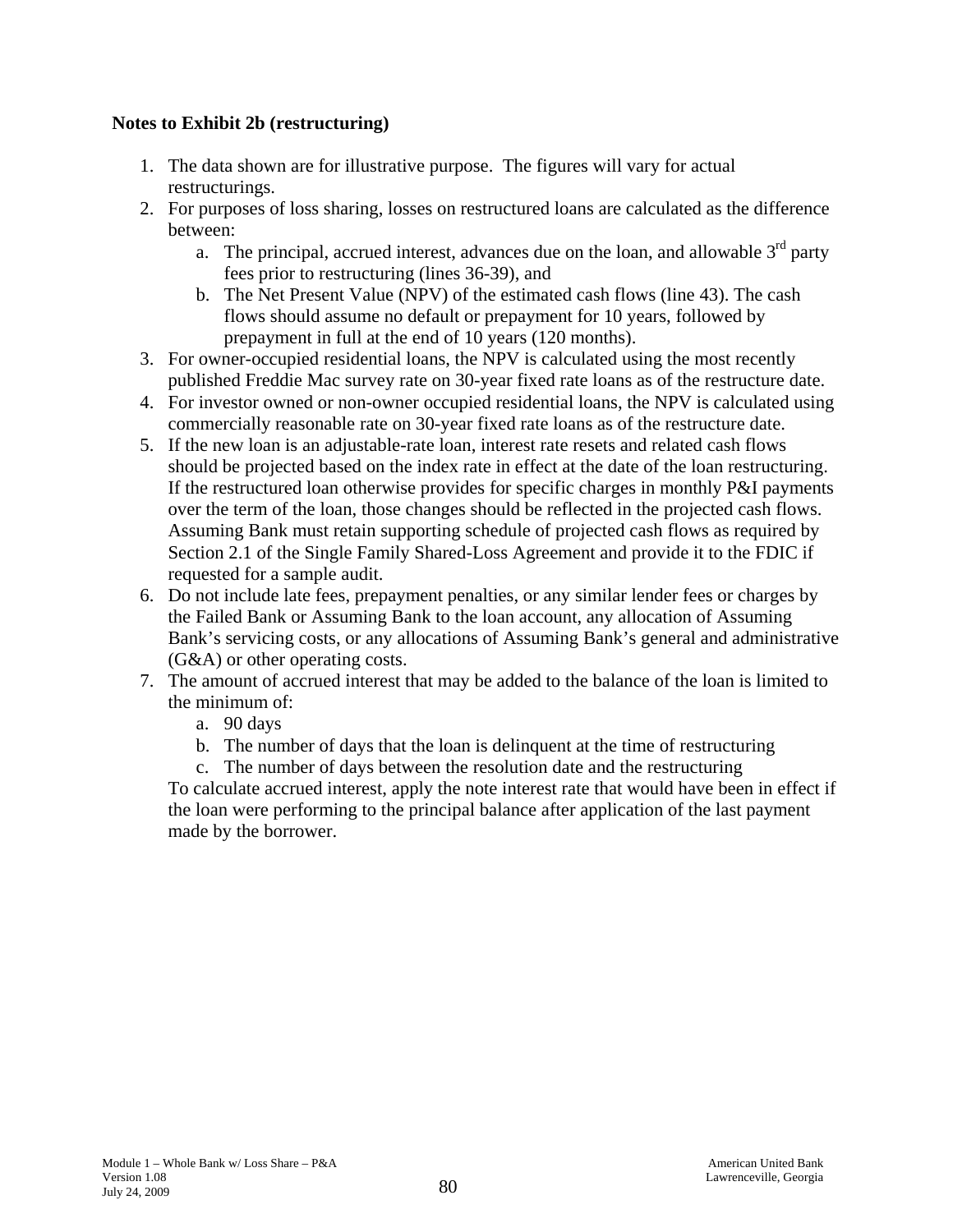### **Exhibit 2c**

This exhibit contains two versions of the loss share calculation for short sales, plus explanatory notes.

#### **Exhibit 2c(1) CALCULATION OF LOSS FOR SHORT SALE LOANS No Preceeding Loan Mod under Loss Share**

| 1 Shared-Loss Month:<br>2 Loan #<br>3 RO #                      | May-09<br>58776<br>542 |
|-----------------------------------------------------------------|------------------------|
| 4 Interest paid-to-date                                         | 7/31/08                |
| 5 Short Payoff Date                                             | 4/17/09                |
| 6 Note Interest rate                                            | 7.750%                 |
| 7 Owner occupied?                                               | Yes                    |
| If so:                                                          |                        |
| Borrower current gross annual income<br>8                       | 38,500                 |
| Estimated NPV of loan mod<br>9                                  | 200,000                |
| 10 Most recent BPO                                              | 380,000                |
| 11 Most recent BPO date                                         | 1/31/06                |
| <b>Short-Sale Loss calculation</b><br>12 Loan Principal balance | 375,000                |
| 13 Accrued interest, limited to 90 days                         | 7,266                  |
| 14 Attorney's fees                                              | 0                      |
| 15 Tax and insurance advances                                   | 0                      |
| 16 3rd party fees due                                           | 2,800                  |
| 17 Incentive to borrower                                        | 2,000                  |
| 18 Gross balance recoverable by Purchaser                       | 387,066                |
|                                                                 |                        |
| 19 Amount accepted in Short-Sale<br>20 Hazard Insurance         | 255,000                |
|                                                                 | 0                      |
| 21 Mortgage Insurance                                           | 0                      |
| 22 Total Cash Recovery                                          | 255,000                |
| 23 Loss Amount                                                  | 132,066                |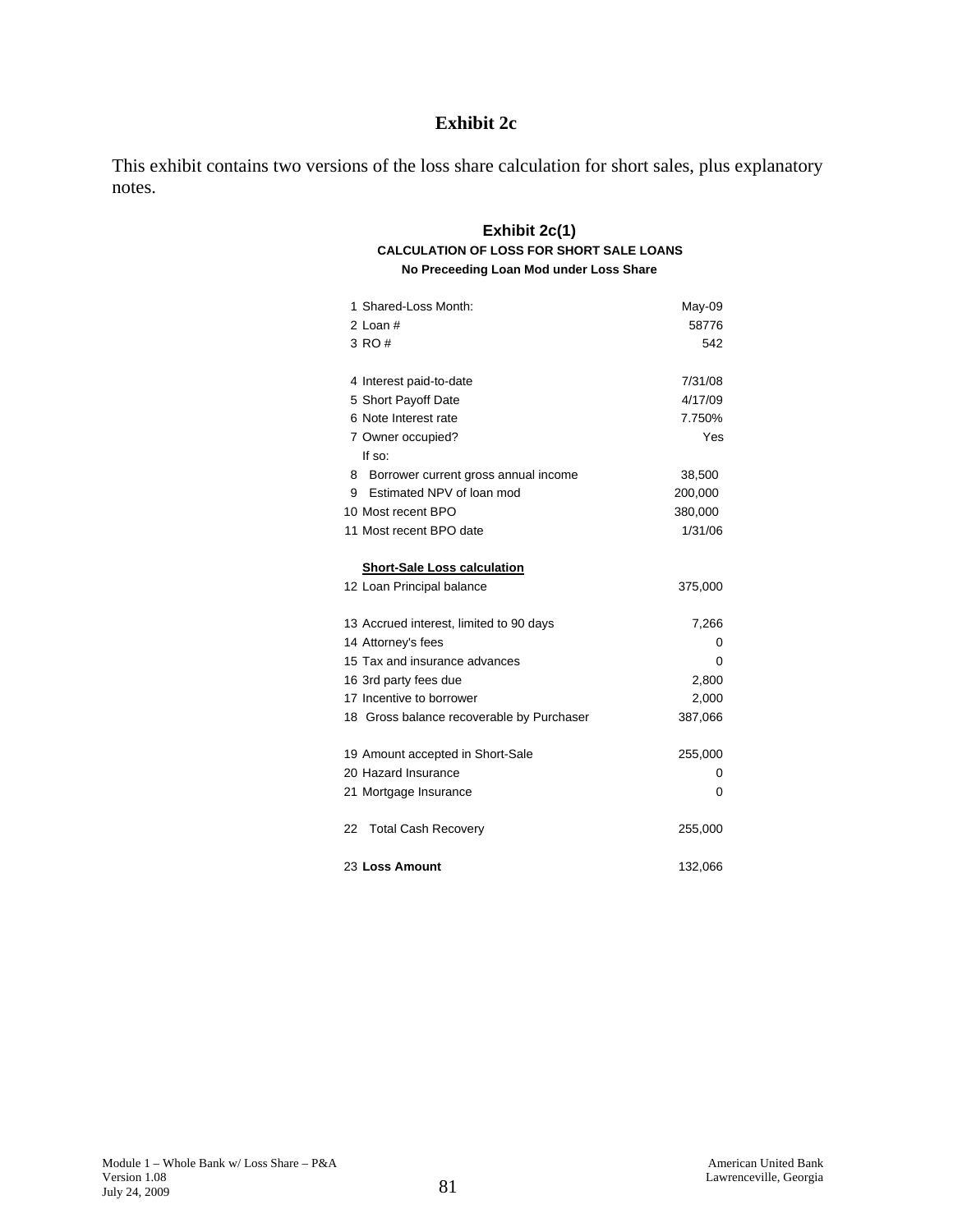#### **Exhibit 2c(2) CALCULATION OF LOSS FOR SHORT SALE LOANS Short Sale after a Covered Loan Mod**

| 1 Shared-Loss Month:                                        | May-09         |
|-------------------------------------------------------------|----------------|
| 2 Loan $#$                                                  | 20076          |
| 3 REO #                                                     | 345            |
|                                                             |                |
| 4 Loan mod date                                             | 5/12/08        |
| 5 Interest paid-to-date                                     | 9/30/08        |
| 6 Short Payoff Date                                         | 4/2/09         |
| 7 Note Interest rate                                        | 7.500%         |
| 8 Most recent BPO                                           | 230,000        |
| 9 Most recent BPO date                                      | 1/21/09        |
|                                                             |                |
| <b>Short-Sale Loss calculation</b>                          |                |
| 11 NPV of projected cash flows at loan mod                  | 311,000        |
| 12 Less: Principal payments between loan mod and deliquency | 1,000          |
| Plus:                                                       |                |
| Attorney's fees<br>13                                       | $\Omega$       |
| Tax and insurance advances<br>14                            | 1,500<br>2,600 |
| 3rd party fees due<br>15                                    |                |
| Incentive to borrower<br>16                                 | 3,500          |
| 17 Gross balance recoverable by Purchaser                   | 317,600        |
|                                                             |                |
| 18 Amount accepted in Short-Sale                            | 234,000        |
| 19 Hazard Insurance                                         | 0              |
| 20 Mortgage Insurance                                       | 0              |
|                                                             |                |
| <b>Total Cash Recovery</b><br>21                            | 234,000        |
|                                                             |                |
| 22 Loss Amount                                              | 83,600         |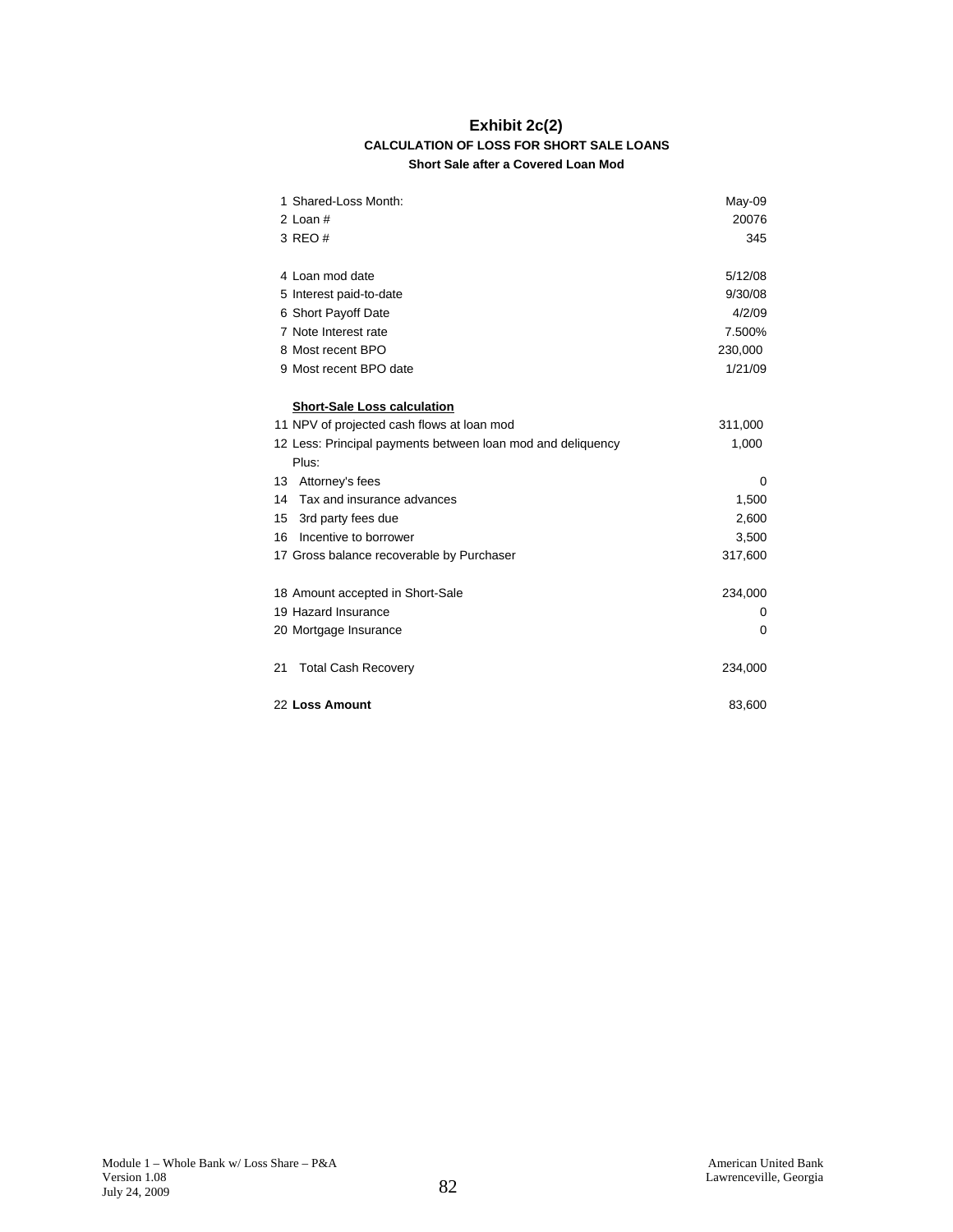## **Notes to Exhibit 2c (short sale)**

- 1.The data shown are for illustrative purpose. The figures will vary for actual short sales.
- 2.The covered loss is the difference between the gross balance recoverable by Purchaser and the total cash recovery. There are two methods of calculation for covered losses from short sales, depending upon the circumstances. They are shown below:
	- a. If the loan was restructured when the Loss Share agreement was in place, and then the short sale occurred, use Exhibit  $2c(2)$ . This version uses the Net Present Value (NPV) of the modified loan as the starting point for the covered loss.
	- b. Otherwise, use Exhibit  $2c(1)$ . This version uses the unpaid balance of the loan as of the last payment as the starting point for the covered loss.
- 3. For Exhibit  $2c(1)$ , the gross balance recoverable by the purchaser is calculated as the sum of lines  $12 - 17$ ; it is shown in line 18. For Exhibit 2a(2), the gross balance recoverable by the purchaser is calculated as line 11 minus line 12 plus lines 13 – 16; it is shown in line 17.
- 4. For Exhibit  $2c(1)$ , the total cash recovery is calculated as the sum of lines  $19 21$ ; it is shown in line 22. For Exhibit  $2c(2)$ , the total cash recovery is calculated as the sum of lines  $18 - 20$ ; it is shown in line 21.
- 5. Reasonable and customary third party attorney's fees and expenses incurred by or on behalf of Assuming Bank in connection with any enforcement procedures, or otherwise with respect to such loan, are reported under Attorney's fees.
- 6.Do not include late fees, prepayment penalties, or any similar lender fees or charges by the Failed Bank or Assuming Bank to the loan account, any allocation of Assuming Bank's servicing costs, or any allocations of Assuming Bank's general and administrative (G&A) or other operating costs.
- 7. If Exhibit  $2c(2)$  is used, then no accrued interest may be included as a covered loss. Otherwise, the amount of accrued interest that may be included as a covered loss is limited to the minimum of:
	- d. 90 days
	- e.The number of days that the loan is delinquent when the property was sold
	- f.The number of days between the resolution date and the date when the property was sold

To calculate accrued interest, apply the note interest rate that would have been in effect if the loan were performing to the principal balance after application of the last payment made by the borrower.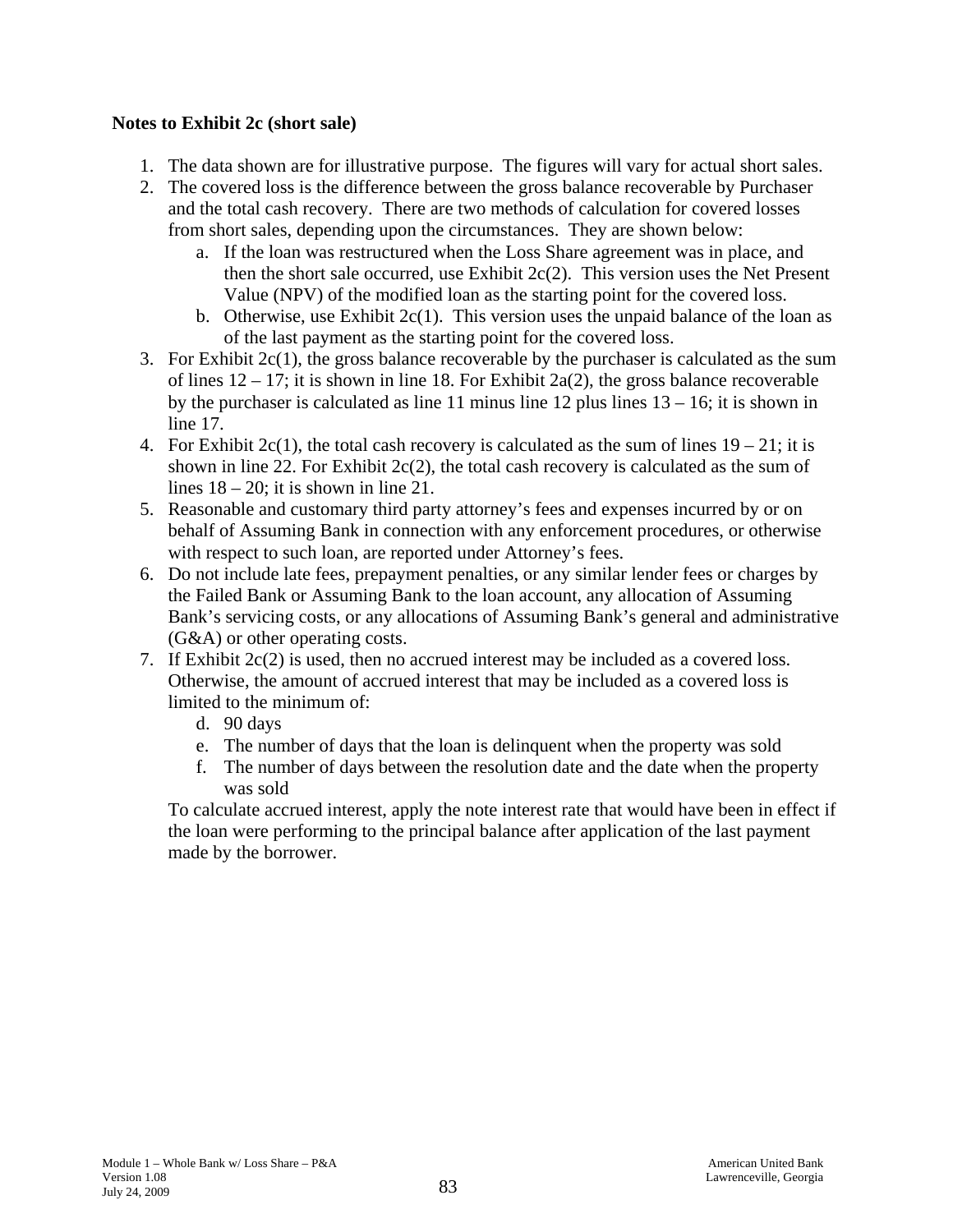# **Exhibit 2d**

| <b>Shared-Loss Month:</b>                                                                                                                                                                                 |     | [input month]      |         |
|-----------------------------------------------------------------------------------------------------------------------------------------------------------------------------------------------------------|-----|--------------------|---------|
| Loan no.:                                                                                                                                                                                                 |     | [input loan no.)   |         |
|                                                                                                                                                                                                           |     |                    |         |
|                                                                                                                                                                                                           |     |                    |         |
| <b>NOTE</b>                                                                                                                                                                                               |     |                    |         |
| The calculation of recovery on a loan for which a Restructuring Loss has been paid will only apply if the                                                                                                 |     |                    |         |
| loan is sold.                                                                                                                                                                                             |     |                    |         |
|                                                                                                                                                                                                           |     |                    |         |
| <b>EXAMPLE CALCULATION</b>                                                                                                                                                                                |     |                    |         |
|                                                                                                                                                                                                           |     |                    |         |
| <b>Restructuring Loss Information</b>                                                                                                                                                                     |     |                    |         |
| Loan principal balance before restructuring                                                                                                                                                               |     | \$200,000          | A       |
| NPV, restructured loan                                                                                                                                                                                    |     | 165,000            | B       |
| Loss on restructured loan                                                                                                                                                                                 |     | \$35,000           | $A - B$ |
| Times FDIC applicable loss share % (80% or 95%)                                                                                                                                                           |     | 80%                |         |
| Loss share payment to purchaser                                                                                                                                                                           |     | \$28,000           | C       |
|                                                                                                                                                                                                           |     |                    |         |
| Calculation - Recovery amount due to Receiver                                                                                                                                                             |     |                    |         |
| Loan sales price                                                                                                                                                                                          |     | \$190,000          |         |
| NPV of restructured loan at mod date                                                                                                                                                                      |     | 165,000            |         |
| Gain - step 1                                                                                                                                                                                             |     | 25,000             | D       |
| <b>PLUS</b>                                                                                                                                                                                               |     |                    |         |
| Loan UPB after restructuring<br>Loan UPB at liquidation date                                                                                                                                              | (1) | 200,000<br>192,000 |         |
| Gain - step 2 (principal collections after restructuring)                                                                                                                                                 |     | 8,000              | Е       |
| Recovery amount                                                                                                                                                                                           |     | 33,000             | $D + E$ |
| Times FDIC loss share %                                                                                                                                                                                   |     | 80%                |         |
| <b>Recovery due to FDIC</b>                                                                                                                                                                               |     | \$26,400           | F       |
|                                                                                                                                                                                                           |     |                    |         |
| Net loss share paid to purchaser $(C - F)$                                                                                                                                                                |     | \$<br>1,600        |         |
|                                                                                                                                                                                                           |     |                    |         |
| <b>Proof Calculation</b>                                                                                                                                                                                  | (2) |                    |         |
| Loan principal balance                                                                                                                                                                                    |     | \$200,000          | G       |
|                                                                                                                                                                                                           |     |                    |         |
| Principal collections on loan                                                                                                                                                                             |     | 8,000              |         |
| Sales price for loan                                                                                                                                                                                      |     | 190,000            |         |
| Total collections on loan                                                                                                                                                                                 |     | 198,000            | H       |
| Net loss on loan                                                                                                                                                                                          |     | \$<br>2,000        | G – H   |
| Times FDIC applicable loss share % (80% or 95%)                                                                                                                                                           |     | 80%                |         |
| Loss share payment to purchaser                                                                                                                                                                           |     | 1,600<br>\$        |         |
|                                                                                                                                                                                                           |     |                    |         |
|                                                                                                                                                                                                           |     |                    |         |
| (1) This example assumes that the FDIC loan modification program as shown in Exhibit 5 is applied and<br>the loan restructuring does not result in a reduction in the loan principal balance due from the |     |                    |         |
| borrower.                                                                                                                                                                                                 |     |                    |         |
| (2) This proof calculation is provided to illustrate the concept and the Assuming Bank is not required to                                                                                                 |     |                    |         |
| provide this with its Recovery calculations.                                                                                                                                                              |     |                    |         |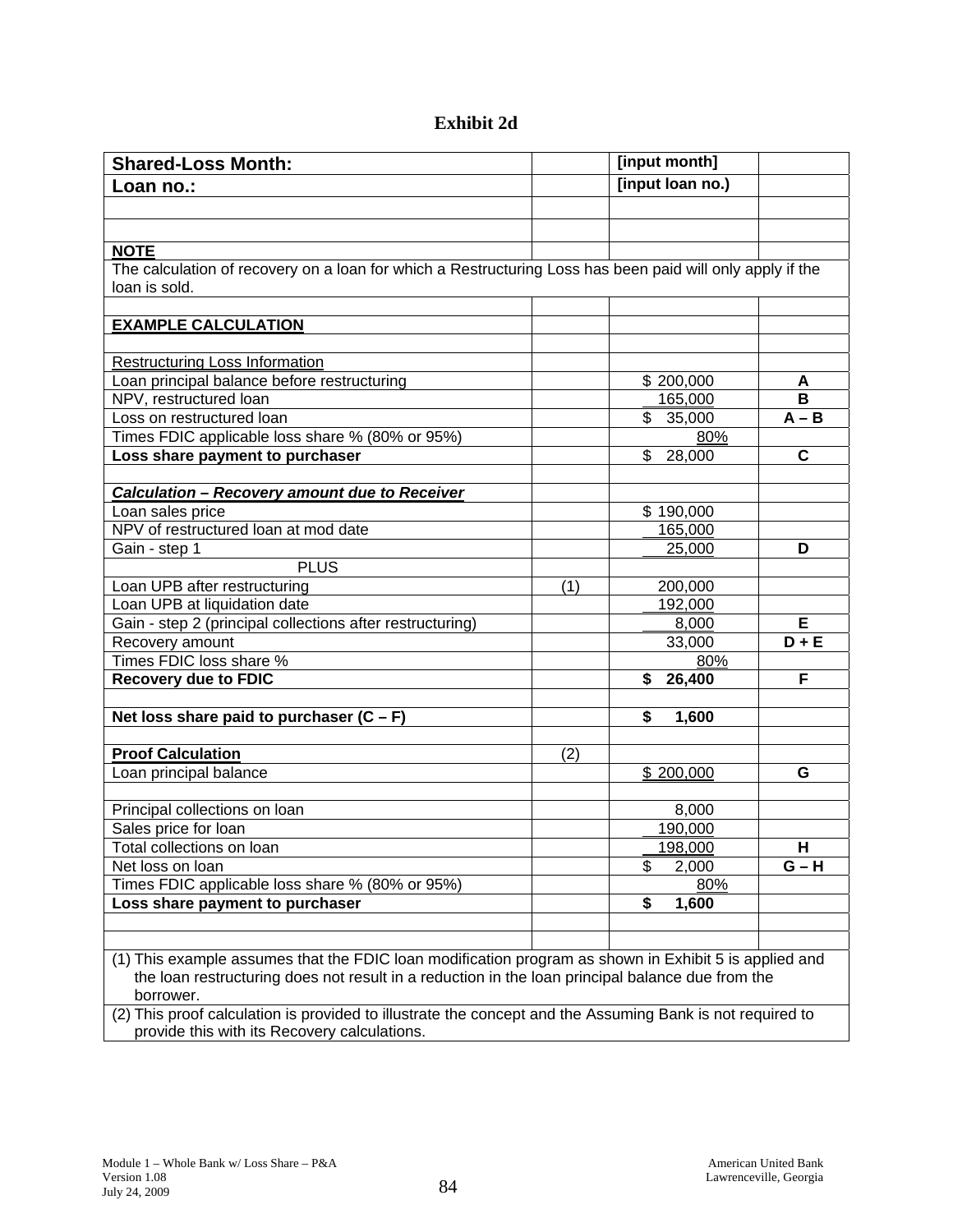| <b>SHARED-LOSS LOANS</b><br>PORTFOLIO PERFORMANCE AND SUMMARY SCHEDULE |      |    |                  |  |
|------------------------------------------------------------------------|------|----|------------------|--|
| <b>MONTH ENDED:</b><br>[input report month]                            |      |    |                  |  |
|                                                                        |      |    |                  |  |
|                                                                        |      |    |                  |  |
| <b>POOL SUMMARY</b>                                                    |      |    |                  |  |
|                                                                        | $\#$ | \$ |                  |  |
| Loans at Sale Date                                                     | XX   | XX |                  |  |
|                                                                        |      |    |                  |  |
| Loans as of this month-end                                             | XX   | XX |                  |  |
|                                                                        |      |    |                  |  |
| <b>STATED THRESHOLD TRACKING</b>                                       | $\#$ | \$ |                  |  |
| <b>Stated Threshold amount</b>                                         |      |    | A                |  |
|                                                                        |      |    |                  |  |
| Cumulative loss payments, prior month                                  |      |    |                  |  |
| Loss payment for current month                                         |      |    |                  |  |
| Cumulative loss payment, this month                                    |      |    |                  |  |
| Cumulative Commercial & Other Loans Net Charge-Offs                    |      |    |                  |  |
|                                                                        |      |    | B                |  |
| Remaining to Stated Threshold                                          |      |    | $A - B$          |  |
|                                                                        |      |    |                  |  |
|                                                                        |      |    | Percent of Total |  |
| <b>PORTFOLIO PERFORMANCE STATUS</b>                                    | $\#$ | \$ | $\#$             |  |
| Current                                                                |      |    |                  |  |
| $30 - 59$ days past due                                                |      |    |                  |  |
| $60 - 89$ days past due                                                |      |    |                  |  |
| $90 - 119$ days past due                                               |      |    |                  |  |
| 120 and over days past due                                             |      |    |                  |  |
| In foreclosure                                                         |      |    |                  |  |
| <b>ORE</b>                                                             |      |    |                  |  |
| Total                                                                  |      |    |                  |  |
|                                                                        |      |    |                  |  |
| Memo Item:                                                             |      |    |                  |  |
| Loans in process of restructuring - total                              |      |    |                  |  |
| Loans in bankruptcy                                                    |      |    |                  |  |
|                                                                        |      |    |                  |  |
| Loans in process of restructuring by delinquency status                |      |    |                  |  |
| Current                                                                |      |    |                  |  |
| 30 - 59 days past due                                                  |      |    |                  |  |
| 60 - 89 days past due                                                  |      |    |                  |  |
| 90 - 119 days past due                                                 |      |    |                  |  |
| 120 and over days past due In foreclosure                              |      |    |                  |  |
| Total                                                                  |      |    |                  |  |

# **Exhibit 3 Portfolio Performance and Summary Schedule**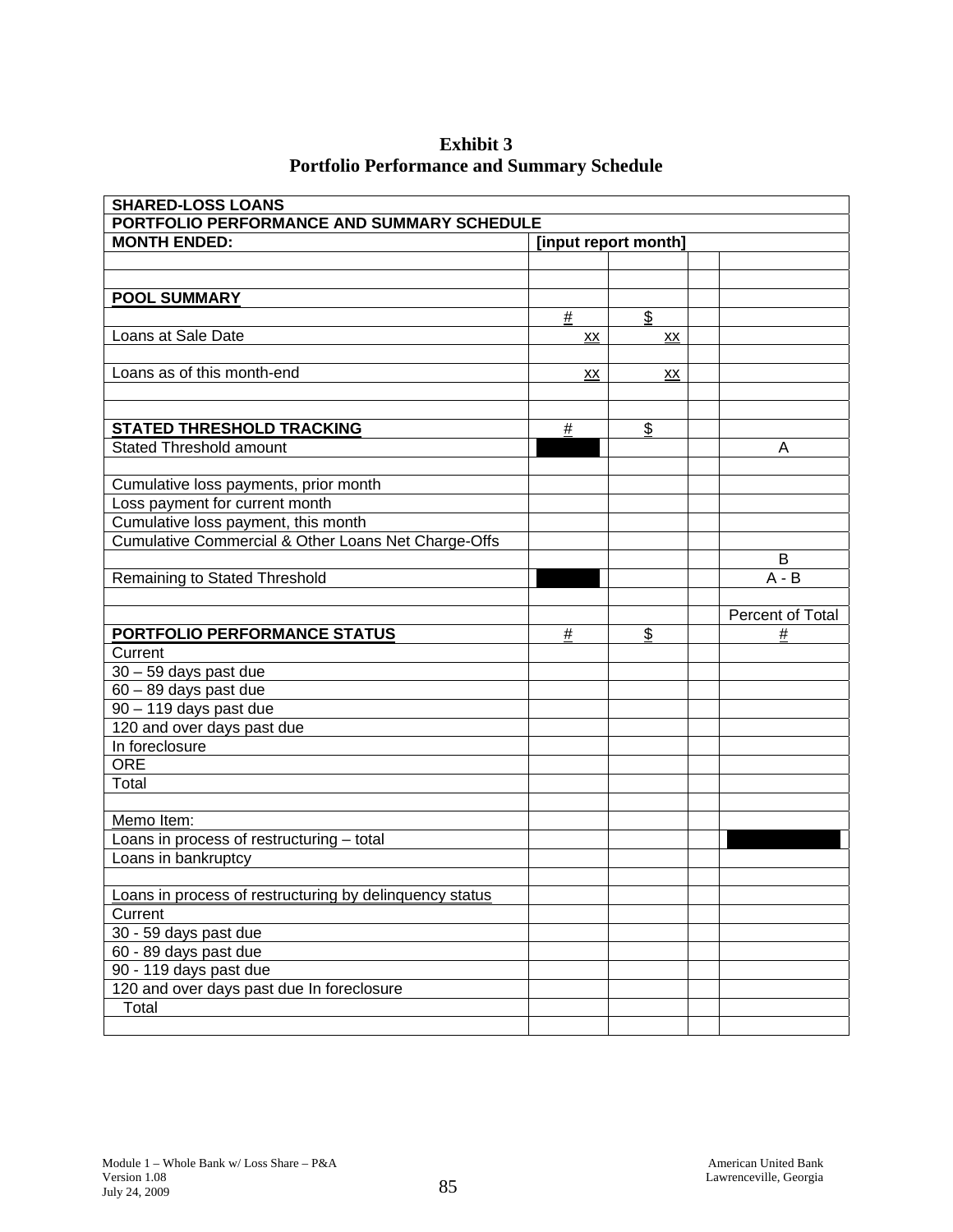| List of Loans Paid Off During Month    |                      |  |
|----------------------------------------|----------------------|--|
|                                        | Principal            |  |
| Loan #                                 | Balance              |  |
|                                        |                      |  |
| <b>List of Loans Sold During Month</b> |                      |  |
|                                        |                      |  |
|                                        | Principal<br>Balance |  |
| Loan #                                 |                      |  |
|                                        |                      |  |
|                                        |                      |  |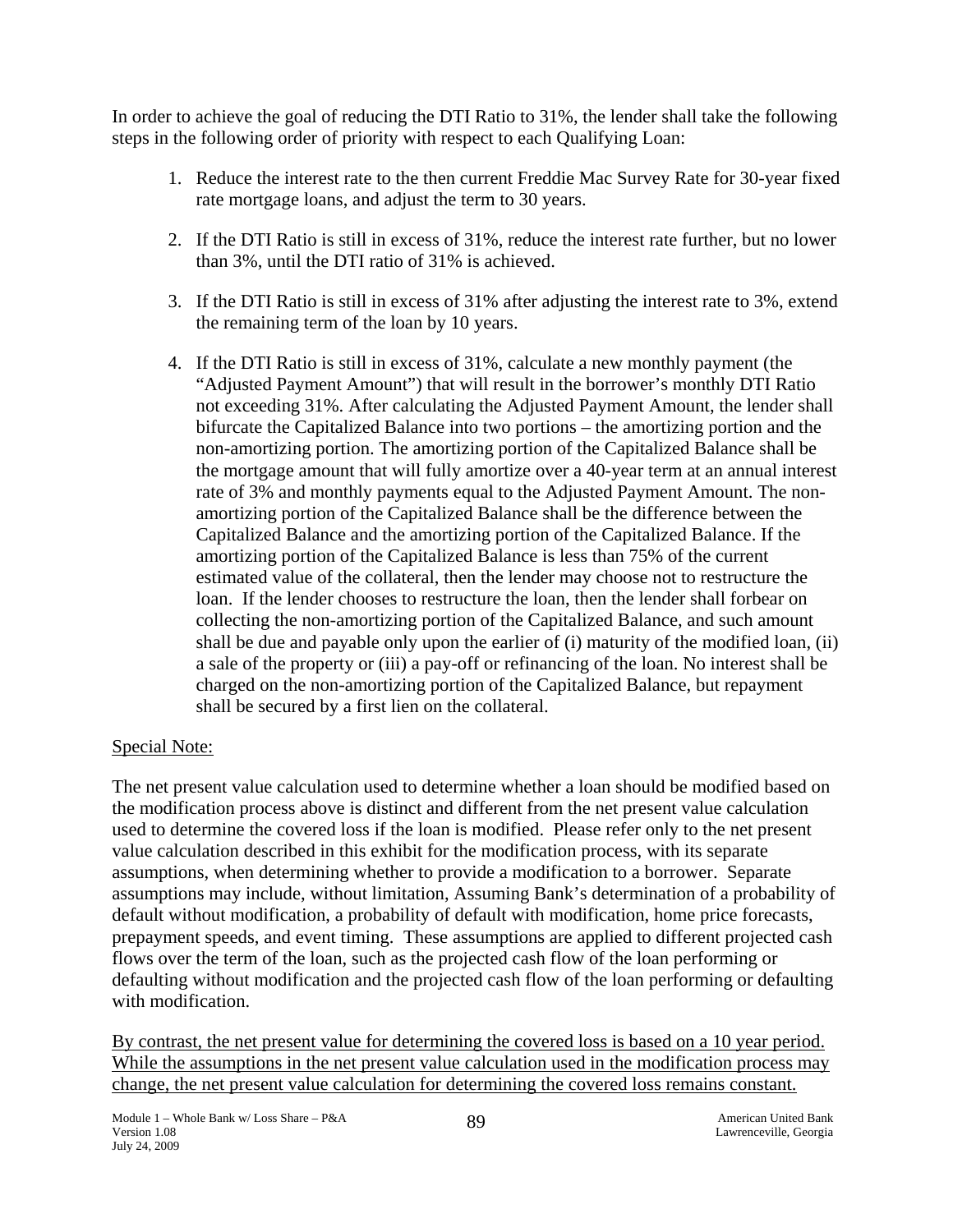### **EXHIBIT 4.15B**

### **COMMERCIAL AND OTHER ASSETS SHARED-LOSS AGREEMENT**

This agreement for reimbursement of loss sharing expenses on certain loans and other assets (the "Commercial Shared-Loss Agreement") shall apply when the Assuming Bank purchases Shared-Loss Assets as that term is defined herein. The terms hereof shall modify and supplement, as necessary, the terms of the Purchase and Assumption Agreement to which this Commercial Shared-Loss Agreement is attached as Exhibit 4.15B and incorporated therein. To the extent any inconsistencies may arise between the terms of the Purchase and Assumption Agreement and this Commercial Shared-Loss Agreement with respect to the subject matter of this Commercial Shared-Loss Agreement, the terms of this Commercial Shared-Loss Agreement shall control. References in this Commercial Shared-Loss Agreement to a particular Section shall be deemed to refer to a Section in this Commercial Shared-Loss Agreement unless the context indicates that a Section of the Purchase and Assumption Agreement is intended.

### **ARTICLE I -- DEFINITIONS**

Capitalized terms used in this Commercial Shared-Loss Agreement that are not defined in this Commercial Shared-Loss Agreement are defined in the Purchase and Assumption Agreement In addition to the terms defined above, defined below are certain additional terms relating to loss-sharing, as used in this Commercial Shared-Loss Agreement.

**"AAA"** means the American Arbitration Association as provided in Section 2.1(f)(iii) of this Commercial Shared-Loss Agreement.

**"Accrued Interest"** means, with respect to any Shared-Loss Loan, Permitted Advance or Shared-Loss Loan Commitment Advance at any time, the amount of earned and unpaid interest, taxes, credit life and/or disability insurance premiums (if any) payable by the Obligor accrued on or with respect to such Shared-Loss Loan, Permitted Advance or Shared-Loss Loan Commitment Advance, all as reflected on the Accounting Records of the Failed Bank or the Assuming Bank (as applicable); provided, that Accrued Interest shall not include any amount that accrues on or with respect to any Shared-Loss Loan, Permitted Advance or Shared-Loss Loan Commitment Advance after that Asset has been placed on non-accrual or nonperforming status by either the Failed Bank or the Assuming Bank (as applicable).

"**Additional ORE**" means Shared-Loss Loans that become Other Real Estate after Bank Closing Date.

"**Affiliate**" shall have the meaning set forth in the Purchase and Assumption Agreement; provided, that, for purposes of this Commercial Shared-Loss Agreement, no Third Party Servicer shall be deemed to be an Affiliate of the Assuming Bank.

**Examplicable Anniversary of the Commencement Date"** means the fifth (5th) anniversary of the Commencement Date.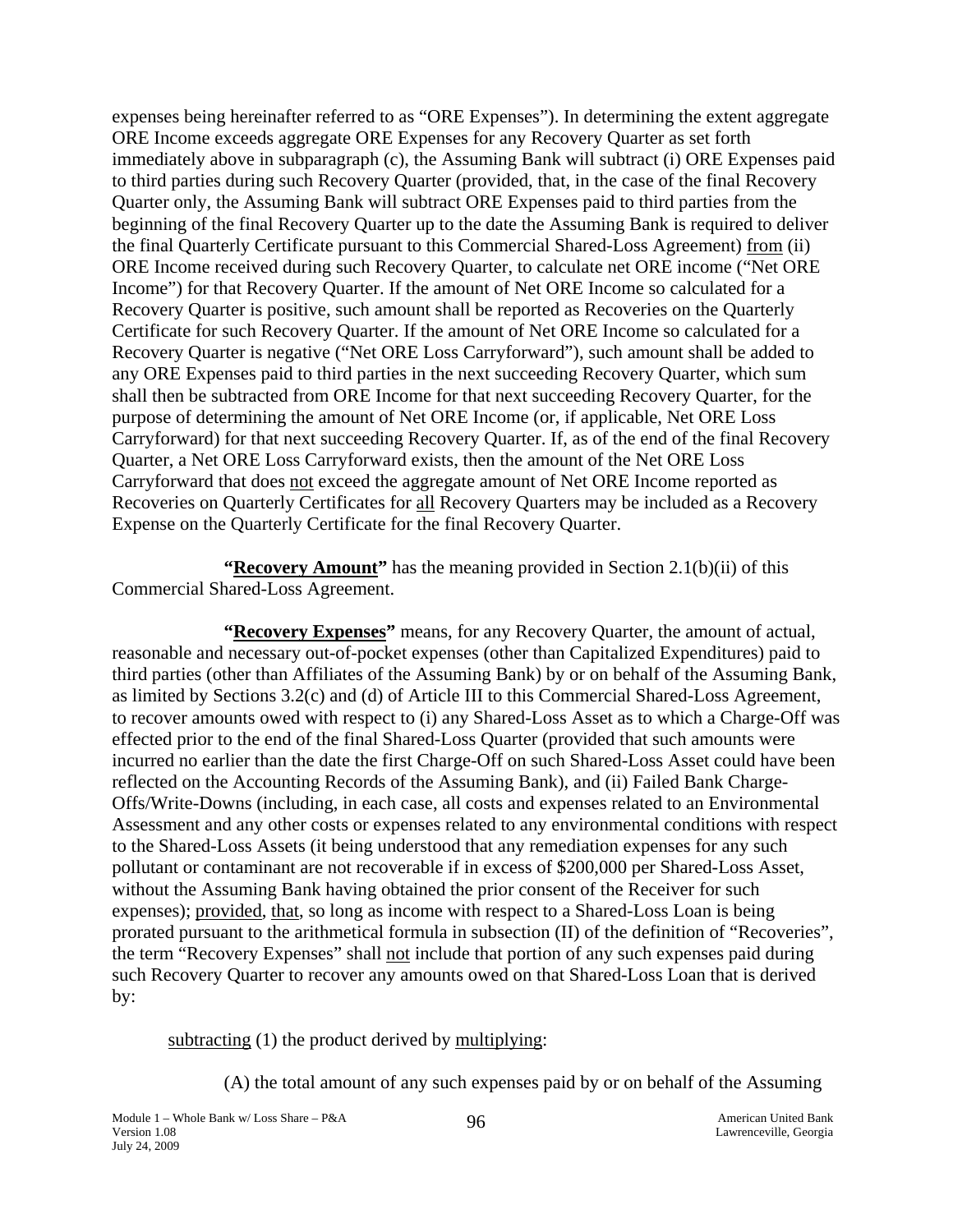Bank during such Recovery Quarter with respect to that Shared-Loss Loan, by

(B) a fraction, the numerator of which is the aggregate principal amount (excluding reversals or charge-offs of Accrued Interest) of all such Failed Bank Charge-Offs/Write-Downs and Charge-Offs effected by the Assuming Bank with respect to that Shared-Loss Loan plus the principal amount of that Shared-Loss Loan that has not yet been charged-off but has been placed on nonaccrual status, all of which occurred at any time prior to or during the period in which the interest income referred to in subparagraph  $(II)(A)$  of the definition of "Recoveries" was recognized, and the denominator of which is the total amount of principal indebtedness (including all such prior Failed Bank Charge-Offs/Write-Downs and Charge-Offs as described above) due from the Obligor on that Shared-Loss Loan as of the end of such period;

from (2) the total amount of any such expenses paid during that Recovery Quarter with respect to that Shared-Loss Loan.

**"Recovery Quarter"** has the meaning provided in Section 2.1(a)(ii) of this Commercial Shared-Loss Agreement.

**"Reimbursable Expenses"** means, for any Shared-Loss Quarter, the amount of actual, reasonable and necessary out-of-pocket expenses (other than Capitalized Expenditures), paid to third parties (other than Affiliates of the Assuming Bank) by or on behalf of the Assuming Bank, as limited by Sections 3.2(c) and (d) of Article III of this Commercial Shared-Loss Agreement, to:

(i) recover amounts owed with respect to any Shared-Loss Asset as to which a Charge-Off has been effected prior to the end of the final Shared-Loss Quarter (provided that such amounts were incurred no earlier than the date the first Charge-Off on such Shared-Loss Asset could have been reflected on the Accounting Records of the Assuming Bank) and recover amounts owed with respect to Failed Bank Charge-Offs/Write-Downs (including, in each case, all costs and expenses related to an Environmental Assessment and any other costs or expenses related to any environmental conditions with respect to the Shared-Loss Assets (it being understood that any such remediation expenses for any such pollutant or contaminant are not recoverable if in excess of \$200,000 per Shared-Loss Asset, without the Assuming Bank having obtained the prior consent of the Receiver for such expenses); provided, that, so long as income with respect to a Shared-Loss Loan is being pro-rated pursuant to the arithmetical formula in subsection (II) of the definition of "Recoveries", the term "Reimbursable Expenses" shall not include that portion of any such expenses paid during such Shared-Loss Quarter to recover any amounts owed on that Shared-Loss Loan that is derived by:

subtracting (1) the product derived by multiplying:

(A) the total amount of any such expenses paid by or on behalf of the Assuming Bank during such Shared-Loss Quarter with respect to that Shared-Loss Loan, by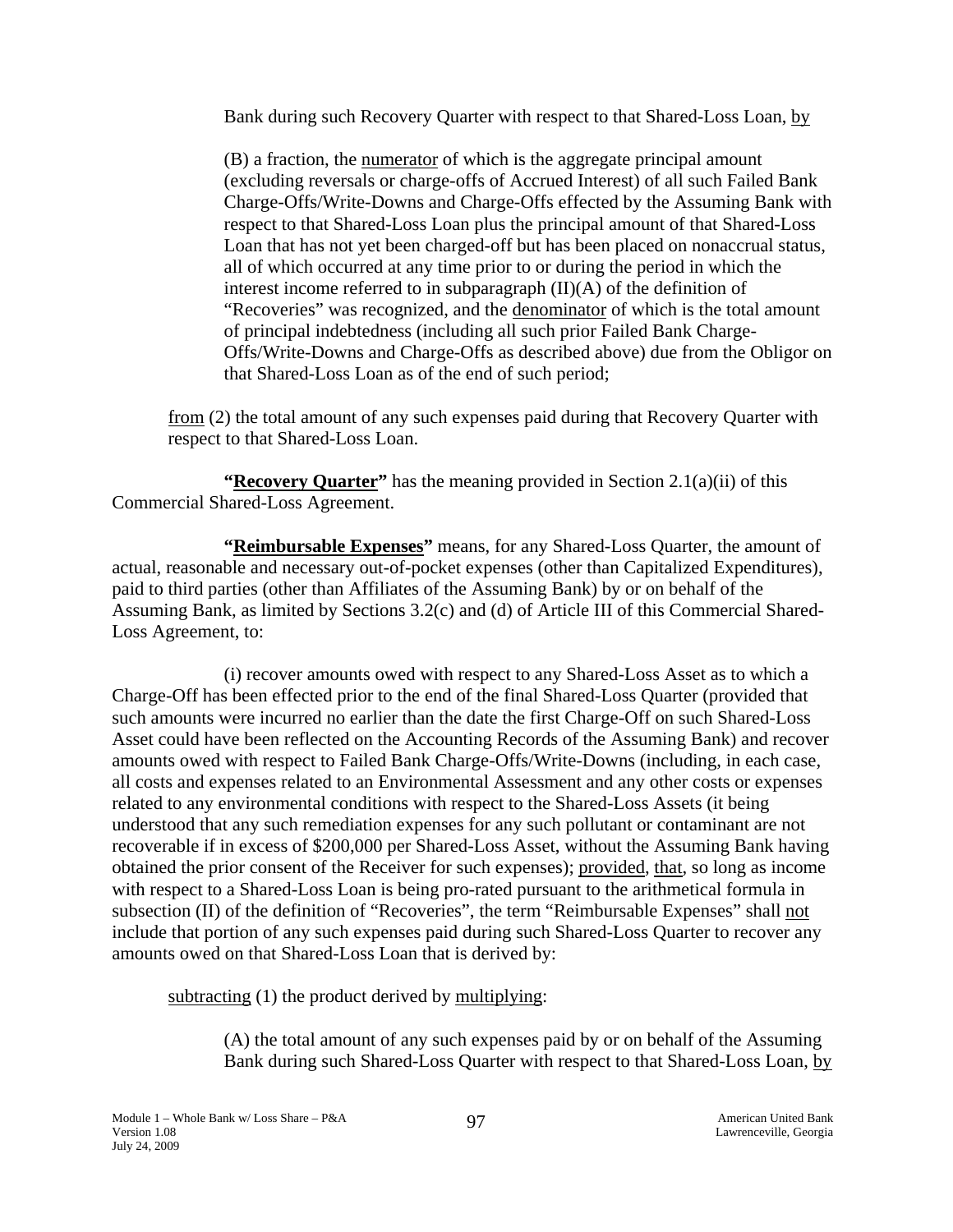(B) a fraction, the numerator of which is the aggregate principal amount (excluding reversals or charge-offs of Accrued Interest) of all such Failed Bank Charge-Offs/Write-Downs and Charge-Offs effected by the Assuming Bank with respect to that Shared-Loss Loan plus the principal amount of that Shared-Loss Loan that has not yet been charged-off but has been placed on nonaccrual status, all of which occurred at any time prior to or during the period in which the interest income referred to in subparagraph  $(II)(A)$  of the definition of "Recoveries" was recognized, and the denominator of which is the total amount of principal indebtedness (including all such prior Failed Bank Charge-Offs/Write-Downs and Charge-Offs as described above) due from the Obligor on that Shared-Loss Loan as of the end of such period;

from (2) the total amount of any such expenses paid during that Shared-Loss Quarter with respect to that Shared-Loss Loan; and

(ii) manage, operate or maintain Other Real Estate, Additional ORE or Subsidiary ORE less the amount of any income received by the Assuming Bank during such Shared-Loss Quarter with respect to such Other Real Estate, Additional ORE or Subsidiary ORE (which resulting amount under this clause (ii) may be negative).

**"Review Board"** has the meaning provided in Section 2.1(f)(i) of this Commercial Shared-Loss Agreement.

**"Shared-Loss Amount"** has the meaning provided in Section 2.1(b)(i) of this Commercial Shared-Loss Agreement.

**"Shared-Loss Asset Repurchase Price"** means, with respect to any Shared-Loss Asset, the principal amount thereof plus any other fees or penalties due from an Obligor (including, subject to the limitations discussed below, the amount of any Accrued Interest) stated on the Accounting Records of the Assuming Bank, as of the date as of which the Shared-Loss Asset Repurchase Price is being determined (regardless, in the case of a Shared-Loss Loan, of the Legal Balance thereof) plus all Reimbursable Expenses and Recovery Expenses incurred up to and through the date of consummation of purchase of such Shared-Loss Asset; provided, that (i) in the case of a Shared-Loss Loan there shall be excluded from such amount the amount of any Accrued Interest accrued on or with respect to such Shared-Loss Loan prior to the ninety (90)-day period ending on the day prior to the purchase date determined pursuant to Sections 2.1(e)(i) or 2.1(e)(iii) of this Commercial Shared-Loss Agreement, except to the extent such Accrued Interest was included in the Book Value of such Shared-Loss Loan, and (ii) any collections on a Shared-Loss Loan received by the Assuming Bank after the purchase date applicable to such Shared-Loss Loan shall be applied (without duplication) to reduce the Shared-Loss Asset Repurchase Price of such Shared-Loss Loan on a dollar-for-dollar basis. For purposes of determining the amount of unpaid interest which accrued during a given period with respect to a variable-rate Shared-Loss Loan, all collections of interest shall be deemed to be applied to unpaid interest in the chronological order in which such interest accrued.

**"Shared-Loss Assets"** means Shared-Loss Loans, Other Real Estate purchased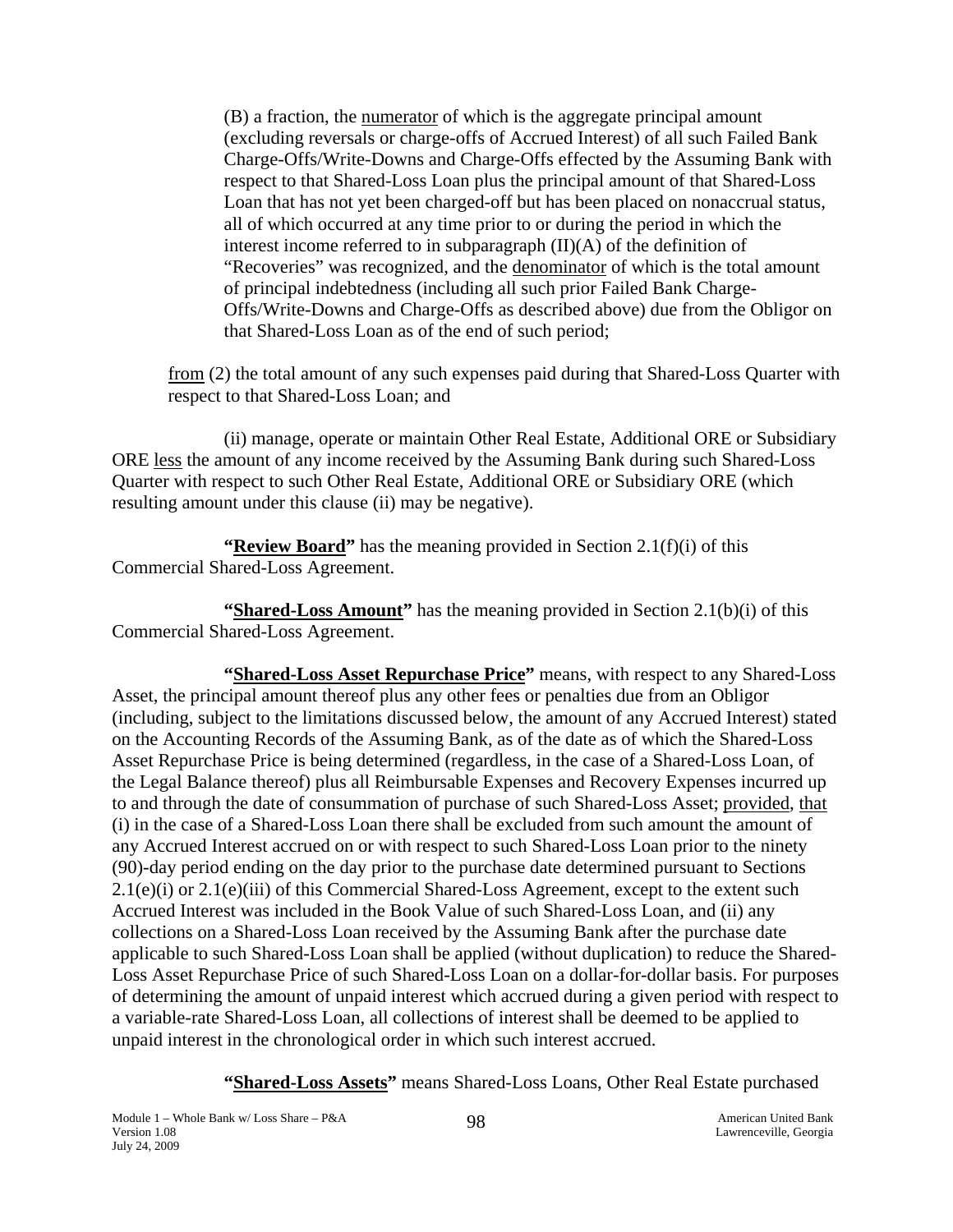by the Assuming Bank, Additional ORE, Subsidiary ORE and Capitalized Expenditures, but does not include Shared Loss MTM Assets.

# **"Shared-Loss Loan Commitment"** means:

(i) any Commitment to make a further extension of credit or to make a further advance with respect to an existing Shared-Loss Loan; and

(ii) any Shared-Loss Loan Commitment (described in subparagraph (i) immediately preceding) with respect to which the Assuming Bank has made a Permitted Amendment.

**"Shared-Loss Loan Commitment Advance"** means an advance pursuant to a Shared-Loss Loan Commitment with respect to which the Assuming Bank has not made a Permitted Advance.

# **"Shared-Loss Loans"** means:

(i)(A) Loans purchased by the Assuming Bank pursuant to the Purchase and Assumption Agreement set forth on Exhibit 4.15(b) to the Purchase and Assumption Agreement, (B) New Shared-Loss Loans purchased by the Assuming Bank pursuant to the Purchase and Assumption Agreement, (C) Permitted Advances and (D) Shared-Loss Loan Commitment Advances, if any; provided, that Shared-Loss Loans shall not include Loans, New Shared-Loss Loans, Permitted Advances and Shared-Loss Loan Commitment Advances with respect to which an Acquired Subsidiary, or a constituent Subsidiary thereof, is an Obligor; (E) Loans owned by any Subsidiary which are not Shared-Loss Loans under the Single Family Shared-Loss Agreement; and (F) Consumer Loans; and

(ii) any Shared-Loss Loans (described in subparagraph (i) immediately preceding) with respect to which the Assuming Bank has made a Permitted Amendment.

"**Shared-Loss MTM Assets"** means those securities and other assets listed on Exhibit  $4.15(C)$ .

**"Shared-Loss Payment Trigger"** means when the sum of the Cumulative Loss Amount under the Single Family Shared-Loss Agreement and the cumulative Net Charge-Offs under this Commercial Shared-Loss Agreement, exceeds the First Loss Tranche. If the First Loss Tranche is zero or a negative number, the Shared-Loss Payment Trigger shall be deemed to have been reached upon Bank Closing.

**"Shared-Loss Quarter"** has the meaning provided in Section 2.1(a)(i) of this Commercial Shared-Loss Agreement.

**"Stated Threshold"** means total losses under the shared loss agreements in the amount of (\$38,000,000.00).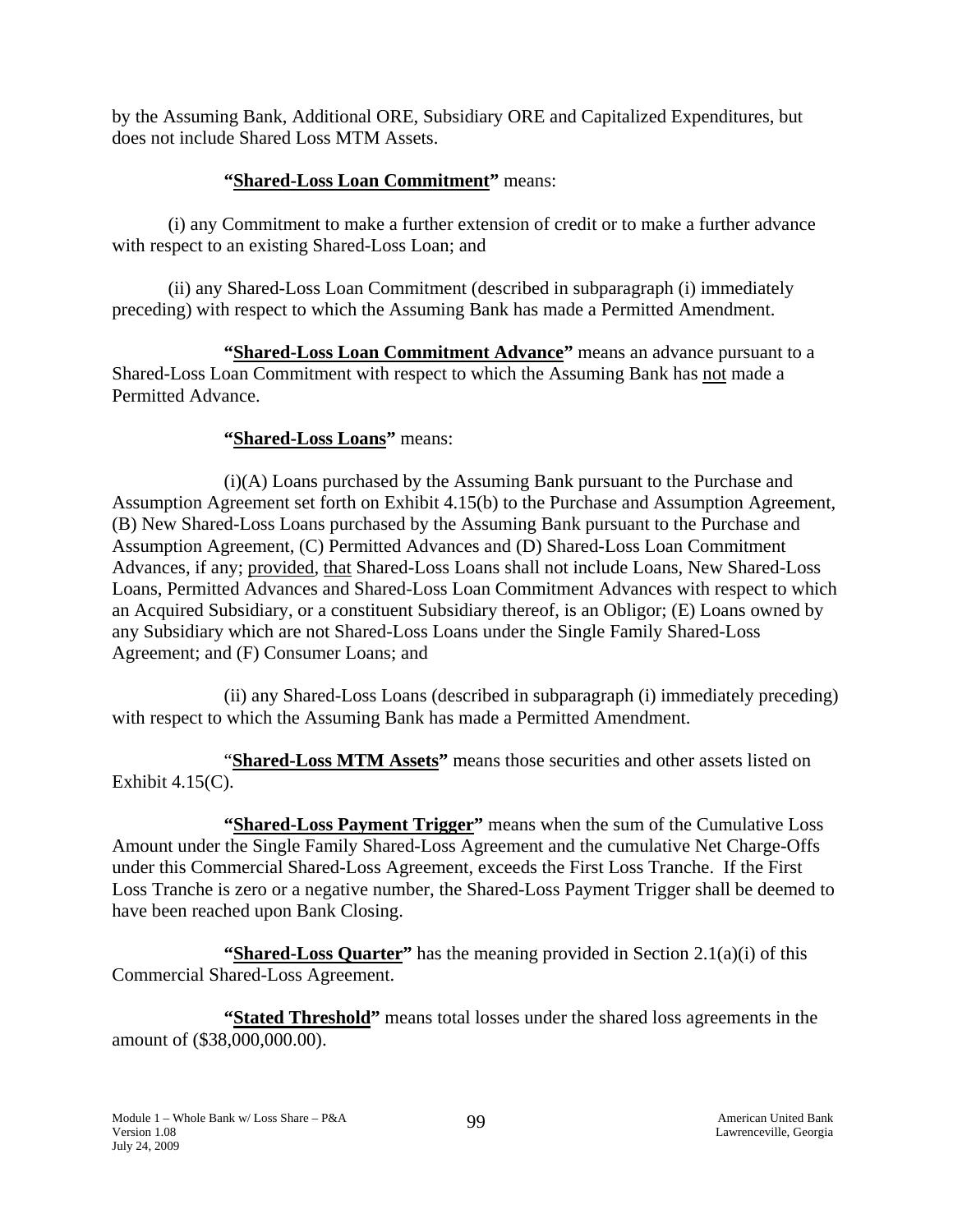**"Subsidiary ORE"** means all assets owned by ORE Subsidiaries that would constitute Additional ORE if such assets were on the books of the Assuming Bank.

**"Termination Date"** means the eighth (8th) anniversary of the Commencement Date.

**"Third Party Servicer"** means any servicer appointed from time to time by the Assuming Bank or any Affiliate of the Assuming Bank to service the Shared-Loss Assets on behalf of the Assuming bank, the identity of which shall be given to the Receiver prior to or concurrent with the appointment thereof.

# **ARTICLE II** -- **SHARED-LOSS ARRANGEMENT**

# **2.1 Shared-Loss Arrangement.**

**(a) Quarterly Certificates.** (i) Not later than thirty (30) days after the end of each Calendar Quarter from and including the initial Calendar Quarter to and including the Calendar Quarter in which the Applicable Anniversary of the Commencement Date falls (each of such Calendar Quarters being referred to herein as a "Shared-Loss Quarter"), the Assuming Bank shall deliver to the Receiver a certificate, signed by the Assuming Bank's chief executive officer and its chief financial officer, setting forth in such form and detail as the Receiver may specify (a "Quarterly Certificate"):

> (A) the amount of Charge-Offs, the amount of Recoveries and the amount of Net Charge-Offs (which amount may be negative) during such Shared-Loss Quarter with respect to the Shared-Loss Assets (and for Recoveries, with respect to the Assets for which a charge-off was effected by the Failed Bank prior to Bank Closing); and

(B) the aggregate amount of Reimbursable Expenses (which amount may be negative) during such Shared-Loss Quarter; and

(C) net realized loss on the Shared Loss MTM Assets determined pursuant to FAS 115, expressed as a positive number (MTM Net Realized Loss), or net realized gain on the Shared Loss MTM assets, expressed as a negative number (MTM Net Realized Gain); and

(D) any other than temporary impairment of the Shared Loss MTM Assets, determined pursuant to FAS 115, expressed as a positive number ("OTTI Loss") or reversals of OTTI Loss, expressed as a negative number (for the avoidance of doubt, normal and customary unrealized mark-to-market changes by reason of the application of fair value accounting do not qualify for loss sharing payments).

(ii) Not later than thirty (30) days after the end of each Calendar Quarter from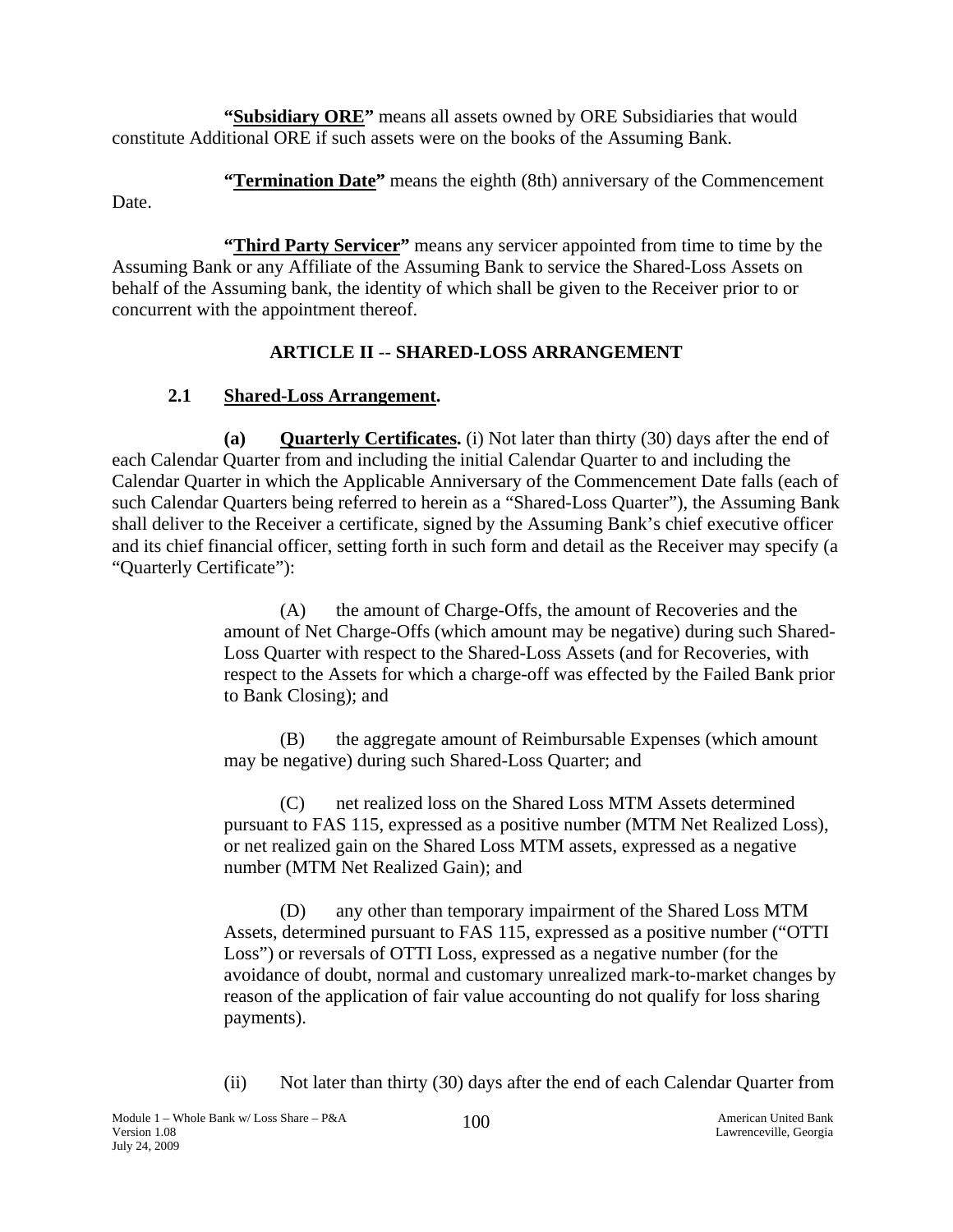and including the first Calendar Quarter following the final Shared-Loss Quarter to and including the Calendar Quarter in which the Termination Date falls (each of such Calendar Quarters being referred to herein as a "Recovery Quarter"), the Assuming Bank shall deliver to the Receiver a Quarterly Certificate setting forth, in such form and detail as the Receiver may specify

> (A) the amount of Recoveries and Recovery Expenses during such Recovery Quarter. On the Quarterly Certificate for the first Recovery Quarter only, the Assuming Bank may report as a separate item, in such form and detail as the Receiver may specify, the aggregate amount of any Reimbursable Expenses that: (a) were incurred prior to or during the final Shared-Loss Quarter, and (b) had not been included in any Quarterly Certificate for any Shared-Loss Quarter because they had not been actually paid by or on behalf of the Assuming Bank (in accordance with the terms of this Commercial Shared-Loss Agreement) during any Shared-Loss Quarter and (c) were actually paid by or on behalf of the Assuming Bank (in accordance with the terms of this Commercial Shared-Loss Agreement) during the first Recovery Quarter; and

(B) net realized gain on the Shared Loss MTM Assets.

# **(b) Payments With Respect to Shared-Loss Assets.**

(i) For purposes of this Section 2.1(b), the Assuming Bank shall initially record the Shared-Loss Assets on its Accounting Records at Book Value, and initially record the Shared Loss MTM Assets on its Accounting Records at Fair Value, and adjust such amounts as such values may change after the Bank Closing. If the amount of all Net Charge-Offs during any Shared-Loss Quarter plus Reimbursable Expenses, plus MTM Net Realized Gain or MTM Net Realized Loss, plus OTTI Loss during such Shared-Loss Quarter (the "Shared-Loss Amount") is positive, then, except as provided in Sections 2.1(c) and (e) below, and subject to the provisions of Section 2.1(b)(vi) below, not later than fifteen (15) days after the date on which the Receiver receives the Quarterly Certificate with respect to such Shared-Loss Quarter, the Receiver shall pay to the Assuming Bank an amount equal to eighty percent (80%) of the Shared-Loss Amount for such Shared-Loss Quarter. If the Shared-Loss Amount during any Shared-Loss Quarter is negative, the Assuming Bank shall pay to the Receiver an amount equal to eighty percent (80%) of the Shared-Loss Amount for such Shared-Loss Quarter, which payment shall be delivered to the Receiver together with the Quarterly Certificate for such Shared-Loss Quarter. When the cumulative Shared-Loss Amounts for all Shared-Loss Quarters plus the Cumulative Loss Amount under the Single Family Shared-Loss Agreement equals or exceeds the Stated Threshold, the Receiver shall pay to the Assuming Bank an amount equal to ninety-five percent ((95%) of the Shared-Loss Amount for each Shared-Loss Quarter, until such time as the cumulative Shared-Loss Amount for all Shared-Loss Quarters is less than the Stated Threshold, when the percentage shall revert back to eighty percent (80%).

(ii) If the amount of gross Recoveries during any Recovery Quarter less Recovery Expenses during such Recovery Quarter plus net realized gains or reversals of OTTI Loss on Shared Loss MTM Assets (the "Recovery Amount") is positive, then, simultaneously with its delivery of the Quarterly Certificate with respect to such Recovery Quarter, the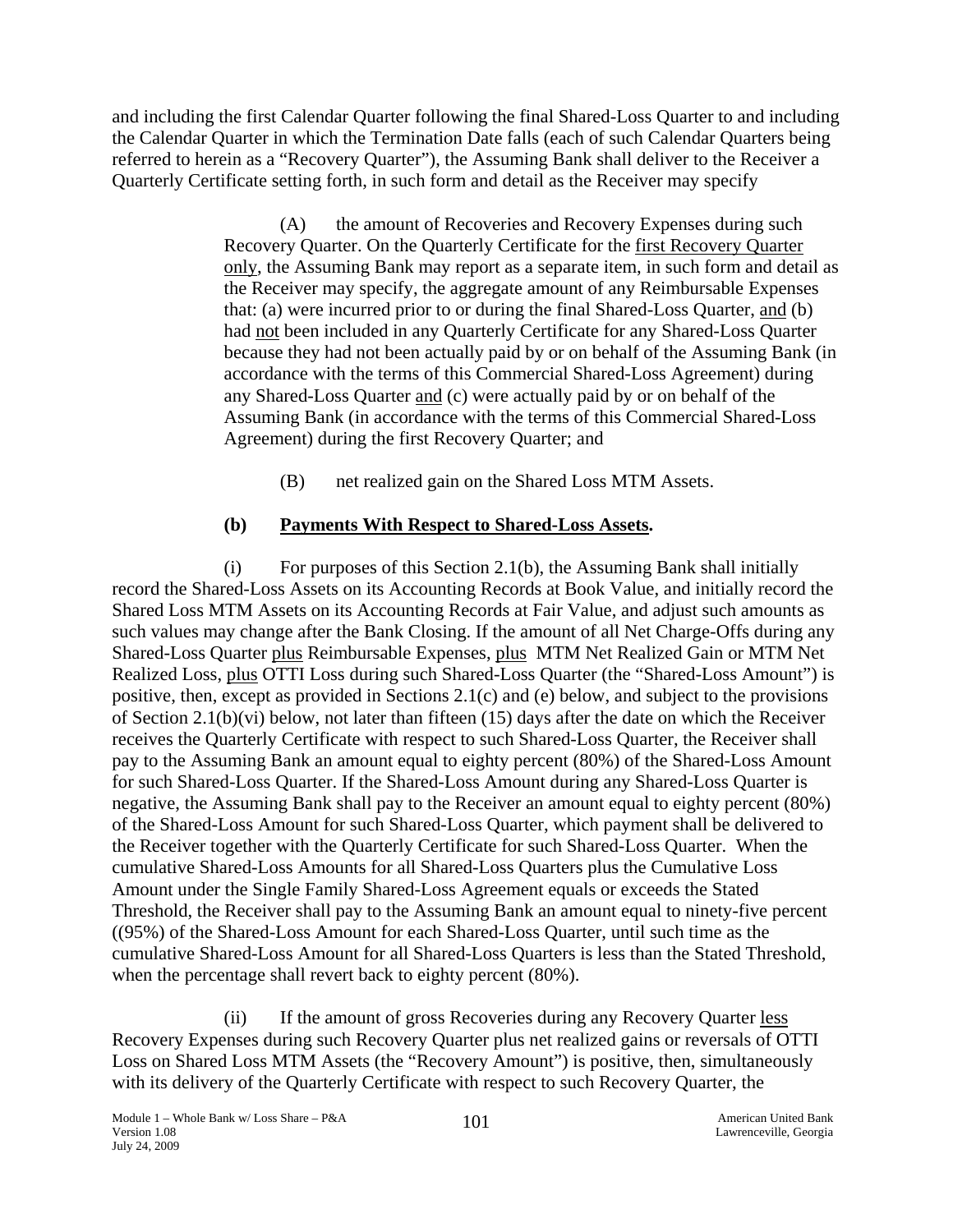Assuming Bank shall pay to the Receiver an amount equal to eighty percent (80%) of the Recovery Amount for such Recovery Quarter. If the Recovery Amount is negative, then such negative amount shall be subtracted from the amount of gross Recoveries during the next succeeding Recovery Quarter in determining the Recovery Amount in such next succeeding Recovery Quarter; provided, that this Section 2.1(b)(ii) shall operate successively in the event that the Recovery Amount (after giving effect to this Section 2.1(b)(ii)) in such next succeeding Recovery Quarter is negative. The Assuming Bank shall specify, in the Quarterly Certificate for the final Recovery Quarter, the aggregate amount for all Recovery Quarters only, as of the end of, and including, the final Recovery Quarter of (A) Recoveries plus net realized gains or reversals of OTTI Loss on Shared Loss MTM Assets ("Aggregate Recovery Period Recoveries"), (B) Recovery Expenses ("Aggregate Recovery Expenses"), and (C) only those Recovery Expenses that have been actually "offset" against Aggregate Recovery Period Recoveries (including those so "offset" in that final Recovery Quarter) ("Aggregate Offset Recovery Expenses"); as used in this sentence, the term "offset" means the amount that has been applied to reduce gross Recoveries in any Recovery Quarter pursuant to the methodology set forth in this Section 2.1(b)(ii). If, at the end of the final Recovery Quarter the amount of Aggregate Recovery Expenses exceeds the amount of Aggregate Recovery Period Recoveries, the Receiver shall have no obligation to pay to the Assuming Bank all or any portion of such excess. Subsequent to the Assuming Bank's calculation of the Recovery Amount (if any) for the final Recovery Quarter, the Assuming Bank shall also show on the Quarterly Certificate for the final Recovery Quarter the results of the following three mathematical calculations: (i) Aggregate Recovery Period Recoveries minus Aggregate Offset Recovery Expenses; (ii) Aggregate Recovery Expenses minus Aggregate Offset Recovery Expenses; and (iii) the lesser of the two amounts calculated in (i) and (ii) immediately above ("Additional Recovery Expenses") multiplied by 80% (the amount so calculated in (iii) being defined as the "Additional Recovery Expense Amount"). If the Additional Recovery Expense Amount is greater than zero, then the Assuming Bank may request in the Quarterly Certificate for the final Recovery Quarter that the Receiver reimburse the Assuming Bank the amount of the Additional Recovery Expense Amount and the Receiver shall pay to the Assuming Bank the Additional Recovery Expense Amount within fifteen (15) days after the date on which the Receiver receives that Quarterly Certificate. On the Quarterly Certificate for the final Recovery Quarter only, the Assuming Bank may include, in addition to any Recovery Expenses for that Recovery Quarter that were paid by or on behalf of the Assuming Bank in that Recovery Quarter, those Recovery Expenses that: (a) were incurred prior to or during the final Recovery Quarter, and (b) had not been included in any Quarterly Certificate for any Recovery Quarter because they had not been actually paid by or on behalf of the Assuming Bank (in accordance with the terms of this Commercial Shared-Loss Agreement) during any Recovery Quarter, and (c) were actually paid by or on behalf of the Assuming Bank (in accordance with the terms of this Commercial Shared-Loss Agreement) prior to the date the Assuming Bank is required to deliver that final Quarterly Certificate to the Receiver under the terms of Section 2.1(a)(ii).

(iii) With respect to each Shared-Loss Quarter and Recovery Quarter, collections by or on behalf of the Assuming Bank on any charge-off effected by the Failed Bank prior to Bank Closing on an Asset other than a Shared-Loss Asset or Shared-Loss MTM Assets shall be reported as Recoveries under this Section 2.1 only to the extent such collections exceed the Book Value of such Asset, if any. For any Shared-Loss Quarter or Recovery Quarter in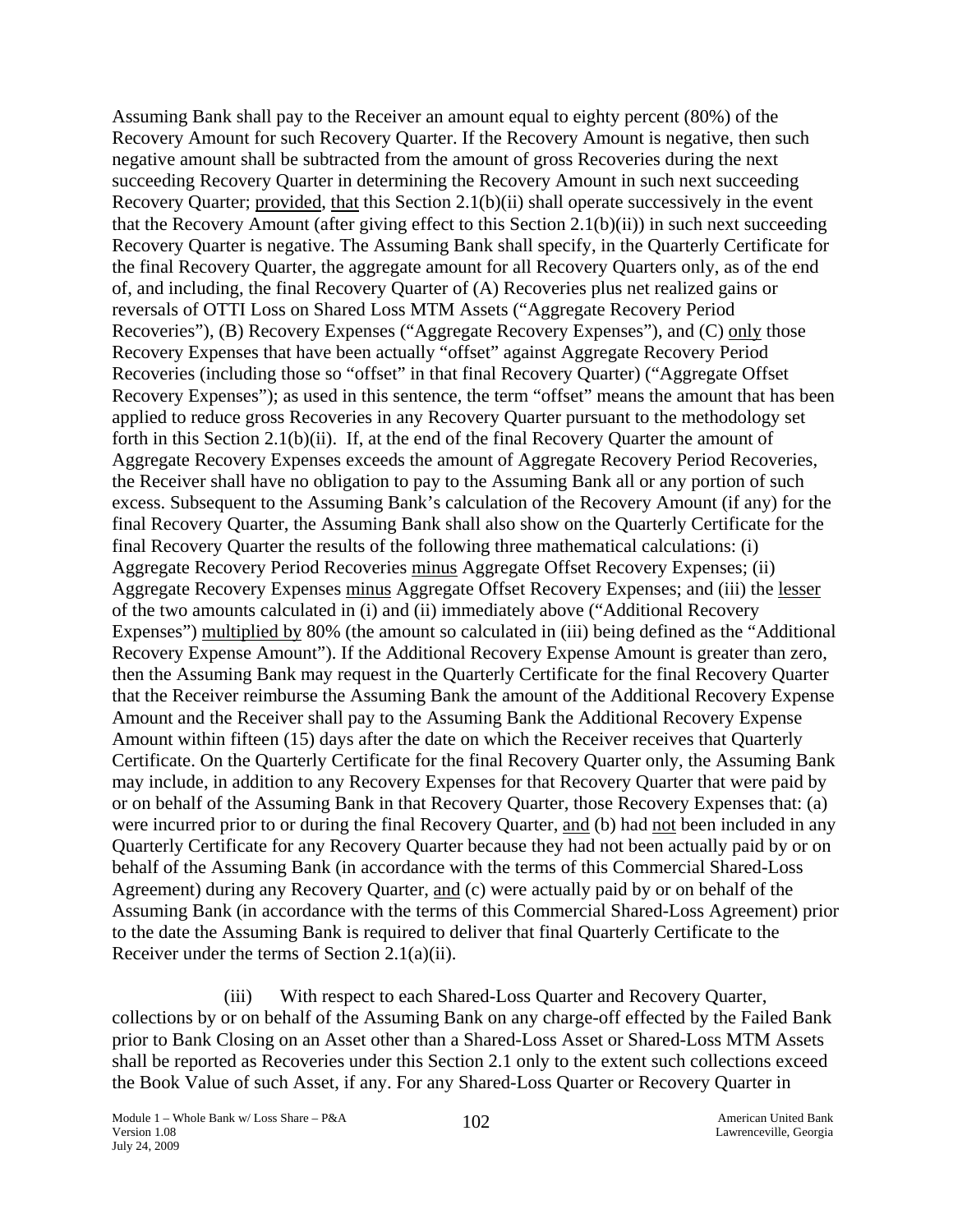which collections by or on behalf of the Assuming Bank on such Asset are applied to both Book Value and to a charge-off effected by the Failed Bank prior to Bank Closing, the amount of expenditures incurred by or on behalf of the Assuming Bank attributable to the collection of any such Asset, that shall be considered a Reimbursable Expense or a Recovery Expense under this Section 2.1 will be limited to a proportion of such expenditures which is equal to the proportion derived by dividing (A) the amount of collections on such Asset applied to a charge-off effected by the Failed Bank prior to Bank Closing, by (B) the total collections on such Assets.

(iv) If the Assuming Bank has duly specified an amount of Reimbursable Expenses on the Quarterly Certificate for the first Recovery Quarter as described above in the last sentence of Section 2.1(a)(ii), then, not later than fifteen (15) days after the date on which the Receiver receives that Quarterly Certificate, the Receiver shall pay to the Assuming Bank an amount equal to eighty percent (80%) (or, if the Cumulative Loss Amount under the Single Family Shared-Loss Agreement plus the cumulative Shared-Loss Amount for all Shared-Loss Quarters equals or exceeds the Stated Threshold, ninety-five percent (95%)) of the amount of such Reimbursable Expenses.

(v) If the First Loss Tranche as determined under the Purchase and Assumption Agreement is a positive number, Receiver has no obligation to make payment for any Shared Loss Quarters until the Shared-Loss Payment Trigger is satisfied.

**(c) Limitation on Shared-Loss Payment.** The Receiver shall not be required to make any payments pursuant to this Section 2.1 with respect to any Charge-Off of a Shared-Loss Asset that the Receiver or the Corporation determines, based upon the Examination Criteria, should not have been effected by the Assuming Bank; provided, (x) the Receiver must provide notice to the Assuming Bank detailing the grounds for not making such payment, (y) the Receiver must provide the Assuming Bank with a reasonable opportunity to cure any such deficiency and (z) (1) to the extent curable, if cured, the Receiver shall make payment with respect to any properly effected Charge-Off and (2) to the extent not curable, the Receiver shall make a payment as to all Charge-Offs (or portion of Charge-Offs) that were effected which would have been payable as a Charge-Off if the Assuming Bank had properly effected such Charge-Off. In the event that the Receiver does not make any payments with respect to any Charge-Off of a Shared-Loss Asset pursuant to this Section 2.1 or determines that a payment was improperly made, the Assuming Bank and the Receiver shall, upon final resolution, make such accounting adjustments and payments as may be necessary to give retroactive effect to such corrections.

**(d) Sale of, or Additional Advances or Amendments with Respect to, Shared-Loss Loans and Administration of Related Loans.** No Shared-Loss Loan shall be treated as a Shared-Loss Asset pursuant to this Section 2.1 (i) if the Assuming Bank sells or otherwise transfers such Shared-Loss Loan or any interest therein (whether with or without recourse) to any Person, (ii) after the Assuming Bank makes any additional advance, commitment or increase in the amount of a commitment with respect to such Shared-Loss Loan that does not constitute a Permitted Advance or a Shared-Loss Loan Commitment Advance, (iii) after the Assuming Bank makes any amendment, modification, renewal or extension to such Shared-Loss Loan that does not constitute a Permitted Amendment, or (iv) after the Assuming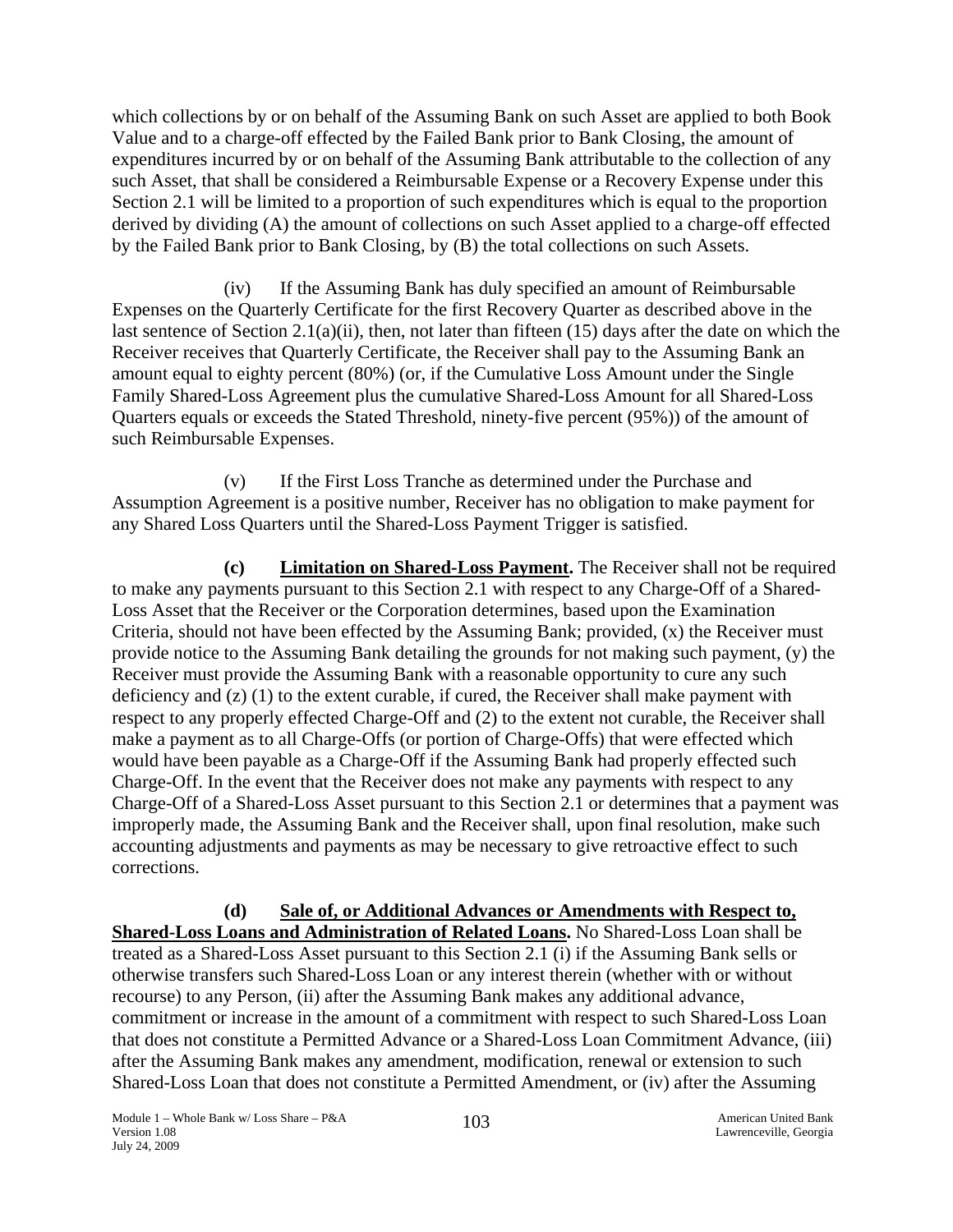Loan to the detriment of such Shared-Loss Asset to which such loan is related; provided, that Bank has managed, administered or collected any "Related Loan" (as such term is defined in Section 3.4 of Article III of this Commercial Shared-Loss Agreement) in any manner which would have the effect of increasing the amount of any collections with respect to the Related any such Shared-Loss Loan that has been the subject of Charge-Offs prior to the taking of any action described in clause (i), (ii), (iii) or (iv) of this Section 2.1(d) by the Assuming Bank shall be treated as a Shared-Loss Asset pursuant to this Section 2.1 solely for the purpose of treatment of Recoveries on such Charge-Offs until such time as the amount of Recoveries with respect to such Shared-Loss Asset equals such Charge-Offs.

### **(e) Option to Purchase.**

(i) In the event that the Assuming Bank determines that there is a substantial likelihood that continued efforts to collect a Shared-Loss Asset or an Asset for which a chargeoff was effected by the Failed Bank with, in either case, a Legal Balance of \$500,000 or more on the Accounting Records of the Assuming Bank will result in an expenditure, after Bank Closing, of funds by on behalf of the Assuming Bank to a third party for a specified purpose (the expenditure of which, in its best judgment, will maximize collections), which do not constitute Reimbursable Expenses or Recovery Expenses, and such expenses will exceed ten percent (10%) of the then book value thereof as reflected on the Accounting Records of the Assuming Bank, the Assuming Bank shall (i) promptly so notify the Receiver and (ii) request that such expenditure be treated as a Reimbursable Expense or Recovery Expense for purposes of this Section 2.1. (Where the Assuming Bank determines that there is a substantial likelihood that the previously mentioned situation exists with respect to continued efforts to collect a Shared-Loss Asset or an Asset for which a charge-off was effected by the Failed Bank with, in either case, a Legal Balance of less than \$1,000,000 on the Accounting Records of the Assuming Bank, the Assuming Bank may so notify the Receiver and request that such expenditure be treated as a Reimbursable Expense or Recovery Expense.) Within thirty (30) days after its receipt of such a notice, the Receiver will advise the Assuming Bank of its consent or denial, that such expenditures shall be treated as a Reimbursable Expense or Recovery Expense, as the case may be. Notwithstanding the failure of the Receiver to give its consent with respect to such expenditures, the Assuming Bank shall continue to administer such Shared-Loss Asset in accordance with Section 2.2, except that the Assuming Bank shall not be required to make such expenditures. At any time after its receipt of such a notice and on or prior to the Termination Date the Receiver shall have the right to purchase such Shared-Loss Asset or Asset as provided in Section 2.1(e)(iii), notwithstanding any consent by the Receiver with respect to such expenditure.

(ii) During the period prior to the Termination Date, the Assuming Bank shall notify the Receiver within fifteen (15) days after any of the following becomes fully or partially charged-off:

> (A) a Shared-Loss Loan having a Legal Balance (or, in the case of more than one (1) Shared-Loss Loan made to the same Obligor, a combined Legal Balance) of \$500,000 or more in circumstances in which the legal claim against the relevant Obligor survives; or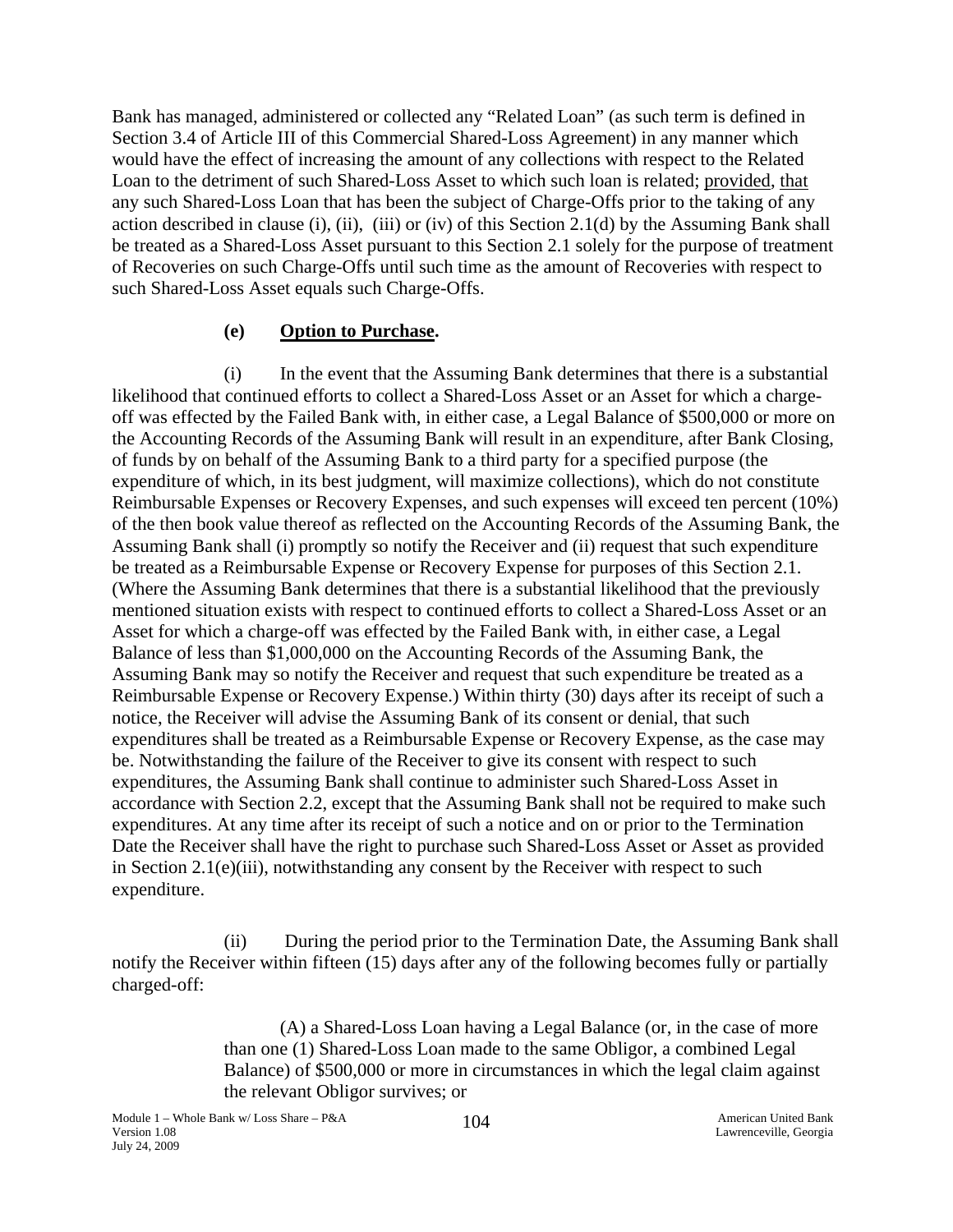(B) a Shared-Loss Loan to a director, an "executive officer" as defined in 12 C.F.R. 215.2(d), a "principal shareholder" as defined in 12 C.F.R. 215.2(l), or an Affiliate of the Assuming Bank.

(iii) If the Receiver determines in its discretion that the Assuming Bank is not diligently pursuing collection efforts with respect to any Shared-Loss Asset which has been fully or partially charged-off or written-down (including any Shared-Loss Asset which is identified or required to be identified in a notice pursuant to Section 2.1(e)(ii)) or any Asset for which there exists a Failed Bank Charge-Off/Write-Down, the Receiver may at its option, exercisable at any time on or prior to the Termination Date, require the Assuming Bank to assign, transfer and convey such Shared-Loss Asset or Asset to and for the sole benefit of the Receiver for a price equal to the Shared-Loss Asset Repurchase Price thereof less the Related Liability Amount with respect to any Related Liabilities related to such Shared-Loss Asset or Asset.

(iv) Not later than ten (10) days after the date upon which the Assuming Bank receives notice of the Receiver's intention to purchase or require the assignment of any Shared-Loss Asset or Asset pursuant to Section 2.1(e)(i) or (iii), the Assuming Bank shall transfer to the Receiver such Shared-Loss Asset or Asset and any Credit Files relating thereto and shall take all such other actions as may be necessary and appropriate to adequately effect the transfer of such Shared-Loss Asset or Asset from the Assuming Bank to the Receiver. Not later than fifteen (15) days after the date upon which the Receiver receives such Shared-Loss Asset or Asset and any Credit Files relating thereto, the Receiver shall pay to the Assuming Bank an amount equal to the Shared-Loss Asset Repurchase Price of such Shared-Loss Asset or Asset less the Related Liability Amount.

(v) The Receiver shall assume all Related Liabilities with respect to any Shared-Loss Asset or Asset set forth in the notice described in Section 2.1(e)(iv).

## **(f) Dispute Resolution.**

(i) (A) Any dispute as to whether a Charge-Off of a Shared-Loss Asset was made in accordance with Examination Criteria shall be resolved by the Assuming Bank's Chartering Authority. (B) With respect to any other dispute arising under the terms of this Commercial Shared-Loss Agreement which the parties hereto cannot resolve after having negotiated such matter, in good faith, for a thirty (30) day period, other than a dispute the Corporation is not permitted to submit to arbitration under the Administrative Dispute Resolution Act of 1996 ("ADRA"), as amended, such other dispute shall be resolved by determination of a review board (a "Review Board") established pursuant to Section 2.1(f). Any Review Board under this Section 2.1(f) shall follow the provisions of the Federal Arbitration Act and shall follow the provisions of the ADRA. (C) Any determination by the Assuming Bank's Chartering Authority or by a Review Board shall be conclusive and binding on the parties hereto and not subject to further dispute, and judgment may be entered on said determination in accordance with applicable arbitration law in any court having jurisdiction thereof.

(ii) A Review Board shall consist of three (3) members, each of whom shall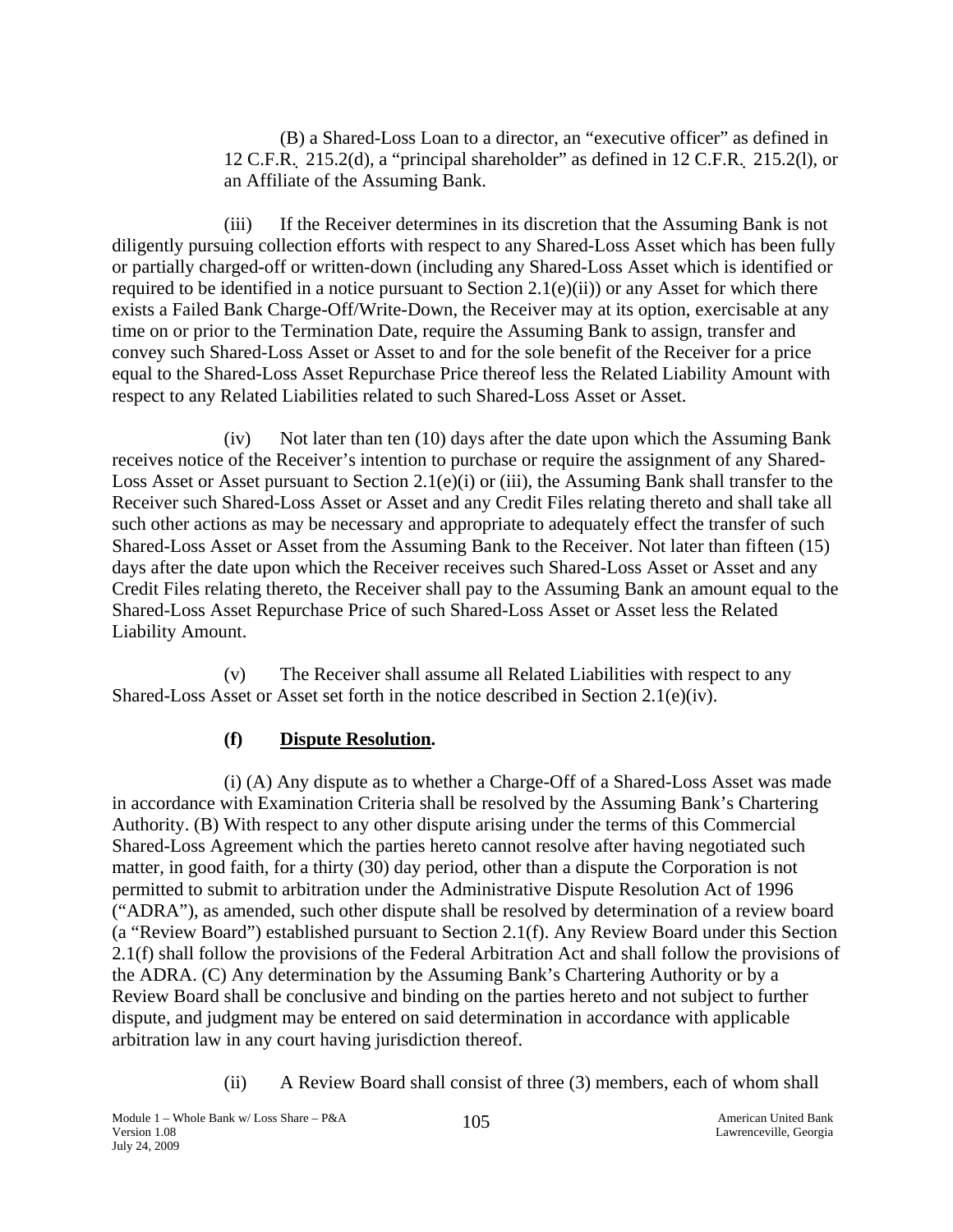have such expertise as the Corporation and the Assuming Bank agree is relevant. As appropriate, the Receiver or the Corporation (the "FDIC Party") will select one member, one member will be selected by the Assuming Bank and the third member (the "Neutral Member") will be selected by the other two members. The member of the Review Board selected by a party may be removed at any time by such party upon two (2) days' written notice to the other party of the selection of a replacement member. The Neutral Member may be removed by unanimous action of the members appointed by the FDIC Party and the Assuming Bank after two (2) days' prior written notice to the FDIC Party and the Assuming Bank of the selection of a replacement Neutral Member. In addition, if a Neutral Member fails for any reason to serve or continue to serve on the Review Board, the other remaining members shall so notify the parties to the dispute and the Neutral Member in writing that such Neutral Member will be replaced, and the Neutral Member shall thereafter be replaced by the unanimous action of the other remaining members within twenty (20) business days of that notification.

(iii) No dispute may be submitted to a Review Board by any of the parties to this Commercial Shared-Loss Agreement unless such party has provided to the other party a written notice of dispute ("Notice of Dispute"). During the forty-five (45)-day period following the providing of a Notice of Dispute, the parties to the dispute will make every effort in good faith to resolve the dispute by mutual agreement. As part of these good faith efforts, the parties should consider the use of less formal dispute resolution techniques, as judged appropriate by each party in its sole discretion. Such techniques may include, but are not limited to, mediation, settlement conference, and early neutral evaluation. If the parties have not agreed to a resolution of the dispute by the end of such forty-five (45)-day period, then, subject to the discretion of the Corporation and the written consent of the Assuming Bank as set forth in Section 2.1(f)(i)(B) above, on the first day following the end of such period, the FDIC Party and the Assuming Bank shall notify each other of its selection of its member of the Review Board and such members shall be instructed to promptly select the Neutral Member of the Review Board. If the members appointed by the FDIC Party and the Assuming Bank are unable to promptly agree upon the initial selection of the Neutral Member, or a timely replacement Neutral Member as set forth in Section 2.1(f)(ii) above, the two appointed members shall apply to the American Arbitration Association ("AAA"), and such Neutral Member shall be appointed in accordance with the Commercial Arbitration Rules of the AAA.

(iv) The resolution of a dispute pursuant to this Section 2.1(f) shall be governed by the Commercial Arbitration Rules of the AAA to the extent that such rules are not inconsistent with this Section 2.1(f). The Review Board may modify the procedures set forth in such rules from time to time with the prior approval of the FDIC Party and the Assuming Bank.

(v) Within fifteen (15) days after the last to occur of the final written submissions of both parties, the presentation of witnesses, if any, and oral presentations, if any, the Review Board shall adopt the position of one of the parties and shall present to the parties a written award regarding the dispute. The determination of any two (2) members of a Review Board will constitute the determination of such Review Board.

(vi) The FDIC Party and the Assuming Bank will each pay the fees and expenses of the member of the Review Board selected by it. The FDIC Party and Assuming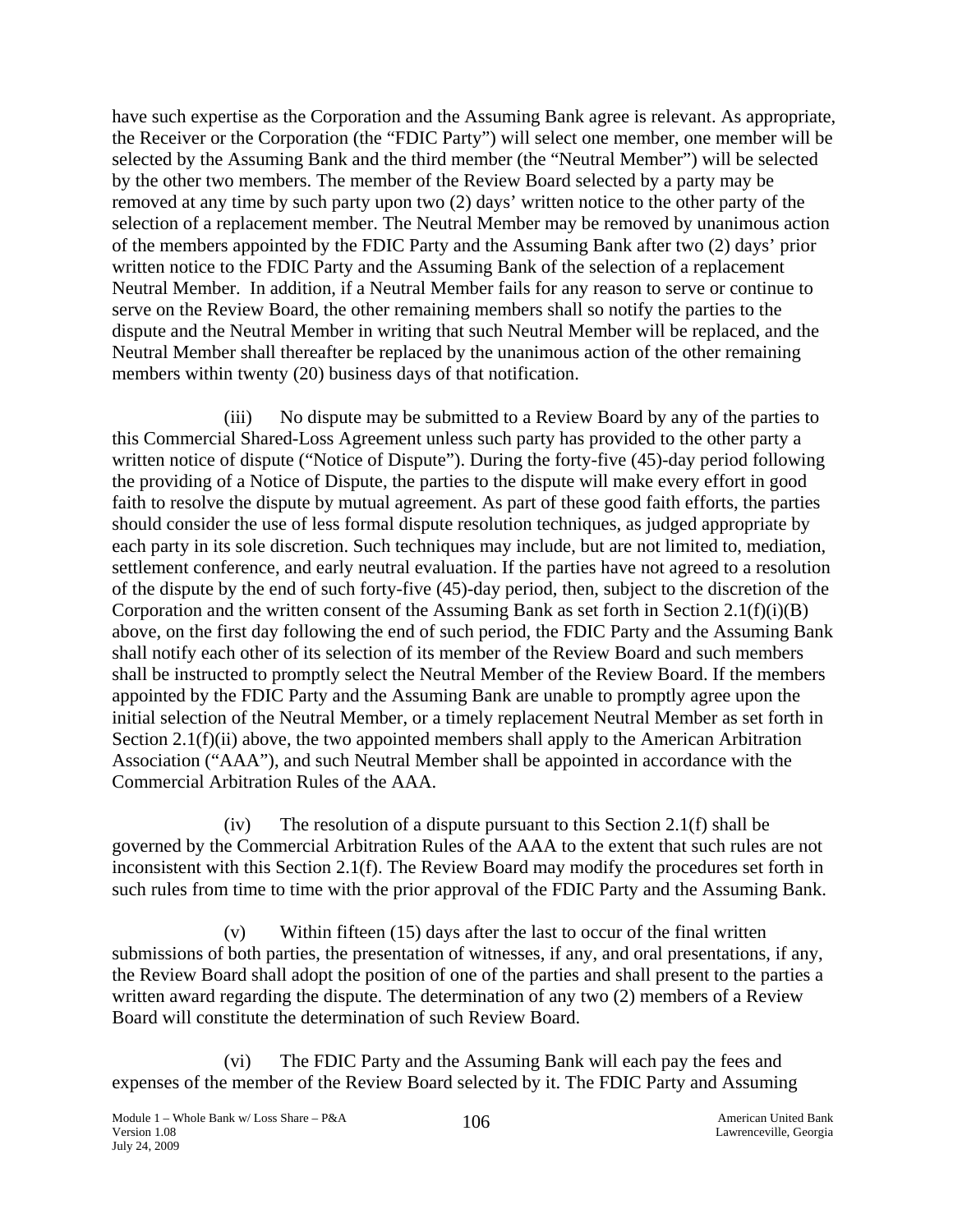Bank will share equally the fees and expenses of the Neutral Member. No such fees or expenses incurred by or on behalf of the Assuming Bank shall be subject to reimbursement by the FDIC Party under this Commercial Shared-Loss Agreement or otherwise.

(vii) Each party will bear all costs and expenses incurred by it in connection with the submission of any dispute to a Review Board. No such costs or expenses incurred by or on behalf of the Assuming Bank shall be subject to reimbursement by the FDIC Party under this Commercial Shared-Loss Agreement or otherwise. The Review Board shall have no authority to award costs or expenses incurred by either party to these proceedings.

(viii) Any dispute resolution proceeding held pursuant to this Section 2.1(f) shall not be public. In addition, each party and each member of any Review Board shall strictly maintain the confidentiality of all issues, disputes, arguments, positions and interpretations of any such proceeding, as well as all information, attachments, enclosures, exhibits, summaries, compilations, studies, analyses, notes, documents, statements, schedules and other similar items associated therewith, except as the parties agree in writing or such disclosure is required pursuant to law, rule or regulation. Pursuant to ADRA, dispute resolution communications may not be disclosed either by the parties or by any member of the Review board unless:

- (1) all parties to the dispute resolution proceeding agree in writing;
- (2) the communication has already been made public;
- (3) the communication is required by statute, rule or regulation to be made public;

or

(4) a court determines that such testimony or disclosure is necessary to prevent a manifest injustice, help establish a violation of the law or prevent harm to the public health or safety, or of sufficient magnitude in the particular case to outweigh the integrity of dispute resolution proceedings in general by reducing the confidence of parties in future cases that their communications will remain confidential.

(ix) Any dispute resolution proceeding pursuant to this Section 2.1(f) (whether as a matter of good faith negotiations, by resort to a Review Board, or otherwise) is a compromise negotiation for purposes of the Federal Rules of Evidence and state rules of evidence. The parties agree that all proceedings, including any statement made or document prepared by any party, attorney or other participants are privileged and shall not be disclosed in any subsequent proceeding or document or construed for any purpose as an admission against interest. Any document submitted and any statements made during any dispute resolution proceeding are for settlement purposes only. The parties further agree not to subpoena any of the members of the Review Board or any documents submitted to the Review Board. In no event will the Neutral Member voluntarily testify on behalf of any party.

(x) No decision, interpretation, determination, analysis, statement, award or other pronouncement of any Review Board shall constitute precedent as regards any subsequent proceeding (whether or not such proceeding involves dispute resolution under this Commercial Shared-Loss Agreement) nor shall any Review Board be bound to follow any decision, interpretation, determination, analysis, statement, award or other pronouncement rendered by any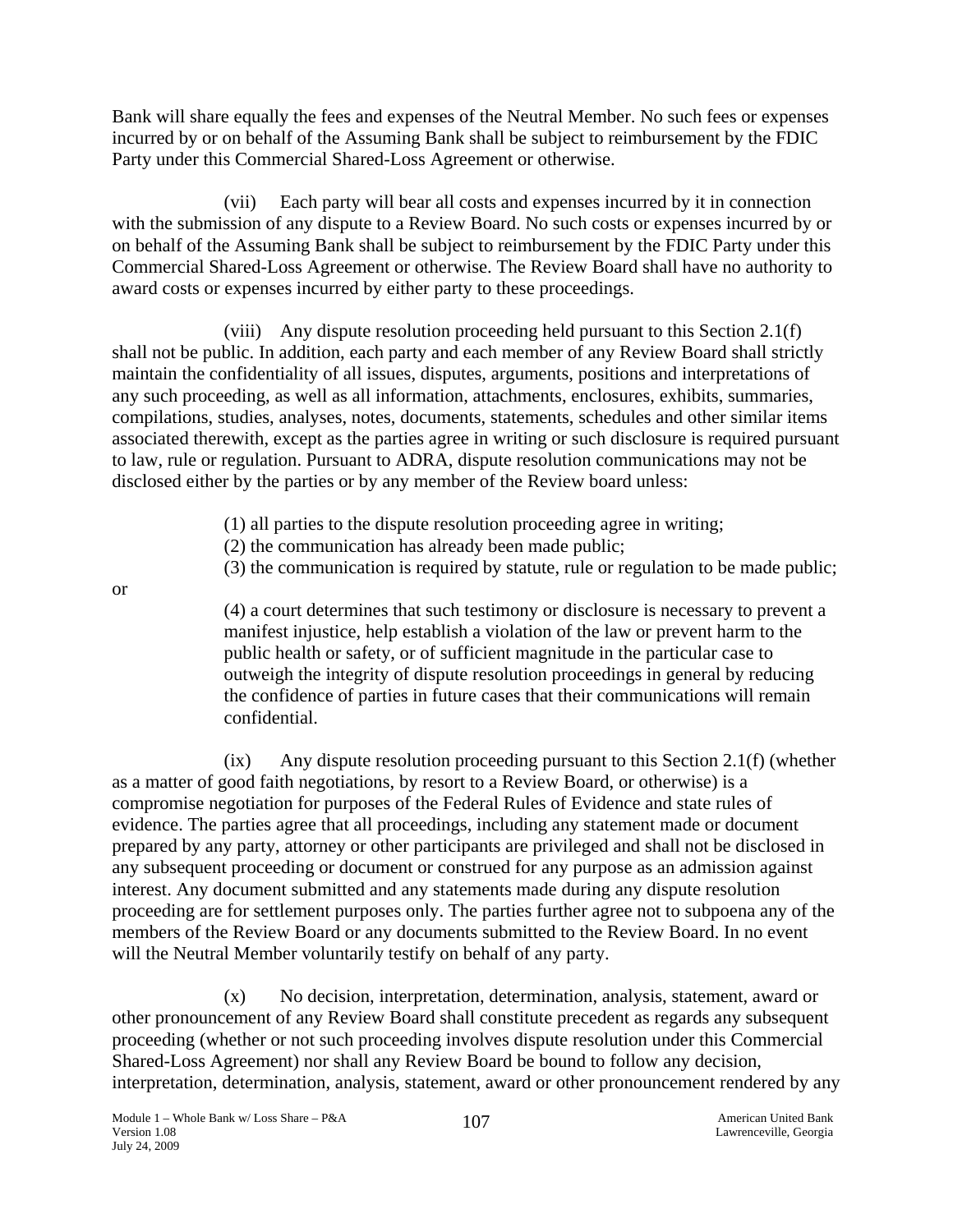previous Review Board or any other previous dispute resolution panel which may have convened in connection with a transaction involving other failed financial institutions or Federal assistance transactions.

(xi) The parties may extend any period of time in this Section 2.1(f) by mutual agreement. Notwithstanding anything above to the contrary, no dispute shall be submitted to a Review Board until each member of the Review Board, and any substitute member, if applicable, agrees to be bound by the provisions of this Section 2.1(f) as applicable to members of a Review Board. Prior to the commencement of the Review Board proceedings, or, in the case of a substitute Neutral Member, prior to the re-commencement of such proceedings subsequent to that substitution, the Neutral Member shall provide a written oath of impartiality.

(xii) For the avoidance of doubt, and notwithstanding anything herein to the contrary, in the event any notice of dispute is provided to a party under this Section 2.1(g) prior to the Termination Date, the terms of this Commercial Shared-Loss Agreement shall remain in effect with respect to any such items set forth in such notice until such time as any such dispute with respect to such item is finally resolved.

**2.2 Administration of Shared-Loss Assets.** The Assuming Bank shall at all times prior to the Termination Date comply with the Rules Regarding the Administration of Shared-Loss Assets as set forth in Article III of this Commercial Shared-Loss Agreement.

## **2.3 Auditor Report; Right to Audit.**

(a) Within ninety (90) days after the end of each fiscal year from and including the fiscal year during which Bank Closing falls to and including the calendar year during which the Termination Date falls, the Assuming Bank shall deliver to the Corporation and to the Receiver a report signed by its independent public accountants stating that they have reviewed the terms of this Commercial Shared-Loss Agreement and that, in the course of their annual audit of the Assuming Bank's books and records, nothing has come to their attention suggesting that any computations required to be made by the Assuming Bank during such year by this Article II were not made by the Assuming Bank in accordance herewith. In the event that the Assuming Bank cannot comply with the preceding sentence, it shall promptly submit to the Receiver corrected computations together with a report signed by its independent public accountants stating that, after giving effect to such corrected computations, nothing has come to their attention suggesting that any computations required to be made by the Assuming Bank during such year by this Article II were not made by the Assuming Bank in accordance herewith. In such event, the Assuming Bank and the Receiver shall make all such accounting adjustments and payments as may be necessary to give effect to each correction reflected in such corrected computations, retroactive to the date on which the corresponding incorrect computation was made. It is the intention of this provision to align the timing of the audit required under this Commercial Shared-Loss Agreement with the examination audit required pursuant to 12 CFR Section 363.

(b) The Assuming Bank shall perform on an annual basis an internal audit of its compliance with the provisions of this Article II and shall provide the Receiver and the Corporation with copies of the internal audit reports and access to internal audit workpapers Module 1 – Whole Bank w/ Loss Share – P&A  $108$  American United Bank Lawrenceville, Georgia July 24, 2009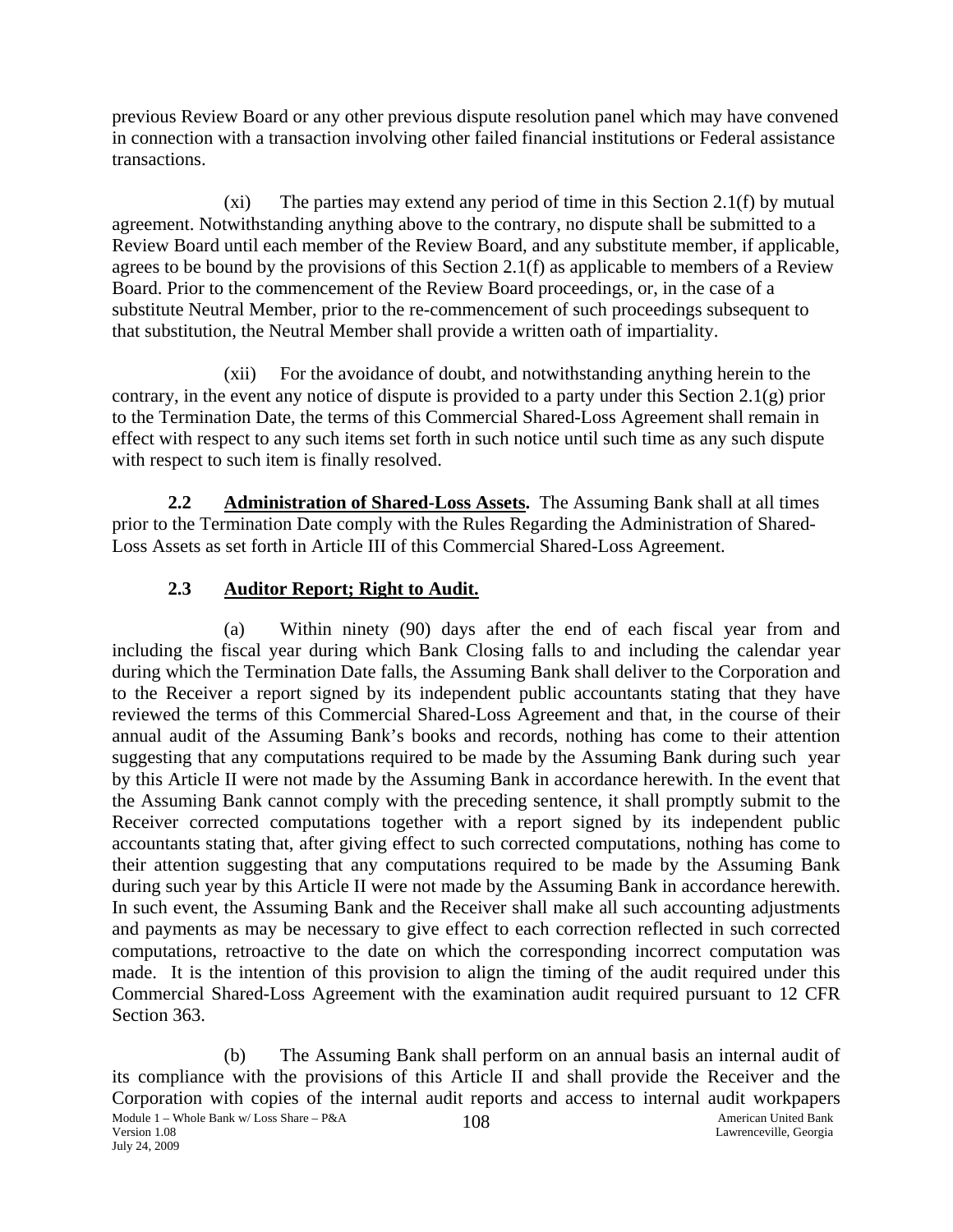related to such internal audit.

(c) The Receiver or the Corporation may perform an audit to determine the Assuming Bank's compliance with the provisions of this Commercial Shared-Loss Agreement, including this Article II, at any time by providing not less than ten (10) Business Days prior written notice. The scope and duration of any such audit shall be within the discretion of the Receiver or the Corporation, as the case may be, but shall in no event be administered in a manner that unreasonably interferes with the operation of the Assuming Bank's business. The Receiver or the Corporation, as the case may be, shall bear the expense of any such audit. In the event that any corrections are necessary as a result of such an audit, the Assuming Bank and the Receiver shall make such accounting adjustments and payments as may be necessary to give retroactive effect to such corrections.

**2.4 Withholdings.** Notwithstanding any other provision in this Article II, the Receiver, upon the direction of the Director (or designee) of the Corporation's Division of Resolutions and Receiverships, may withhold payment for any amounts included in a Quarterly Certificate delivered pursuant to Section 2.1, if, in its judgment, there is a reasonable basis under the terms of this Commercial Shared-Loss Agreement for denying the eligibility of an item for which reimbursement or payment is sought under such Section. In such event, the Receiver shall provide a written notice to the Assuming Bank detailing the grounds for withholding such payment. At such time as the Assuming Bank demonstrates to the satisfaction of the Receiver that the grounds for such withholding of payment, or portion of payment, no longer exist or have been cured, then the Receiver shall pay the Assuming Bank the amount withheld which the Receiver determines is eligible for payment, within fifteen (15) Business Days. In the event the Receiver or the Assuming Bank elects to submit the issue of the eligibility of the item for reimbursement or payment for determination under the dispute resolution procedures of Section 2.1(f), then (i) if the dispute is settled by the mutual agreement of the parties in accordance with Section 2.1(f)(iii), the Receiver shall pay the amount withheld (to the extent so agreed) within fifteen (15) Business Days from the date upon which the dispute is determined by the parties to be resolved by mutual agreement, and (ii) if the dispute is resolved by the determination of a Review Board, the Receiver shall pay the amount withheld (to the extent so determined) within fifteen (15) Business Days from the date upon which the Receiver is notified of the determination by the Review Board of its obligation to make such payment. Any payment by the Receiver pursuant to this Section 2.4 shall be made together with interest on the amount thereof from the date the payment was agreed or determined otherwise to be due, at the interest rate per annum determined by the Receiver to be equal to the coupon equivalent of the three (3)-month U.S. Treasury Bill Rate in effect as of the first Business Day of each Calendar Quarter during which such interest accrues as reported in the Federal Reserve Board's Statistical Release for Selected Interest Rates H.15 opposite the caption "Auction Average - 3-Month" or, if not so reported for such day, for the next preceding Business Day for which such rate was so reported.

**2.5 Books and Records**. The Assuming Bank shall at all times during the term of this Commercial Shared-Loss Agreement keep books and records which fairly present all dealings and transactions carried out in connection with its business and affairs. Except as otherwise provided for in the Purchase and Assumption Agreement or this Commercial Shared-Loss Agreement, all financial books and records shall be kept in accordance with generally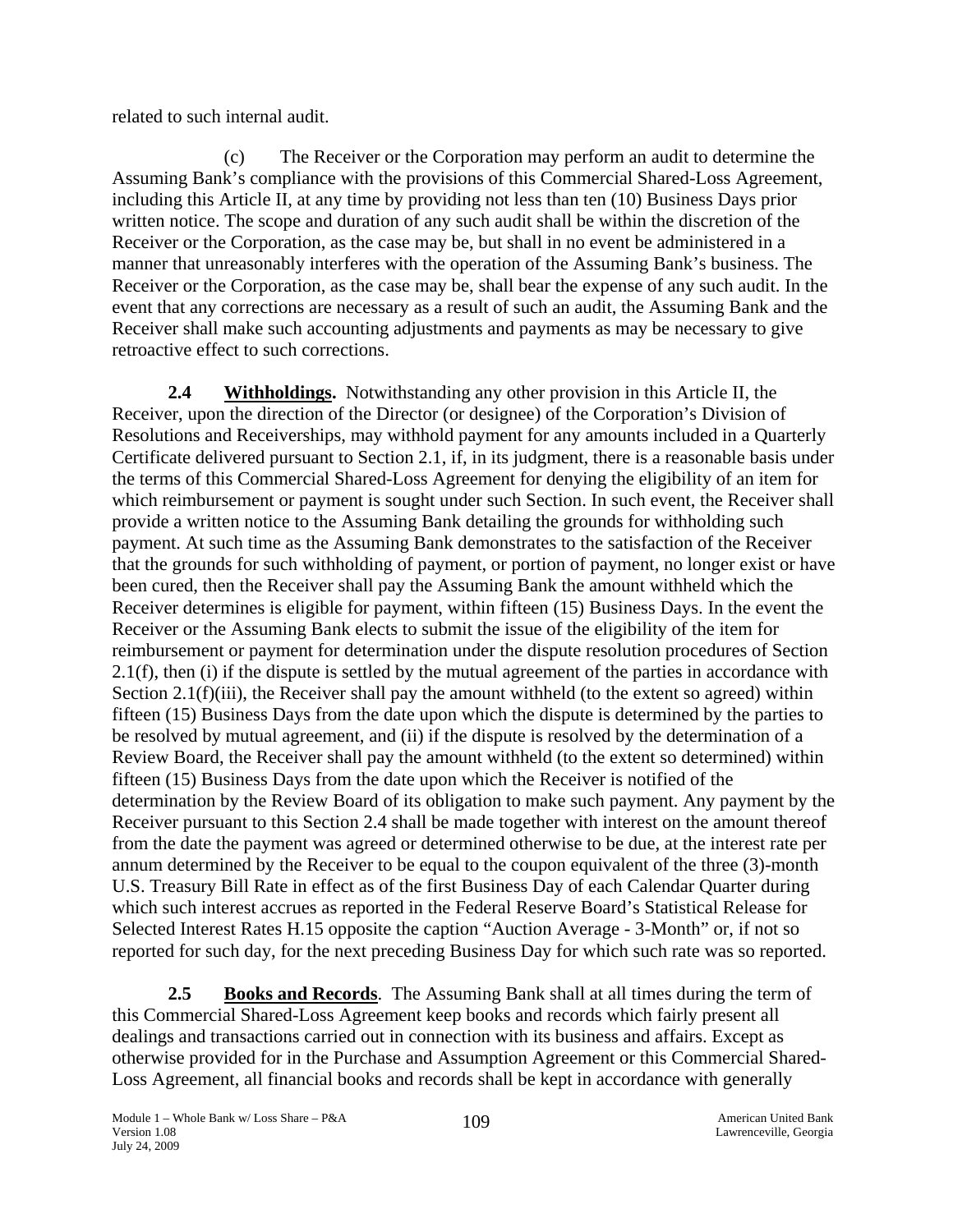accepted accounting principles, consistently applied for the periods involved and in a manner such that information necessary to determine compliance with any requirement of the Purchase and Assumption Agreement or this Commercial Shared-Loss Agreement will be readily obtainable, and in a manner such that the purposes of the Purchase and Assumption Agreement or this Commercial Shared-Loss Agreement may be effectively accomplished. Without the prior written approval of the Corporation, the Assuming Bank shall not make any change in its accounting principles adversely affecting the value of the Shared-Loss Assets except as required by a change in generally accepted accounting principles. The Assuming Bank shall notify the Corporation of any change in its accounting principles affecting the Shared-Loss Assets which it believes are required by a change in generally accepted accounting principles.

**2.6 Information**. The Assuming Bank shall promptly provide to the Corporation such other information, including financial statements and computations, relating to the performance of the provisions of the Purchase and Assumption Agreement or otherwise relating to its business and affairs or this Commercial Shared-Loss Agreement, as the Corporation or the Receiver may request from time to time.

**2.7 Tax Ruling.** The Assuming Bank shall not at any time, without the Corporation's prior written consent, seek a private letter ruling or other determination from the Internal Revenue Service or otherwise seek to qualify for any special tax treatment or benefits associated with any payments made by the Corporation pursuant to the Purchase and Assumption Agreement or this Commercial Shared-Loss Agreement.

## **ASSETS AND SHARED-LOSS MTM ASSETS ARTICLE III - RULES REGARDING THE ADMINISTRATION OF SHARED-LOSS**

**3.1** Agreement with Respect to Administration. The Assuming Bank shall (and shall cause any of its Affiliates to which the Assuming Bank transfers any Shared-Loss Assets or Shared-Loss MTM Assets) to, or a Third Party Servicer to, manage, administer, and collect the Shared-Loss Assets and Shared-Loss MTM Assets while owned by the Assuming Bank or any Affiliate thereof during the term of this Commercial Shared-Loss Agreement in accordance with the rules set forth in this Article III ("Rules"). The Assuming Bank shall be responsible to the Receiver and the Corporation in the performance of its duties hereunder and shall provide to the Receiver and the Corporation such reports as the Receiver or the Corporation reasonably deems advisable, including but not limited to the reports required by Section 3.3 hereof, and shall permit the Receiver and the Corporation at all times to monitor the Assuming Bank's performance of its duties hereunder.

## **3.2 Duties of the Assuming Bank with Respect to Shared-Loss Assets.**

(a) In performance of its duties under these Rules, the Assuming Bank shall:

(i) manage, administer, collect and effect Charge-Offs and Recoveries with respect to each Shared-Loss Asset in a manner consistent with (A) usual and prudent business and banking practices; (B) the Assuming Bank's (or, in the case a Third Party Servicer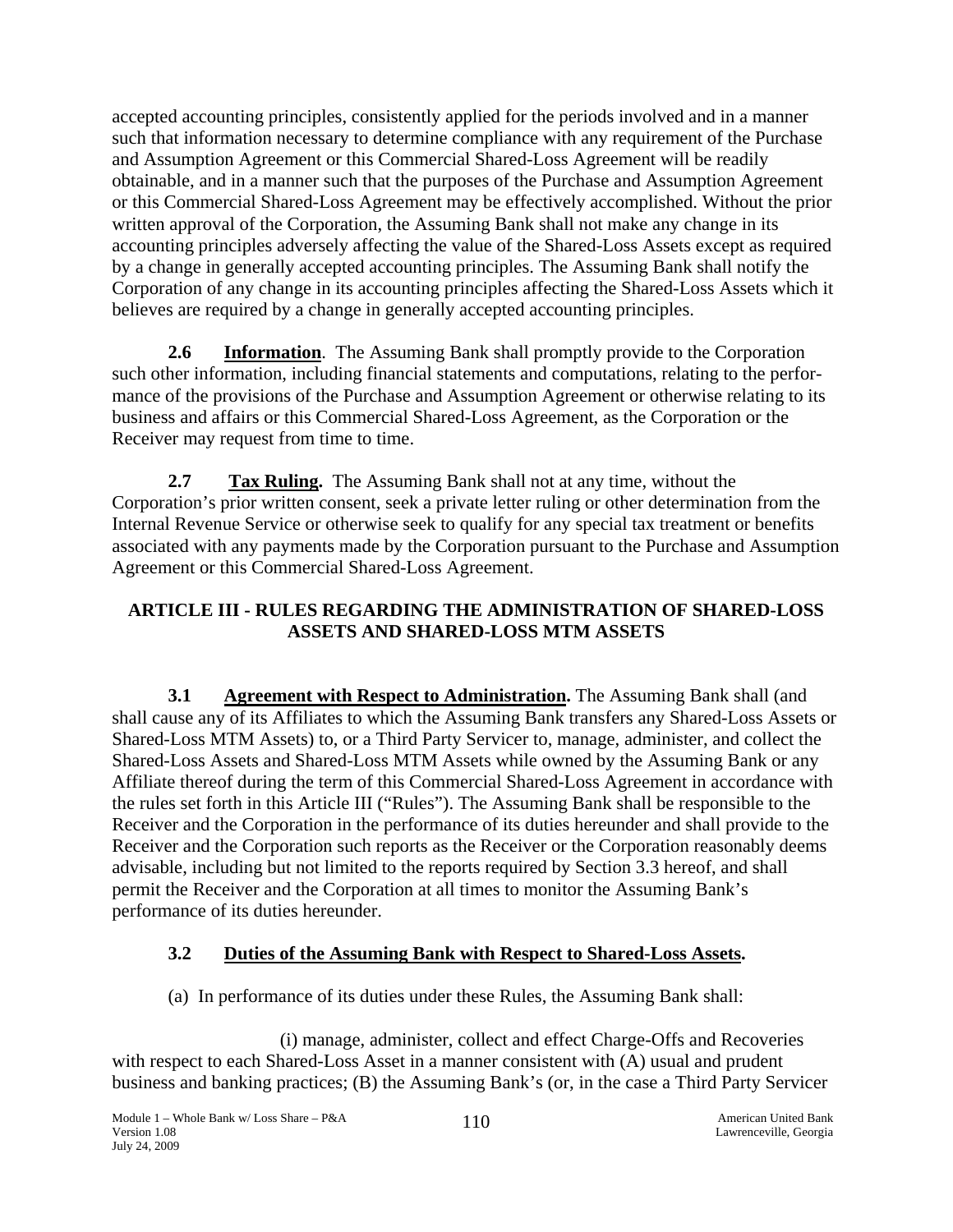is engaged, the Third Party Servicer's) practices and procedures including, without limitation, the then-effective written internal credit policy guidelines of the Assuming Bank, with respect to the management, administration and collection of and taking of charge-offs and write-downs with respect to loans, other real estate and repossessed collateral that do not constitute Shared Loss Assets;

(ii) exercise its best business judgment in managing, administering, collecting and effecting Charge-Offs with respect to Shared-Loss Assets;

(iii) use its best efforts to maximize collections with respect to Shared-Loss Assets and, if applicable for a particular Shared-Loss Asset, without regard to the effect of maximizing collections on assets held by the Assuming Bank or any of its Affiliates that are not Shared-Loss Assets;

(iv) adopt and implement accounting, reporting, record-keeping and similar systems with respect to the Shared-Loss Assets, as provided in Section 3.4 hereof;

(v) retain sufficient staff to perform its duties hereunder; and

(vi) provide written notification in accordance with Article IV of this Commercial Shared-Loss Agreement immediately after the execution of any contract pursuant to which any third party (other than an Affiliate of the Assuming Bank) will manage, administer or collect any of the Shared-Loss Assets, together with a copy of that contract.

(b) Any transaction with or between any Affiliate of the Assuming Bank with respect to any Shared-Loss Asset including, without limitation, the execution of any contract pursuant to which any Affiliate of the Assuming Bank will manage, administer or collect any of the Shared-Loss Assets, or any other action involving self-dealing, shall be subject to the prior written approval of the Receiver or the Corporation.

(c) The following categories of expenses shall not be deemed to be Reimbursable Expenses or Recovery Expenses:

(i) Federal, State, or local income taxes and expenses related thereto;

(ii) salaries or other compensation and related benefits of Assuming Bank employees and the employees of its Affiliates including, without limitation, any bonus, commission or severance arrangements, training, payroll taxes, dues, or travel- or relocationrelated expenses,;

(iii) the cost of space occupied by the Assuming Bank, any Affiliate thereof and their staff, the rental of and maintenance of furniture and equipment, and expenses

for data processing including the purchase or enhancement of data processing systems;<br>(iv) except as otherwise provided herein, fees for accounting and other independent professional consultants (other than consultants retained to assess the presence,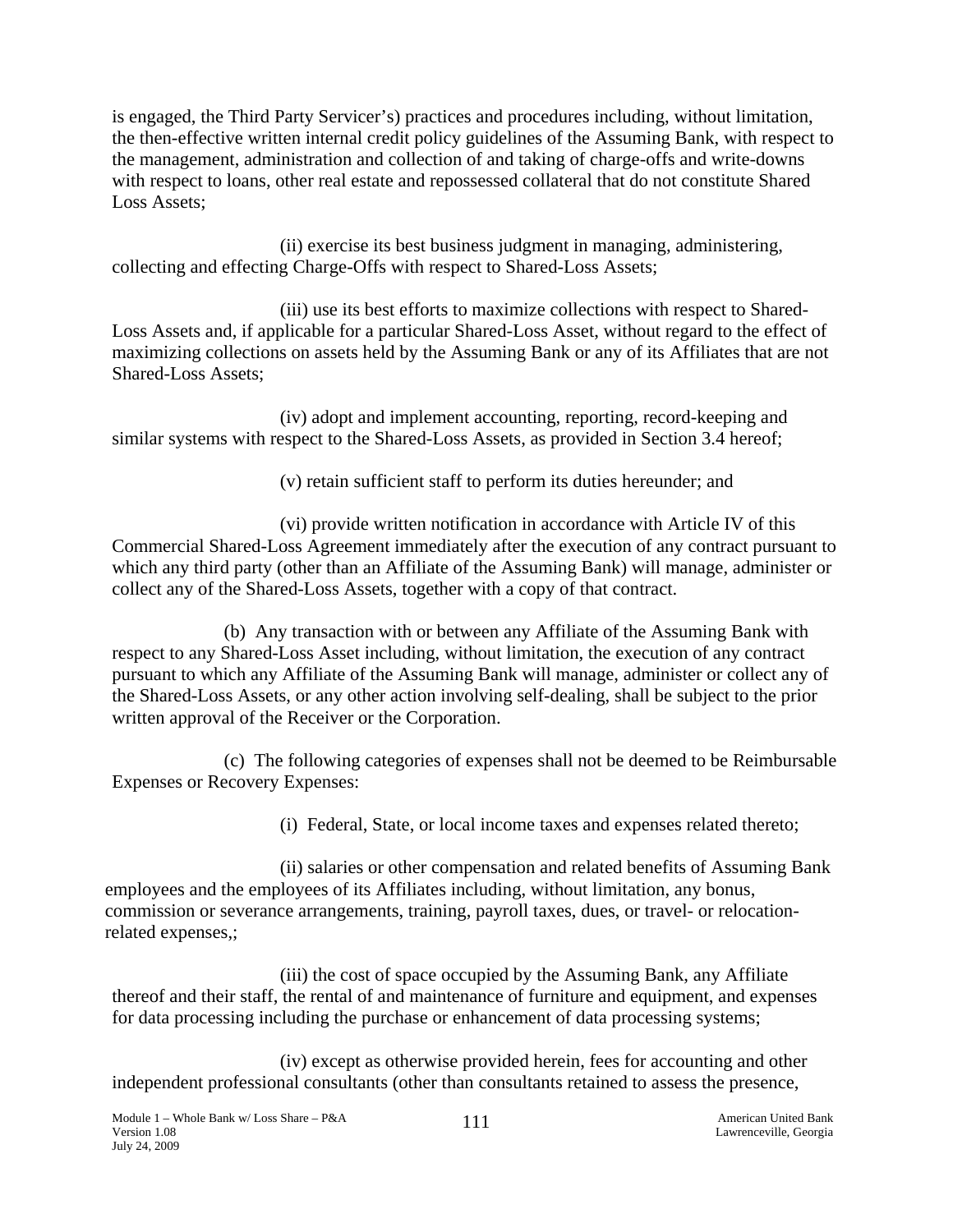storage or release of any hazardous or toxic substance, or any pollutant or contaminant with respect to the collateral securing a Shared-Loss Loan that has been fully or partially charged-off); provided, that for purposes of this Section 3.2(c)(iv), fees of attorneys and appraisers engaged as necessary to assist in collections with respect to Shared-Loss Assets shall not be deemed to be fees of other independent consultants;

(v) allocated portions of any other overhead or general and administrative expense other than any fees relating to specific assets, such as appraisal fees or environmental audit fees, for services of a type the Assuming Bank does not normally perform internally;

(vi) any expense not incurred in good faith and with the same degree of care that the Assuming Bank normally would exercise in the collection of troubled assets in which it alone had an interest; and

(vii) any expense incurred for a product, service or activity that is of an extravagant nature or design.

(d) Subject to Section 3.7, the Assuming Bank shall not contract with third parties to provide services the cost of which would be a Reimbursable Expense or Recovery Expense if the Assuming Bank would have provided such services itself if the relevant Shared-Loss Assets were not subject to the loss-sharing provisions of Section 2.1 of this Commercial Shared-Loss Agreement.

# **3.3 Duties of the Assuming Bank with Respect to Shared-Loss MTM Assets.**

(a) In performance of its duties under these Rules, the Assuming Bank shall:

(i) manage, administer, collect and each Shared-Loss MTM Asset in a manner consistent with (A) usual and prudent business and banking practices; (B) the Assuming Bank's practices and procedures including, without limitation, the then-effective written internal credit policy guidelines of the Assuming Bank, with respect to the management, administration and collection of similar assets that are not Shared-Loss MTM Assets;

(ii) exercise its best business judgment in managing, administering, collecting and effecting Charge-Offs with respect to Shared-Loss MTM Assets;

(iii) use its best efforts to maximize collections with respect to Shared-Loss MTM Assets and, if applicable for a particular Shared-Loss MTM Asset, without regard to the effect of maximizing collections on assets held by the Assuming Bank or any of its Affiliates that are not Shared-Loss MTM Assets, provided that, any sale of a Shared-Loss MTM Asset shall only be made with the prior approval of the Receiver or the Corporation;

(iv) adopt and implement accounting, reporting, record-keeping and similar systems with respect to the Shared-Loss MTM Assets, as provided in Section 3.4 hereof;

(v) retain sufficient staff to perform its duties hereunder; and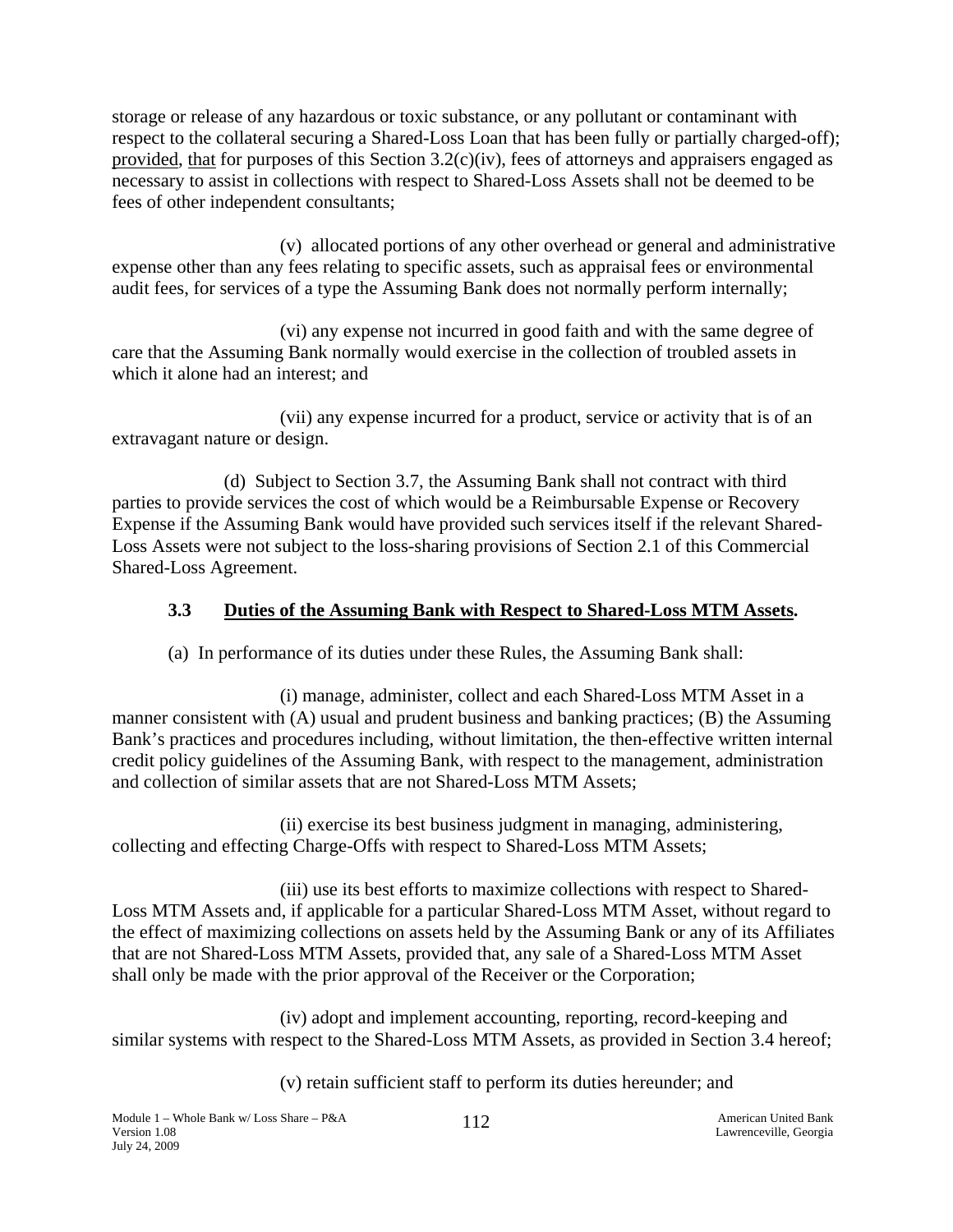(vi) provide written notification in accordance with Article IV of this Commercial Shared-Loss Agreement immediately after the execution of any contract pursuant to which any third party (other than an Affiliate of the Assuming Bank) will manage, administer or collect any of the Shared-Loss MTM Assets, together with a copy of that contract.

(b) Any transaction with or between any Affiliate of the Assuming Bank with respect to any Shared-Loss MTM Asset including, without limitation, the execution of any contract pursuant to which any Affiliate of the Assuming Bank will manage, administer or collect any of the Shared-Loss Assets, or any other action involving self-dealing, shall be subject to the prior written approval of the Receiver or the Corporation.

(c) The Assuming Bank shall not contract with third parties to provide services the cost of which would be a Reimbursable Expense or Recovery Expense if the Assuming Bank would have provided such services itself if the relevant Shared-Loss Assets were not subject to the loss-sharing provisions of Section 2.1 of this Commercial Shared-Loss Agreement.

**3.4 Records and Reports**. The Assuming Bank shall establish and maintain records on a separate general ledger, and on such subsidiary ledgers as may be appropriate to account for the Shared-Loss Assets and the Shared-Loss MTM Assets, in such form and detail as the Receiver or the Corporation may require, to enable the Assuming Bank to prepare and deliver to the Receiver or the Corporation such reports as the Receiver or the Corporation may from time to time request regarding the Shared-Loss Assets, the Shared-Loss MTM Assets and the Quarterly Certificates required by Section 2.1 of this Commercial Shared-Loss Agreement.

## **3.5 Related Loans**.

(a) The Assuming Bank shall not manage, administer or collect any "Related Loan" in any manner which would have the effect of increasing the amount of any collections with respect to the Related Loan to the detriment of the Shared-Loss Asset to which such loan is related. A "Related Loan" means any loan or extension of credit held by the Assuming Bank at any time on or prior to the end of the final Recovery Quarter that is: (i) made to the same Obligor with respect to a Loan that is a Shared-Loss Asset or with respect to a Loan from which Other Real Estate, Additional ORE or Subsidiary ORE derived, or (ii) attributable to the same primary Obligor with respect to any Loan described in clause (i) under the rules of the Assuming Bank's Chartering Authority concerning the legal lending limits of financial institutions organized under its jurisdiction as in effect on the Commencement Date, as applied to the Assuming Bank.

(b) The Assuming Bank shall prepare and deliver to the Receiver with the Quarterly Certificates for the Calendar Quarters ending June 30 and December 31 for all Shared-Loss Quarters and Recovery Quarters, a schedule of all Related Loans which are commercial loans or commercial real estate loans with Legal Balances of \$500,000 or more on the Accounting Records of the Assuming Bank as of the end of each such semi-annual period, and all other commercial loans or commercial real estate loans attributable to the same Obligor on such loans of \$500,000 or more.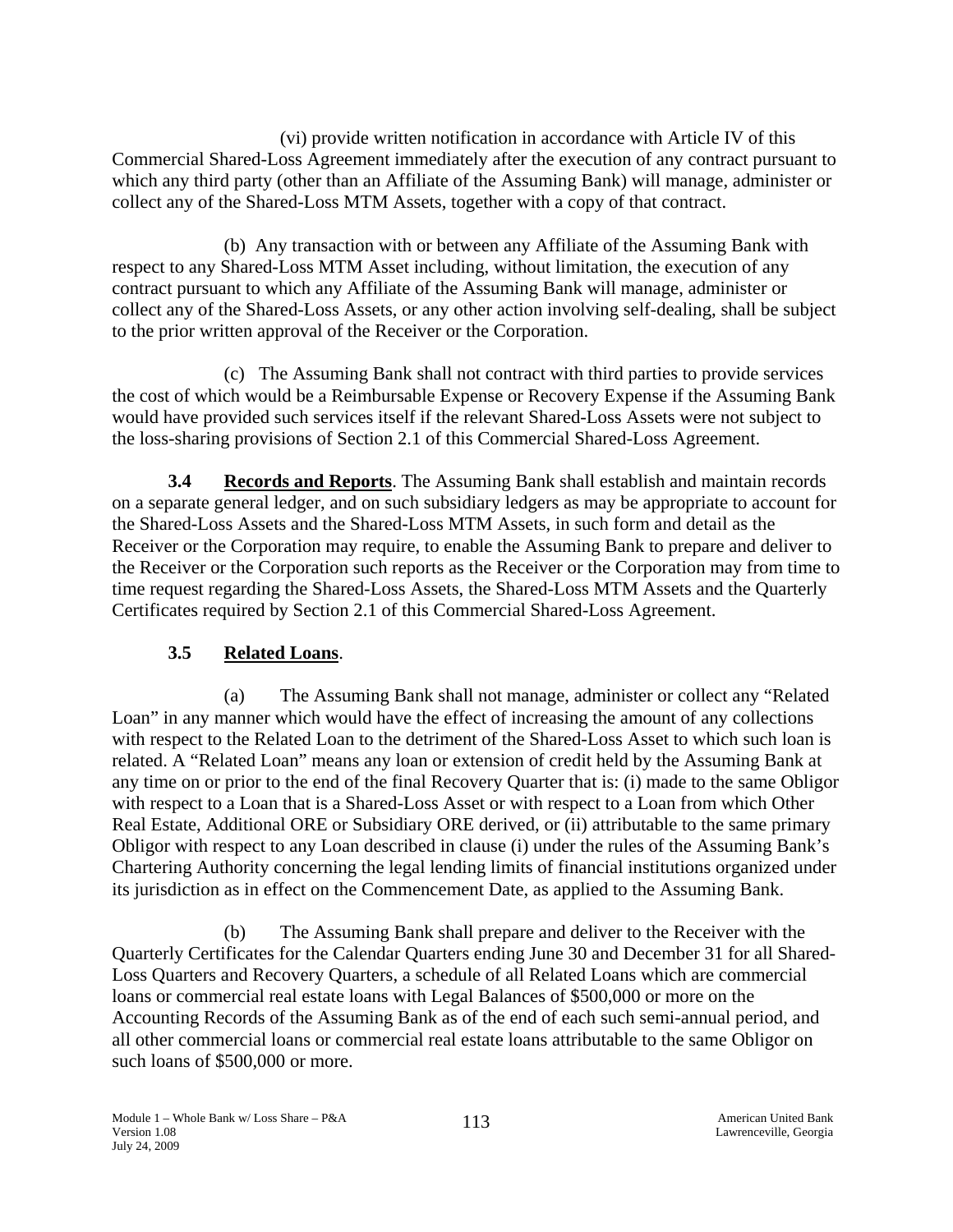**3.6 Legal Action; Utilization of Special Receivership Powers**. The Assuming Bank shall notify the Receiver in writing (such notice to be given in accordance with Article IV below and to include all relevant details) prior to utilizing in any legal action any special legal power or right which the Assuming Bank derives as a result of having acquired a Shared-Loss Asset from the Receiver, and the Assuming Bank shall not utilize any such power unless the Receiver shall have consented in writing to the proposed usage. The Receiver shall have the right to direct such proposed usage by the Assuming Bank and the Assuming Bank shall comply in all respects with such direction. Upon request of the Receiver, the Assuming Bank will advise the Receiver as to the status of any such legal action. The Assuming Bank shall immediately notify the Receiver of any judgment in litigation involving any of the aforesaid special powers or rights.

**3.7** Third Party Servicer. The Assuming Bank may perform any of its obligations and/or exercise any of its rights under this Commercial Shared-Loss Agreement through or by one or more Third Party Servicers, who may take actions and make expenditures as if any such Third Party Servicer was the Assuming Bank hereunder (and, for the avoidance of doubt, such expenses incurred by any such Third Party Servicer on behalf of the Assuming Bank shall be Reimbursable Expenses or Recovery Expenses, as the case may be, to the same extent such expenses would so qualify if incurred by the Assuming Bank); provided, however, that the use thereof by the Assuming Bank shall not release the Assuming Bank of any obligation or liability hereunder.

## **ARTICLE IV -- PORTFOLIO SALE**

**4.1 Assuming Bank Portfolio Sales of Remaining Shared-Loss Assets**. The Assuming Bank shall have the right with the concurrence of the Receiver, commencing as of the first day of the third to last Shared-Loss Quarter, to liquidate for cash consideration, in one or more transactions, all or a portion of Shared-Loss Assets held by the Assuming Bank ("Portfolio Sales"). If the Assuming Bank exercises its option under this Section 4.1, it must give thirty (30) days notice in writing to the Receiver setting forth the details and schedule for the Portfolio Sale which shall be conducted by means of sealed bid sales to third parties, not including any of the Assuming Bank's affiliates, contractors, or any affiliates of the Assuming Bank's contractors.

**4.2 Calculation of Sale Gain or Loss**. For Shared-Loss Assets gain or loss on the sales under Section 4.1 will be calculated as the sale price received by the Assuming Bank less the book value of the remaining Shared-Loss Assets.

### **RECEIVERARTICLE V -- LOSS-SHARING NOTICES GIVEN TO CORPORATION AND/OR**

As a supplement to the notice provisions contained in Section 13.7 of the Purchase and Assumption Agreement, any notice, request, demand, consent, approval, or other communication (a "Notice") given to the Corporation and/or the Receiver in the loss-sharing context shall be given as follows:

**5.1** With respect to a Notice under Section 2 and Sections 3.1-3.5 of this Commercial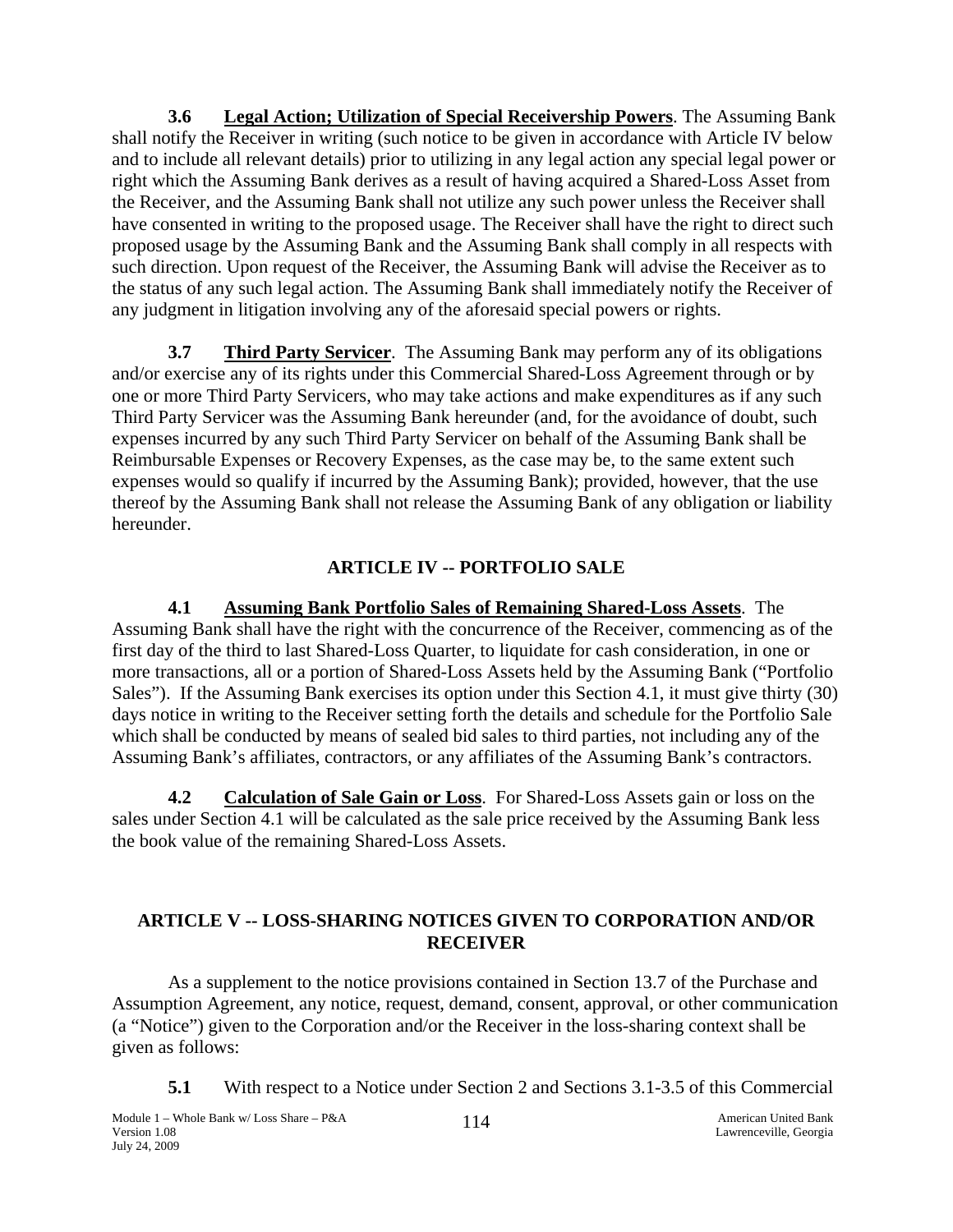Shared-Loss Agreement:

550 17th Street, N.W. Federal Deposit Insurance Corporation<br>Division of Resolutions and Receiverships<br>550 17th Street, N.W.<br>Washington, D.C. 20429

Attention: Assistant Director, Franchise and Asset Marketing

**5.2** With respect to a Notice under Section 3.6 of this Commercial Shared-Loss Agreement:

> Federal Deposit Insurance Corporation Legal Division<br>1601 Bryan Street<br>Dallas, Texas 75201<br>Attention: Regional Counsel Dallas, Texas 75201

with a copy to:

550 17th Street, N.W. Washington, D.C. 20429 Attention: Senior Counsel (Special Issues Group)

#### **ARTICLE VI – MISCELLANEOUS**

 **6.1 Expenses**. Except as otherwise expressly provided herein, all costs and expenses incurred by a party hereto in connection with this Commercial Shared-Loss Agreement shall be borne by such party whether or not the transactions contemplated herein shall be consummated.

**6.2** Successors and Assigns; Specific Performance. All terms and provisions of this Commercial Shared-Loss Agreement shall be binding upon and shall inure to the benefit of the parties hereto only; provided, however, that, Receiver may assign or otherwise transfer this Commercial Shared-Loss Agreement (in whole or in part) to the Federal Deposit Insurance Corporation in its corporate capacity without the consent of Assuming Bank. Notwithstanding anything to the contrary contained in this Commercial Shared-Loss Agreement, except as is expressly permitted in this Section 6.2, Assuming Bank may not assign or otherwise transfer this Commercial Shared-Loss Agreement (in whole or in part) without the prior written consent of the Receiver, which consent may be granted or withheld by the Receiver in its sole discretion, and any attempted assignment or transfer in violation of this provision shall be void *ab initio.*  For the avoidance of doubt, a merger or consolidation of the Assuming Bank with and into another financial institution, the sale of all or substantially all of the assets of the Assuming Bank to another financial institution constitutes the transfer of this Commercial Shared-Loss Agreement which requires the consent of the Receive; and for a period of thirty-six (36) months after Bank Closing, a merger or consolidation shall also include the sale by any individual shareholder, or shareholders acting in concert, of more than 9% of the outstanding shares of the Assuming Bank, or of its holding company, or of any subsidiary holding Shared-Loss Assets, or the sale of shares by the Assuming Bank or its holding company or any subsidiary holding<br>Module 1 – Whole Bank w/ Loss Share – P&A<br>American United Bank Module 1 – Whole Bank w/ Loss Share – P&A  $115$  American United Bank Version 1.08 Lawrenceville, Georgia July 24, 2009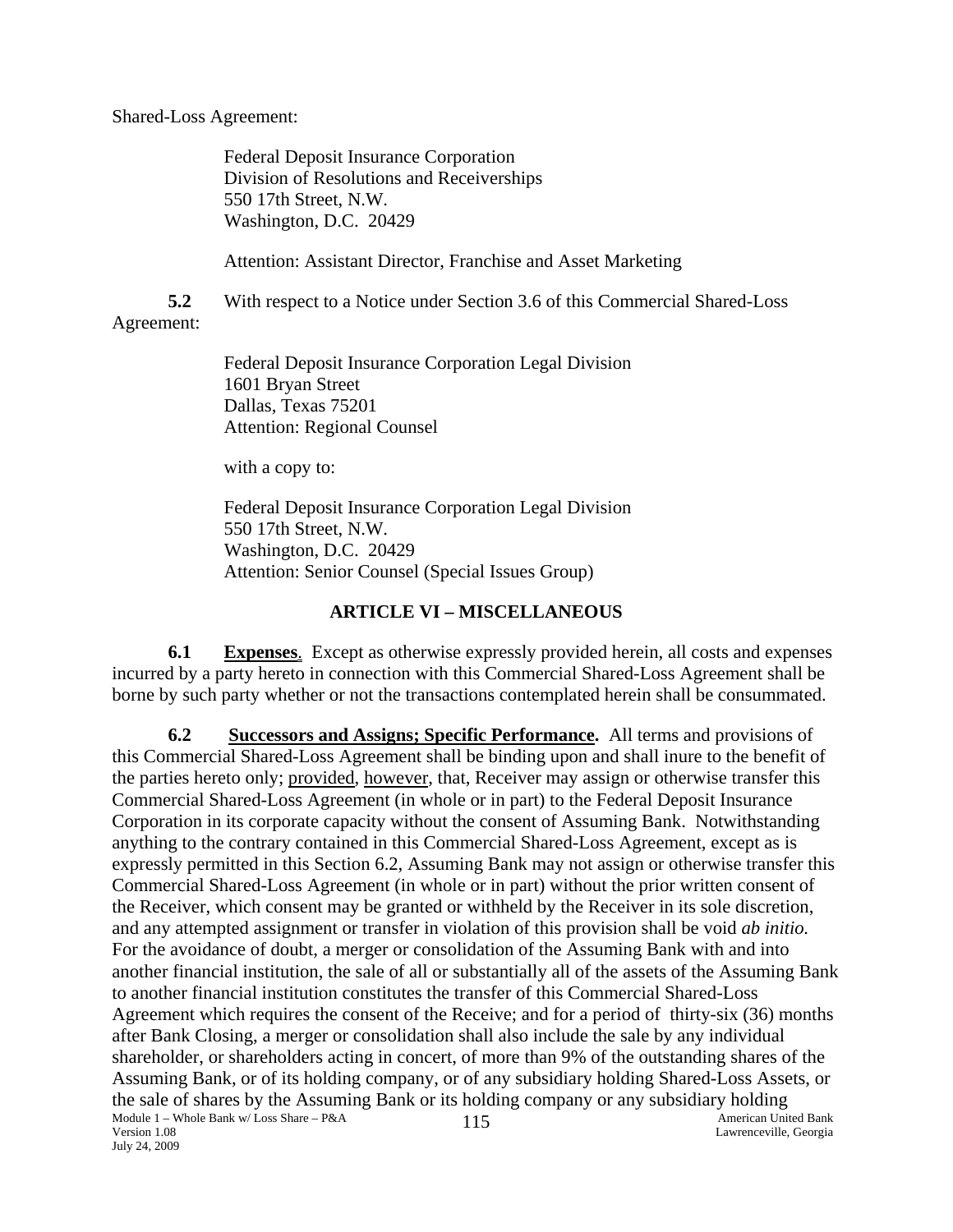Shared-Loss Assets, in a public or private offering, that increases the number of shares outstanding by more than 9%, constitutes the transfer of thisCommercial Shared-Loss Agreement which requires the consent of the Receiver. However, no Loss shall be recognized as a result of any accounting adjustments that are made due to any such merger, consolidation or sale consented to by the FDIC. The FDIC's consent shall not be required if the aggregate outstanding principal balance of Shared-Loss Assets is less than twenty percent (20%) of the initial aggregate balance of Shared-Loss Assets.

**6.3 Governing Law**. This Commercial Shared-Loss Agreement shall be construed in accordance with federal law, or, if there is no applicable federal law, the laws of the State of New York, without regard to any rule of conflict of law that would result in the application of the substantive law of any jurisdiction other than the State of New York.

**6.4 WAIVER OF JURY TRIAL**. EACH PARTY HERETO HEREBY IRREVOCABLY AND UNCONDITIONALLY WAIVES ALL RIGHT TO TRIAL BY JURY IN OR TO HAVE A JURY PARTICIPATE IN RESOLVING ANY DISPUTE, ACTION, PROCEEDING OR COUNTERCLAIM, WHETHER SOUNDING IN CONTRACT, TORT OR OTHERWISE, ARISING OUT OF OR RELATING TO OR IN CONNECTION WITH THIS COMMERCIAL SHARED-LOSS AGREEMENT OR ANY OF THE TRANSACTIONS CONTEMPLATED HEREBY.

**6.5 Captions**. All captions and headings contained in this Commercial Shared-Loss Agreement are for convenience of reference only and do not form a part of, and shall not affect the meaning or interpretation of, this Commercial Shared-Loss Agreement.

**6.6 Entire Agreement; Amendments**. This Commercial Shared-Loss Agreement, along with the Single Family Shared-Loss Agreement and the Purchase and Assumption Agreement, including the Exhibits and any other documents delivered pursuant hereto, embody the entire agreement of the parties with respect to the subject matter hereof, and supersede all prior representations, warranties, offers, acceptances, agreements and understandings, written or oral, relating to the subject matter herein. This Commercial Shared-Loss Agreement may be amended or modified or any provision thereof waived only by a written instrument signed by both parties or their respective duly authorized agents.

**6.7 Severability**. Whenever possible, each provision of this Commercial Shared-Loss Agreement shall be interpreted in such manner as to be effective and valid under applicable law, but if any provision of this Commercial Shared-Loss Agreement is held to be prohibited by or invalid, illegal or unenforceable under applicable law, such provision shall be construed and enforced as if it had been more narrowly drawn so as not to be prohibited, invalid, illegal or unenforceable, and the validity, legality and enforceability of the remainder of such provision and the remaining provisions of this Commercial Shared-Loss Agreement shall not in any way be affected or impaired thereby.

**6.8 No Third Party Beneficiary.** This Commercial Shared-Loss Agreement and the Exhibits hereto are for the sole and exclusive benefit of the parties hereto and their respective permitted successors and permitted assigns and there shall be no other third party beneficiaries, and nothing in Commercial Shared-Loss Agreement or the Exhibits shall be construed to grant to